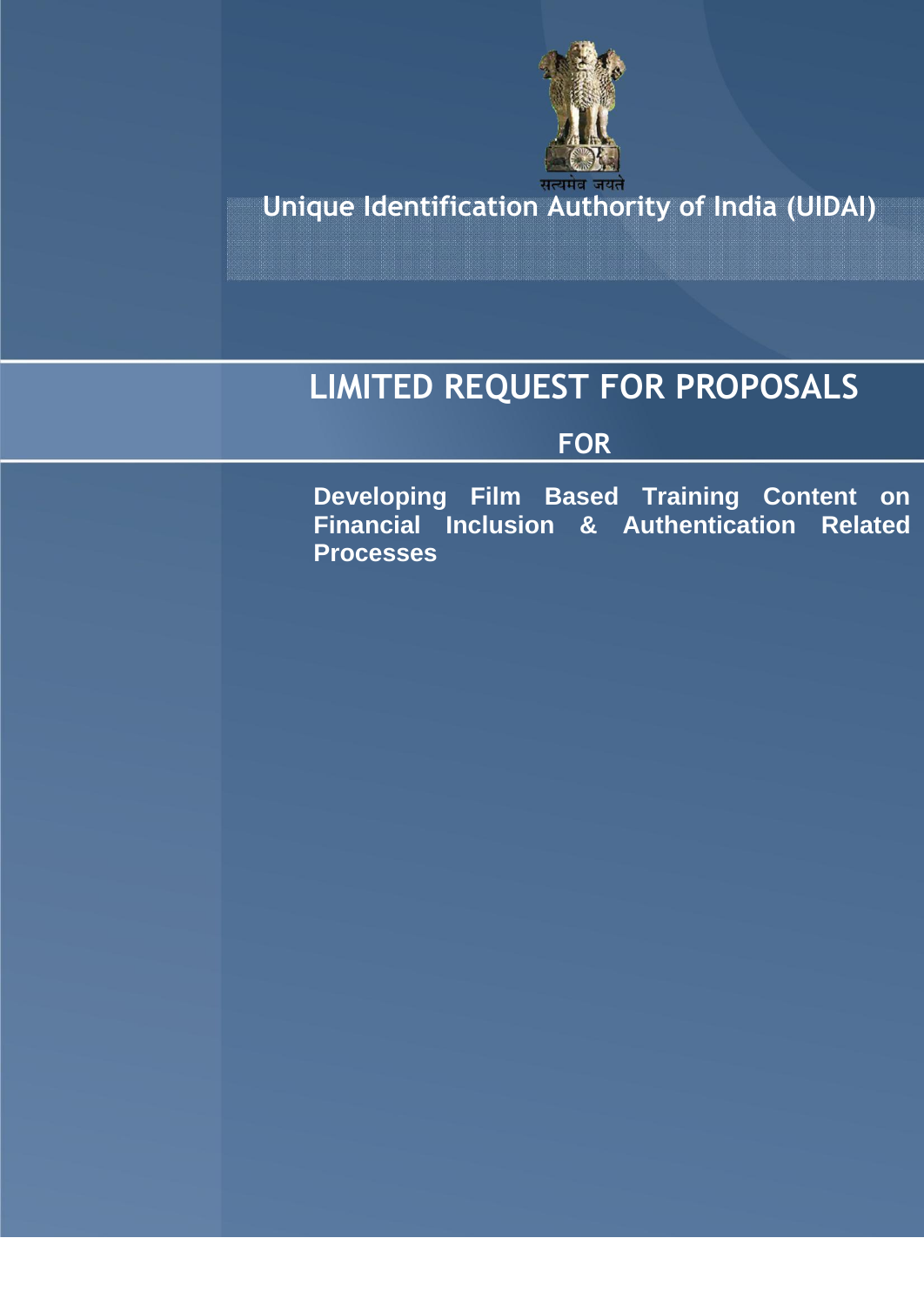| <b>Table of Contents</b> |  |
|--------------------------|--|
|                          |  |
|                          |  |
|                          |  |
|                          |  |
|                          |  |
|                          |  |
|                          |  |
|                          |  |
|                          |  |
|                          |  |
|                          |  |
|                          |  |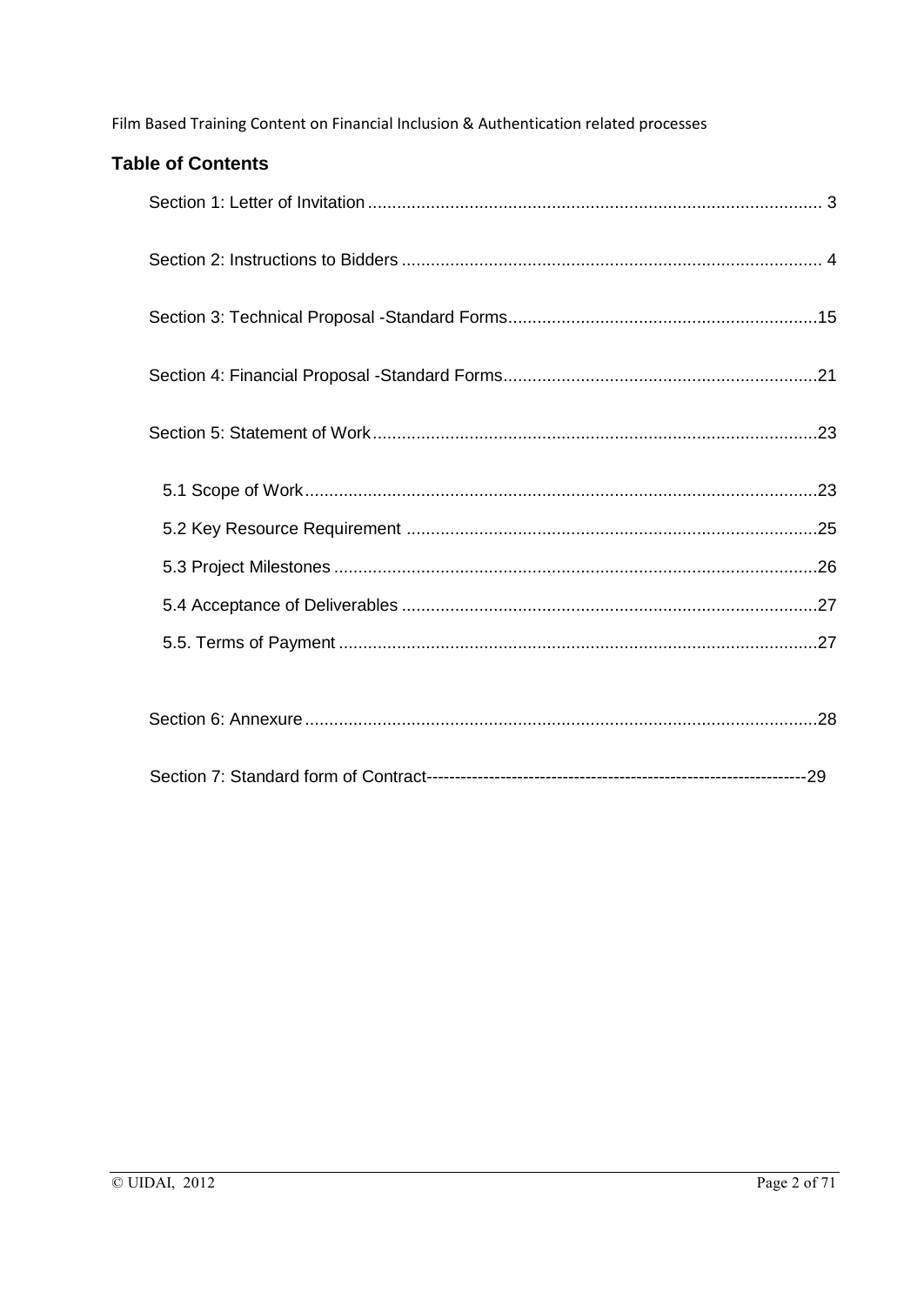### **Section 1: Letter of Invitation**

Unique Identification Authority of India (UIDAI), Planning Commission, Govt. of India (GoI), Ist Floor, Tower I, Jeevan Bharati Building, Connaught Circus, New Delhi – 110001

Dear Bidder,

- 1. The Unique Identification Authority of India (UIDAI), Planning Commission, Government of India invites proposals from following four organizations/institutions for creating a 'Film based training content on Financial Inclusion and Authentication related processes'.
- 1. Aantrishti Human Development Solutions Pvt. Ltd,Noida : Plot # C 102, Sector 61, Noida 201301 (U.P.) INDIA
- 2. Comfed Communications for Education & Development, Chittaranjan Park, New Delhi
- 3. Genesis Media (P) LTD, C-7 Ground floor, Nizamuddin West, Delhi
- 4. Red Submarine,13/2B Nalanda CHS, Evershine Nagar, Malad(W) Mumbai

The content will be used to train the target audience on Financial Inclusion and Authentication related process, working with the hardware and software and resident/beneficiary handling. More details on the scope of work and services expected from the agency are provided in the Section 5: Statement of Work in this RFP document. Your firm is now invited to submit your proposal as per the attached RFP document.

**2**. A firm will be selected on the basis of technical and financial evaluation described in this RFP. The financial bid will be opened on passing technical evaluation

**3**. The RFP includes the following documents:

Section 1 - Letter of Invitation

- Section 2 Part I Information to participants
	- Part II Data Sheet
- Section 3 Technical Proposal Standard Forms
- Section 4 Financial Proposal Standard Forms
- Section 5 Statement of Work
- Section 6 Annexure (Clarification to the Queries on RFP)
- Section 7- Standard form of Contract

**4.** Please inform us, upon receipt:

- that you received the letter of invitation; and
- Whether you will submit a proposal.

Yours sincerely, Assistant Director General, UIDAI,

fbtc@uidai.gov.in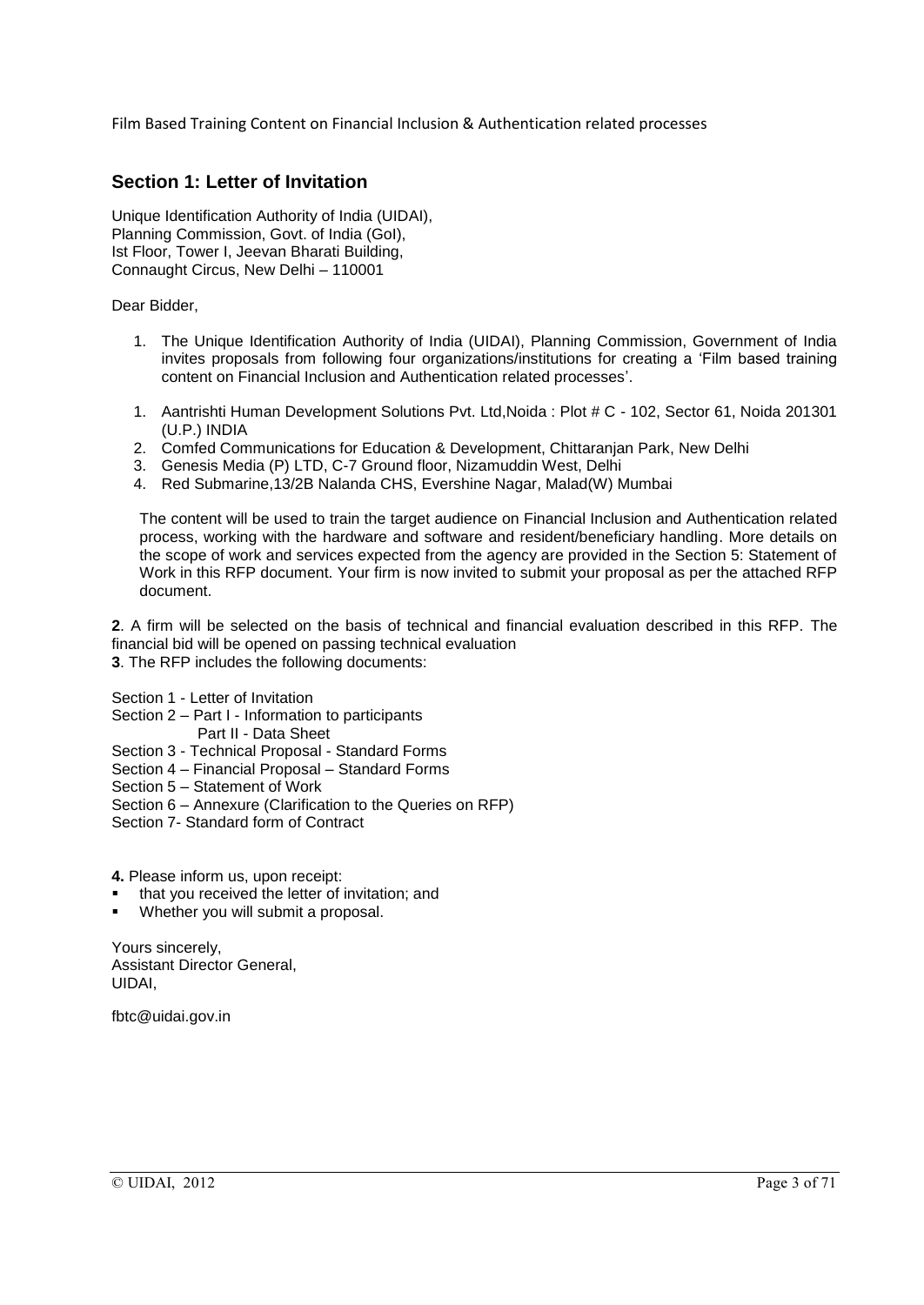## **Section 2: Instructions to Bidders**

## **PART I**

## **STANDARD**

| <b>Definitions</b> | (a) "Employer" means the agency with which the selected Bidder signs the                                                                                                                                                                                                                      |
|--------------------|-----------------------------------------------------------------------------------------------------------------------------------------------------------------------------------------------------------------------------------------------------------------------------------------------|
|                    | Contract for the Services. In this project, the "Employer" is the Unique                                                                                                                                                                                                                      |
|                    | Identification Authority of India (UIDAI), Planning Commission, Gol.                                                                                                                                                                                                                          |
|                    | (b) "Bidder" means any entity or person that may provide or provides the<br>Services to the Employer under the Contract.                                                                                                                                                                      |
|                    | (c) "Contract" means the Contract signed by the Parties as per standard<br>form of contract given in section 7.                                                                                                                                                                               |
|                    | (d) " Data Sheet" means such part of the Instructions to Bidders used to<br>reflect specific country and assignment conditions.                                                                                                                                                               |
|                    | (e) "Day" means calendar day.                                                                                                                                                                                                                                                                 |
|                    | (f) "Government" means the government of the Employer's country. In this<br>project "Government" means Government of India.                                                                                                                                                                   |
|                    | (g) "Instructions to Bidders" (Section 2 of the RFP) means the document<br>which provides interested Bidders with all information needed to prepare<br>their Proposals.                                                                                                                       |
|                    | (h) "Invitation" (Section 1 of the RFP) means the Letter of Invitation being<br>sent by the Employer to the Bidders.                                                                                                                                                                          |
|                    | (i) "Personnel" means professionals and support staff provided by the<br>Bidder and assigned to perform the Services or any part thereof;                                                                                                                                                     |
|                    | (j) "Proposal" means the Technical Proposal and the Financial Proposal.                                                                                                                                                                                                                       |
|                    | (k) "Request for Proposal" (RFP) means this document which explains<br>scope of work, activities, tasks to be performed, respective responsibilities<br>of the Employer and the Bidder, and expected results and deliverables of<br>the assignment.                                           |
|                    | (I) "SRFP" means the Standard Request for Proposals, which must be used<br>by the Employer as a guide for the preparation of this RFP.                                                                                                                                                        |
|                    | (m) "Assignment / job" means the work to be performed by the Bidder<br>pursuant to the Contract.                                                                                                                                                                                              |
|                    | (n) "Statement of work" means the document included in the the RFP,<br>Section-5, which explains the objectives, scope of work, activities, tasks to<br>be performed, respective responsibilities of the Employer and the Bidder,<br>and expected results and deliverables of the assignment. |
|                    | (o) "EC" means the Evaluation Committee formed by UIDAI                                                                                                                                                                                                                                       |
|                    | (p) The agency means the Film based training content development agency                                                                                                                                                                                                                       |
| © UIDAI, 2012      | Page 4 of 71                                                                                                                                                                                                                                                                                  |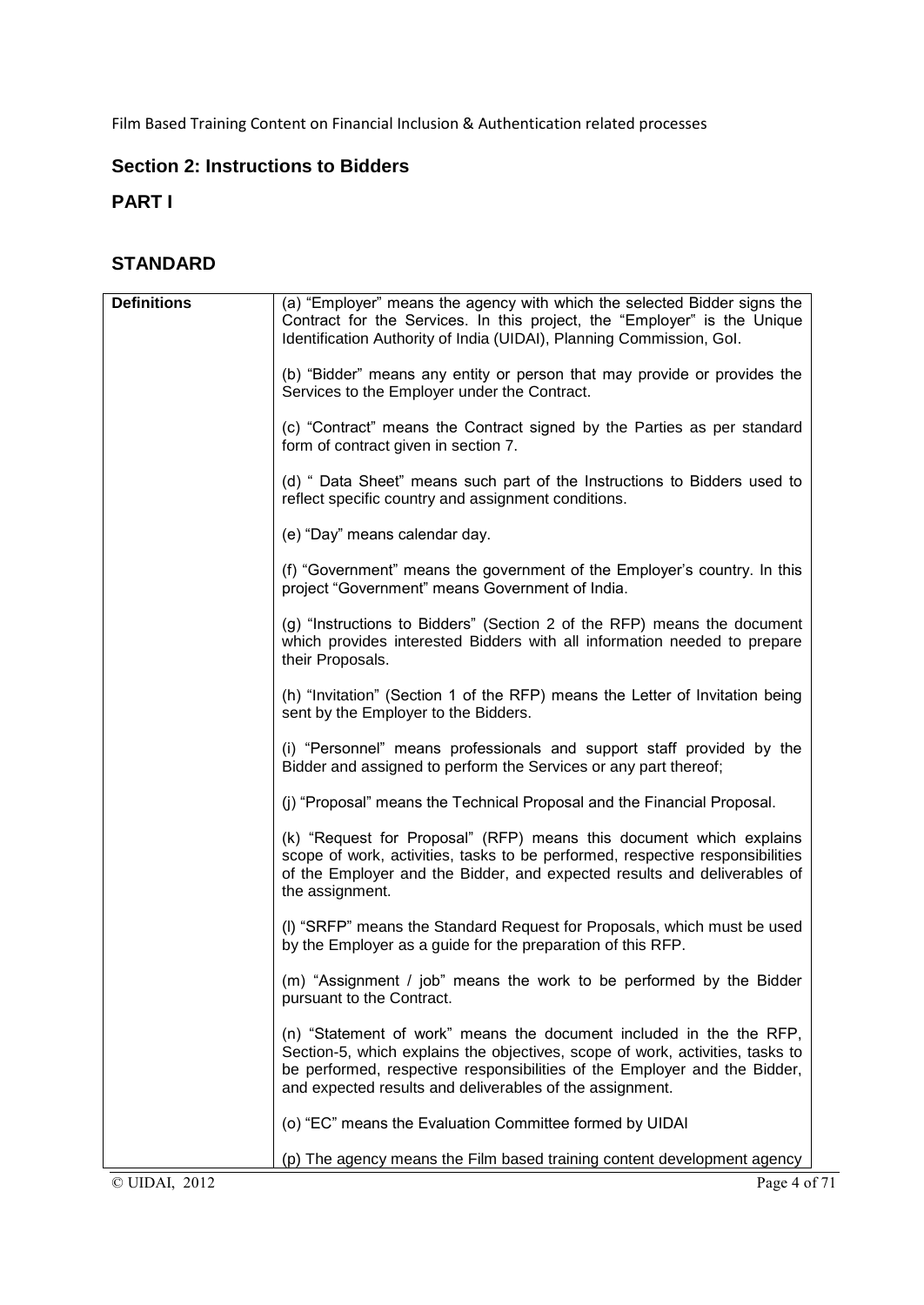|                                          | (FBTC agency)<br>(q) UID Client Application software means the software being used in<br>enrolment process for capturing the resident's information.                                                                                                                                                                                                                                                                                                    |  |  |
|------------------------------------------|---------------------------------------------------------------------------------------------------------------------------------------------------------------------------------------------------------------------------------------------------------------------------------------------------------------------------------------------------------------------------------------------------------------------------------------------------------|--|--|
| <b>Introduction</b>                      | UIDAI will select a FBTC Agency which must be an organization/Institute<br>(the Bidder), in accordance with the method of selection specified in data<br>sheet (Section II)                                                                                                                                                                                                                                                                             |  |  |
|                                          | The name of the assignment /job has been mentioned in the PART II Data<br>Sheet. Detailed scope of the assignment / job has been described in the<br>SOW Section 5.                                                                                                                                                                                                                                                                                     |  |  |
|                                          | The date, time, and address for submission of the proposals have been<br>given in Part II of Section 2- Data Sheet.                                                                                                                                                                                                                                                                                                                                     |  |  |
|                                          | Interested Bidders are invited to submit a Technical Proposal and a<br>Financial Proposal, for Film based training content Development required<br>for the assignment named in the Data Sheet. The Proposal, technical<br>presentation, and any clarifications provided by the bidder along with the<br>Statement of Work provided in the RFP will be basis for contract<br>negotiations and ultimately for a signed contract with the selected Bidder. |  |  |
|                                          | Bidders should familiarize themselves with local conditions and take them<br>into account in preparing their proposals. To obtain any<br>additional<br>information Bidders are encouraged to write an email to fbtc@uidai.gov.in<br>marking a copy to shrish.uidai@gmail.com.                                                                                                                                                                           |  |  |
|                                          | The Employer will provide at no cost to the Bidders the inputs and facilities<br>specified in the Data Sheet and make relevant project data and reports.                                                                                                                                                                                                                                                                                                |  |  |
|                                          | Bidders shall bear all costs associated with the preparation and submission<br>of their proposals and contract negotiation.                                                                                                                                                                                                                                                                                                                             |  |  |
| <b>Unfair Advantage</b>                  | If a Bidder could derive a competitive advantage from having provided<br>services related to the assignment in question, the Employer shall make<br>available to all other Bidders together with this RFP all information that<br>would in that respect give such Bidder any competitive advantage over<br>competing Bidders.                                                                                                                           |  |  |
| <b>Fraud</b><br>and<br><b>Corruption</b> | It is required that Bidders participating in the project adhere to the highest<br>ethical standards, both during the selection process and throughout the<br>execution of a contract. The Employer:<br>(a) defines, for the purpose of this paragraph, the terms set forth below as                                                                                                                                                                     |  |  |
|                                          | follows:<br>(i) "corrupt practice" means the offering, giving, receiving, or soliciting,<br>directly or indirectly, of anything of value to influence the action of a public<br>official or members of the EC, in the selection process or in contract<br>execution;                                                                                                                                                                                    |  |  |
|                                          | (ii) "fraudulent practice" means a misrepresentation or omission of facts in<br>order to influence a selection process or the execution of a contract;<br>(iii) "collusive practices" means a scheme or arrangement between two or<br>more bidders with or without the knowledge of the Employer, designed to<br>establish prices at artificial, noncompetitive levels;                                                                                 |  |  |
|                                          | (iv) "coercive practices" means harming or threatening to harm, directly or<br>indirectly, persons or their property to influence their participation in a<br>procurement process, or affect the execution of a contract;                                                                                                                                                                                                                               |  |  |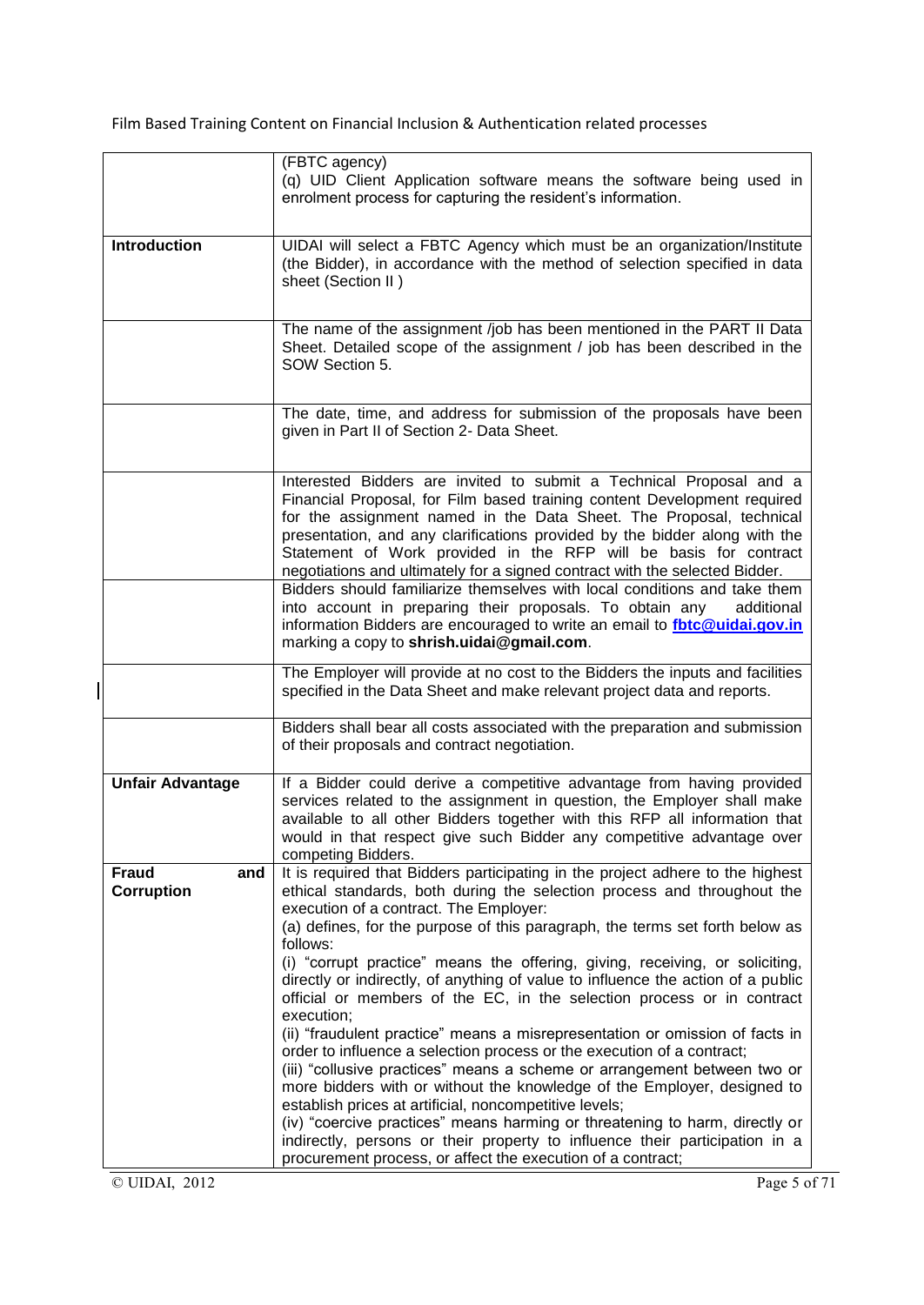|                                                                          | (b) will reject a proposal for award, if it determines that the Bidder<br>recommended for award has, directly or through an agent, engaged in<br>corrupt, fraudulent, collusive or coercive practices in competing for the<br>contract in question;                                                                                                                                                                                                                                                                                                                                                                                                                                                                                                                                                                                                                                                                      |
|--------------------------------------------------------------------------|--------------------------------------------------------------------------------------------------------------------------------------------------------------------------------------------------------------------------------------------------------------------------------------------------------------------------------------------------------------------------------------------------------------------------------------------------------------------------------------------------------------------------------------------------------------------------------------------------------------------------------------------------------------------------------------------------------------------------------------------------------------------------------------------------------------------------------------------------------------------------------------------------------------------------|
|                                                                          | The Bidders shall be aware of the provisions on fraud and corruption stated<br>in the specific clauses in the General Conditions of Contract.                                                                                                                                                                                                                                                                                                                                                                                                                                                                                                                                                                                                                                                                                                                                                                            |
| Only one<br>Proposal                                                     | A Bidder may submit only one proposal. If a Bidder submits or participates<br>in more than one proposal, such proposals shall be disqualified.                                                                                                                                                                                                                                                                                                                                                                                                                                                                                                                                                                                                                                                                                                                                                                           |
| Proposal<br><b>Validity</b>                                              | The Part II Data Sheet to bidder indicates how long Bidders' Proposals<br>must remain valid after the submission date. During this period, Bidders<br>shall maintain the availability of Professional staff nominated in the<br>Proposal and fully commit to the prescribed fee fixed for this contract. The<br>Employer will make its best effort to complete negotiations within this<br>period. Should the need arise, however, the Employer may request Bidders<br>to extend the validity period of their proposals. Bidders who agree to such<br>extension shall confirm that they maintain the availability of the Professional<br>staff nominated in the Proposal and fully commit to the fixed financials<br>Bidders who do not agree, have the right to refuse to extend the validity of<br>their Proposals, under such circumstances, the Employer shall not consider<br>such proposal for further evaluation. |
| Sub-<br><b>Eligibility</b><br>of<br><b>Bidders</b>                       | The Employer shall select a single company as defined in the "Companies"<br>Act of 1956" for the execution of this contract and any sub-bidders,<br>contractors, joint-ventures, partnerships, or consortiums shall not be<br>allowed.                                                                                                                                                                                                                                                                                                                                                                                                                                                                                                                                                                                                                                                                                   |
| 2.<br><b>Clarification</b><br>and<br>Amendment of RFP<br><b>Document</b> | 2.1 Bidders may request a clarification in the RFP document up to the<br>number of days indicated in the Datasheet before the proposal submission<br>date. Any request for clarification must be sent in by email in the prescribed<br>format given as annexure 1 in this document on Employer's Email Id<br>indicated in the Datasheet. The Employer will by standard electronic means<br>of the response (including publishing an explanation of the query but<br>without identifying the source of inquiry on UIDAI website) answer the<br>queries. Should the Employer deem it necessary to amend the RFP as a<br>result of a clarification, it shall do so following the procedure under para 2.2.<br>A pre Bid meeting too will be called to address the queries of the applicants<br>as per the date indicated in the data sheet.                                                                                 |
|                                                                          | 2.2<br>At any time before the submission of Proposals, the Employer may<br>amend the RFP by issuing an addendum/ corrigendum in writing or by<br>standard electronic means. The addendum/corrigendum shall be published<br>on the UIDAI website and will be binding on. Bidders shall acknowledge<br>receipt of all amendments. To give Bidders reasonable time in which to take<br>an amendment into account in their Proposals the Employer may, if the<br>amendment is substantial, extend the deadline for the submission of<br>Proposals.                                                                                                                                                                                                                                                                                                                                                                           |
| Preparation<br>3.<br>οf<br><b>Proposals</b>                              | The Proposal as well as all related correspondence exchanged by the<br>3.1<br>Bidders and the Employer shall be written in English.                                                                                                                                                                                                                                                                                                                                                                                                                                                                                                                                                                                                                                                                                                                                                                                      |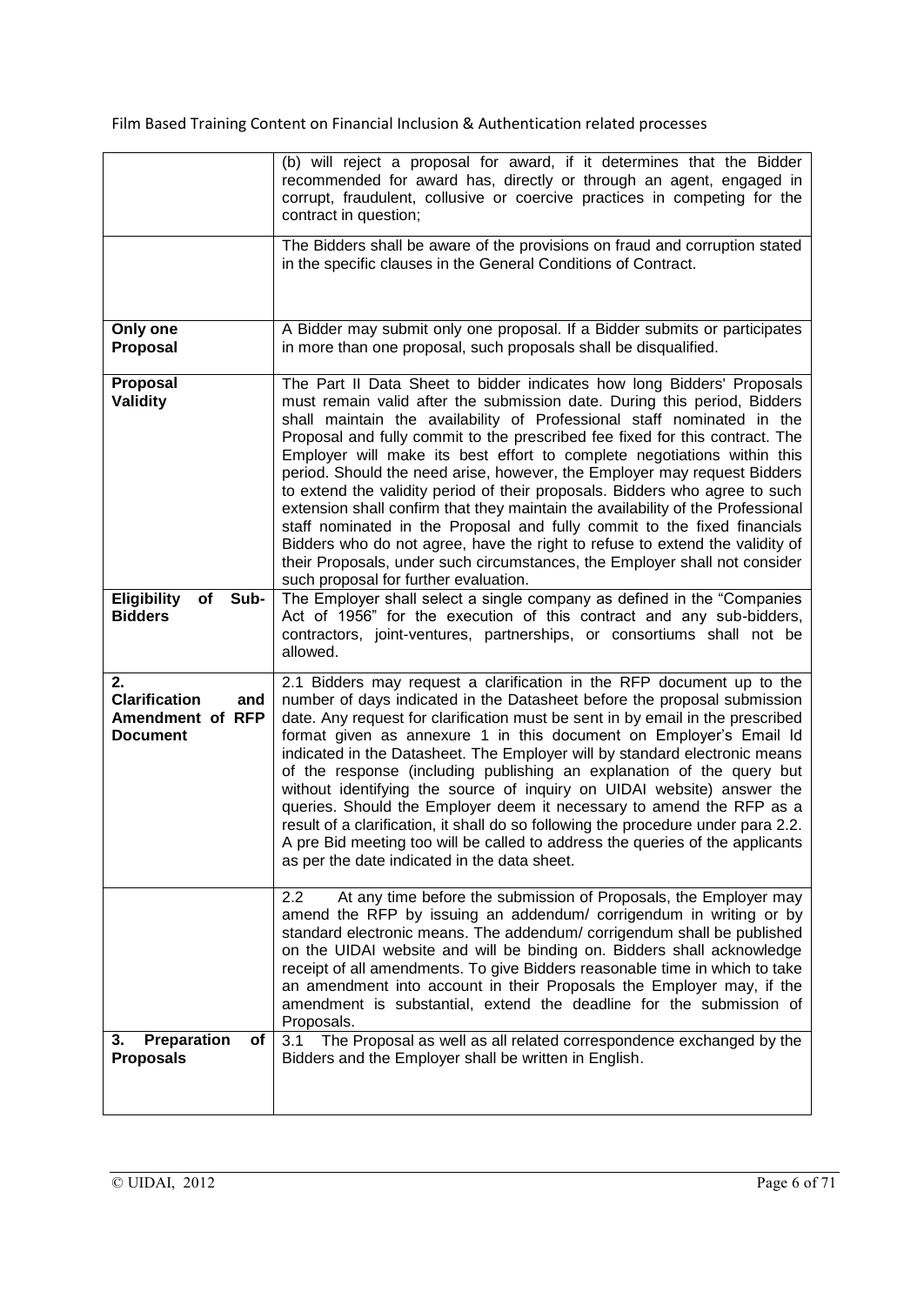|                                                        | 3.2 In preparing their Proposal, Bidders are expected to examine in detail<br>the documents comprising the RFP. Material deficiencies in providing the<br>information requested may result in rejection of a Proposal. The Proposal<br>consists of 2 parts (i)Technical Proposal (ii) Financial Proposal<br>3.3 While preparing the Technical Proposal, Bidders must give particular                                                                                                                                                                                                                                                                                                                                                                                                                               |
|--------------------------------------------------------|--------------------------------------------------------------------------------------------------------------------------------------------------------------------------------------------------------------------------------------------------------------------------------------------------------------------------------------------------------------------------------------------------------------------------------------------------------------------------------------------------------------------------------------------------------------------------------------------------------------------------------------------------------------------------------------------------------------------------------------------------------------------------------------------------------------------|
|                                                        | attention to the fact that the proposal shall be based on the deliverables<br>specified under Statement of Work                                                                                                                                                                                                                                                                                                                                                                                                                                                                                                                                                                                                                                                                                                    |
| <b>Technical Proposal</b><br><b>Format and Content</b> | Bidders are required to submit the Full Technical Proposal (FTP).<br>3.4<br>The Datasheet indicates the format of the Technical Proposal to be<br>submitted. Submission of the wrong type of Technical Proposal will result in<br>the Proposal being deemed non-responsive.                                                                                                                                                                                                                                                                                                                                                                                                                                                                                                                                        |
|                                                        | The Technical Proposal shall provide the information indicated as per<br>Standard Forms (Section 3).                                                                                                                                                                                                                                                                                                                                                                                                                                                                                                                                                                                                                                                                                                               |
|                                                        | (a) For the full technical proposal: A brief description of the bidder's<br>organization and an outline of the recent experience of the Bidder's on<br>assignments of a similar nature are required in FORM TECH-2 of Section-3.<br>Information should be provided only for those assignments for which the<br>Bidder was legally contracted by the Employer as a corporation or as one of<br>the major companies within a joint venture.<br>Assignments completed by individual Professional staff working privately or<br>through agencies cannot be claimed as the experience of the Bidder, or<br>that of Bidder's associates, but can be claimed by their professional staff<br>themselves in their CV. Bidder's should be prepared to substantiate the<br>claimed experience if so required by the Employer. |
|                                                        | (b) A description of the approach, methodology, and work plan for<br>performing the assignment covering the following subjects: technical<br>approach and methodology, work plan, and organizing and staffing<br>schedule. The work plan should be (FORM TECH-5 of Section 3) which will<br>show in the form of a bar chart the timing proposed for each activity.                                                                                                                                                                                                                                                                                                                                                                                                                                                 |
|                                                        | (c) The list of the proposed Professional staff team to be engaged in this<br>arrangement by area of expertise, the position that would be assigned to<br>each staff member, and their Tasks (FORM TECH-6 of Section 3).                                                                                                                                                                                                                                                                                                                                                                                                                                                                                                                                                                                           |
|                                                        | Technical proposal containing financial information shall be declared<br>3.5<br>non responsive and shall be summarily rejected.                                                                                                                                                                                                                                                                                                                                                                                                                                                                                                                                                                                                                                                                                    |
|                                                        | 3.6 The Technical proposal (original copy and CDs) shall not include any<br>financial information.                                                                                                                                                                                                                                                                                                                                                                                                                                                                                                                                                                                                                                                                                                                 |
| <b>Financial</b><br>Proposal<br><b>Taxes</b>           | 3.7 The Financial Proposal shall be prepared using the attached Standard<br>Forms (Section 4). The Financial Proposal shall not include any conditions<br>attached to it and any such conditional financial proposal shall be<br>summarily rejected.                                                                                                                                                                                                                                                                                                                                                                                                                                                                                                                                                               |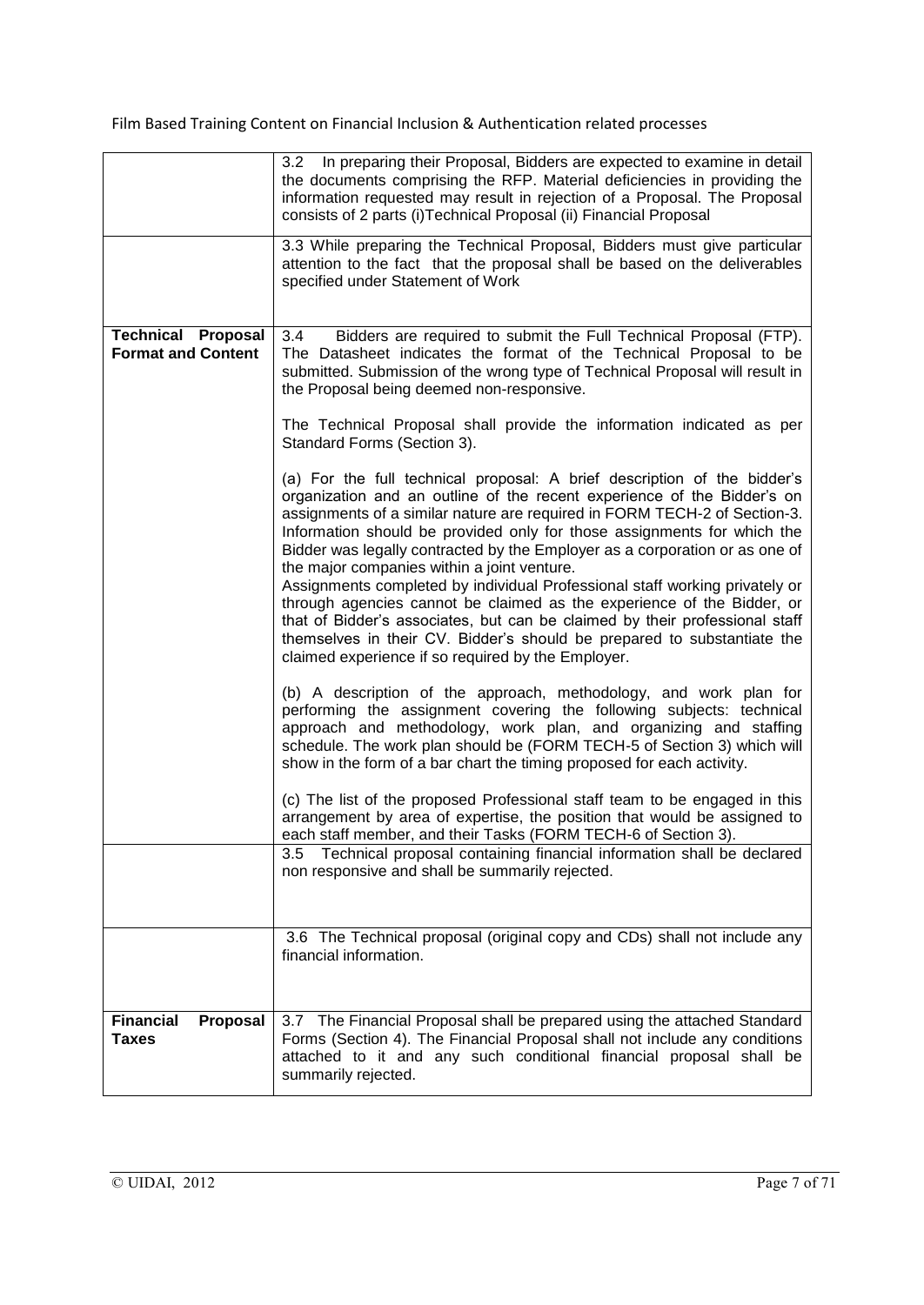| The Bidder may be subject to local taxes (such as: value added or<br>3.8 <sub>1</sub><br>sales tax, service tax, duties, fees, levies) on amounts payable to the<br>applicant under the Contract. The prescribed fee structure shall include all<br>such taxes.<br>Bidders should provide the price of their services in Indian Rupees.<br><b>Earnest</b><br><b>Money</b><br>3.9 Earnest Money Deposit<br>I. An EMD of Rs. Fifty Thousand (Rs. 50,000/-), in the form of DD drawn in<br><b>Deposit</b><br>(EMD),<br>favor of "PAO, UIDAI, New Delhi" and payable at Delhi, must be submitted<br><b>Tender</b><br>Fee<br>and<br>Performance<br>along with the Proposal.<br>Guarantee.<br>II. Proposals not accompanied by EMD shall be rejected as non-<br>responsive.<br>III. No interest shall be payable by the Employer for the sum deposited as<br>earnest money deposit.<br>IV No bank guarantee will be accepted in lieu of the earnest money deposit.<br>V The EMD of the unsuccessful bidders would be returned back within one<br>month of signing of the contract.<br>3.10 The EMD shall be forfeited by the Employer in the following events:<br>I. If Proposal is withdrawn during the validity period or any extension agreed<br>by the bidder thereof.<br>II. If the Proposal is varied or modified in a manner not acceptable to the<br>Employer after opening of Proposal during the validity period or any<br>extension thereof.<br>III. If the bidder tries to influence the evaluation process.<br>IV. If the First ranked bidder withdraws his proposal during negotiations<br>(failure to arrive at consensus by both the parties shall not<br>3.11 Tender Fees:<br>All bidders are required to pay Rs. Five thousand (Rs. 5000/-)<br>towards Tender Fees in the form of Demand Draft drawn in favour<br>of 'PAO, UIDAI, New Delhi' and payable at Delhi with the bid<br>document. The Tender Fee is Non-Refundable. The tender should<br>be downloaded from the UIDAI website.<br>3.12 Performance Bank Guarantee<br>I. The selected bidder shall be required to furnish a Performance Bank |                                                                      |
|-------------------------------------------------------------------------------------------------------------------------------------------------------------------------------------------------------------------------------------------------------------------------------------------------------------------------------------------------------------------------------------------------------------------------------------------------------------------------------------------------------------------------------------------------------------------------------------------------------------------------------------------------------------------------------------------------------------------------------------------------------------------------------------------------------------------------------------------------------------------------------------------------------------------------------------------------------------------------------------------------------------------------------------------------------------------------------------------------------------------------------------------------------------------------------------------------------------------------------------------------------------------------------------------------------------------------------------------------------------------------------------------------------------------------------------------------------------------------------------------------------------------------------------------------------------------------------------------------------------------------------------------------------------------------------------------------------------------------------------------------------------------------------------------------------------------------------------------------------------------------------------------------------------------------------------------------------------------------------------------------------------------------------------------------------------------------------------------------------------------|----------------------------------------------------------------------|
|                                                                                                                                                                                                                                                                                                                                                                                                                                                                                                                                                                                                                                                                                                                                                                                                                                                                                                                                                                                                                                                                                                                                                                                                                                                                                                                                                                                                                                                                                                                                                                                                                                                                                                                                                                                                                                                                                                                                                                                                                                                                                                                   |                                                                      |
|                                                                                                                                                                                                                                                                                                                                                                                                                                                                                                                                                                                                                                                                                                                                                                                                                                                                                                                                                                                                                                                                                                                                                                                                                                                                                                                                                                                                                                                                                                                                                                                                                                                                                                                                                                                                                                                                                                                                                                                                                                                                                                                   |                                                                      |
|                                                                                                                                                                                                                                                                                                                                                                                                                                                                                                                                                                                                                                                                                                                                                                                                                                                                                                                                                                                                                                                                                                                                                                                                                                                                                                                                                                                                                                                                                                                                                                                                                                                                                                                                                                                                                                                                                                                                                                                                                                                                                                                   |                                                                      |
|                                                                                                                                                                                                                                                                                                                                                                                                                                                                                                                                                                                                                                                                                                                                                                                                                                                                                                                                                                                                                                                                                                                                                                                                                                                                                                                                                                                                                                                                                                                                                                                                                                                                                                                                                                                                                                                                                                                                                                                                                                                                                                                   |                                                                      |
|                                                                                                                                                                                                                                                                                                                                                                                                                                                                                                                                                                                                                                                                                                                                                                                                                                                                                                                                                                                                                                                                                                                                                                                                                                                                                                                                                                                                                                                                                                                                                                                                                                                                                                                                                                                                                                                                                                                                                                                                                                                                                                                   |                                                                      |
|                                                                                                                                                                                                                                                                                                                                                                                                                                                                                                                                                                                                                                                                                                                                                                                                                                                                                                                                                                                                                                                                                                                                                                                                                                                                                                                                                                                                                                                                                                                                                                                                                                                                                                                                                                                                                                                                                                                                                                                                                                                                                                                   |                                                                      |
|                                                                                                                                                                                                                                                                                                                                                                                                                                                                                                                                                                                                                                                                                                                                                                                                                                                                                                                                                                                                                                                                                                                                                                                                                                                                                                                                                                                                                                                                                                                                                                                                                                                                                                                                                                                                                                                                                                                                                                                                                                                                                                                   |                                                                      |
|                                                                                                                                                                                                                                                                                                                                                                                                                                                                                                                                                                                                                                                                                                                                                                                                                                                                                                                                                                                                                                                                                                                                                                                                                                                                                                                                                                                                                                                                                                                                                                                                                                                                                                                                                                                                                                                                                                                                                                                                                                                                                                                   |                                                                      |
|                                                                                                                                                                                                                                                                                                                                                                                                                                                                                                                                                                                                                                                                                                                                                                                                                                                                                                                                                                                                                                                                                                                                                                                                                                                                                                                                                                                                                                                                                                                                                                                                                                                                                                                                                                                                                                                                                                                                                                                                                                                                                                                   |                                                                      |
|                                                                                                                                                                                                                                                                                                                                                                                                                                                                                                                                                                                                                                                                                                                                                                                                                                                                                                                                                                                                                                                                                                                                                                                                                                                                                                                                                                                                                                                                                                                                                                                                                                                                                                                                                                                                                                                                                                                                                                                                                                                                                                                   |                                                                      |
|                                                                                                                                                                                                                                                                                                                                                                                                                                                                                                                                                                                                                                                                                                                                                                                                                                                                                                                                                                                                                                                                                                                                                                                                                                                                                                                                                                                                                                                                                                                                                                                                                                                                                                                                                                                                                                                                                                                                                                                                                                                                                                                   |                                                                      |
|                                                                                                                                                                                                                                                                                                                                                                                                                                                                                                                                                                                                                                                                                                                                                                                                                                                                                                                                                                                                                                                                                                                                                                                                                                                                                                                                                                                                                                                                                                                                                                                                                                                                                                                                                                                                                                                                                                                                                                                                                                                                                                                   |                                                                      |
|                                                                                                                                                                                                                                                                                                                                                                                                                                                                                                                                                                                                                                                                                                                                                                                                                                                                                                                                                                                                                                                                                                                                                                                                                                                                                                                                                                                                                                                                                                                                                                                                                                                                                                                                                                                                                                                                                                                                                                                                                                                                                                                   |                                                                      |
|                                                                                                                                                                                                                                                                                                                                                                                                                                                                                                                                                                                                                                                                                                                                                                                                                                                                                                                                                                                                                                                                                                                                                                                                                                                                                                                                                                                                                                                                                                                                                                                                                                                                                                                                                                                                                                                                                                                                                                                                                                                                                                                   |                                                                      |
|                                                                                                                                                                                                                                                                                                                                                                                                                                                                                                                                                                                                                                                                                                                                                                                                                                                                                                                                                                                                                                                                                                                                                                                                                                                                                                                                                                                                                                                                                                                                                                                                                                                                                                                                                                                                                                                                                                                                                                                                                                                                                                                   |                                                                      |
|                                                                                                                                                                                                                                                                                                                                                                                                                                                                                                                                                                                                                                                                                                                                                                                                                                                                                                                                                                                                                                                                                                                                                                                                                                                                                                                                                                                                                                                                                                                                                                                                                                                                                                                                                                                                                                                                                                                                                                                                                                                                                                                   |                                                                      |
|                                                                                                                                                                                                                                                                                                                                                                                                                                                                                                                                                                                                                                                                                                                                                                                                                                                                                                                                                                                                                                                                                                                                                                                                                                                                                                                                                                                                                                                                                                                                                                                                                                                                                                                                                                                                                                                                                                                                                                                                                                                                                                                   |                                                                      |
|                                                                                                                                                                                                                                                                                                                                                                                                                                                                                                                                                                                                                                                                                                                                                                                                                                                                                                                                                                                                                                                                                                                                                                                                                                                                                                                                                                                                                                                                                                                                                                                                                                                                                                                                                                                                                                                                                                                                                                                                                                                                                                                   |                                                                      |
|                                                                                                                                                                                                                                                                                                                                                                                                                                                                                                                                                                                                                                                                                                                                                                                                                                                                                                                                                                                                                                                                                                                                                                                                                                                                                                                                                                                                                                                                                                                                                                                                                                                                                                                                                                                                                                                                                                                                                                                                                                                                                                                   |                                                                      |
| Guarantee of 10% of contract value in the form of an unconditional and                                                                                                                                                                                                                                                                                                                                                                                                                                                                                                                                                                                                                                                                                                                                                                                                                                                                                                                                                                                                                                                                                                                                                                                                                                                                                                                                                                                                                                                                                                                                                                                                                                                                                                                                                                                                                                                                                                                                                                                                                                            |                                                                      |
| irrevocable bank guarantee from a scheduled commercial bank in India in                                                                                                                                                                                                                                                                                                                                                                                                                                                                                                                                                                                                                                                                                                                                                                                                                                                                                                                                                                                                                                                                                                                                                                                                                                                                                                                                                                                                                                                                                                                                                                                                                                                                                                                                                                                                                                                                                                                                                                                                                                           |                                                                      |
| favor of Director General, Unique Identification Authority of India,<br>Government of India for the entire period of contract with 90 days claim                                                                                                                                                                                                                                                                                                                                                                                                                                                                                                                                                                                                                                                                                                                                                                                                                                                                                                                                                                                                                                                                                                                                                                                                                                                                                                                                                                                                                                                                                                                                                                                                                                                                                                                                                                                                                                                                                                                                                                  |                                                                      |
| period. The bank guarantee must be submitted after award of contract but                                                                                                                                                                                                                                                                                                                                                                                                                                                                                                                                                                                                                                                                                                                                                                                                                                                                                                                                                                                                                                                                                                                                                                                                                                                                                                                                                                                                                                                                                                                                                                                                                                                                                                                                                                                                                                                                                                                                                                                                                                          |                                                                      |
| before signing of the contract. The successful bidder has to renew the bank                                                                                                                                                                                                                                                                                                                                                                                                                                                                                                                                                                                                                                                                                                                                                                                                                                                                                                                                                                                                                                                                                                                                                                                                                                                                                                                                                                                                                                                                                                                                                                                                                                                                                                                                                                                                                                                                                                                                                                                                                                       | guarantee on same terms and conditions for the period up to contract |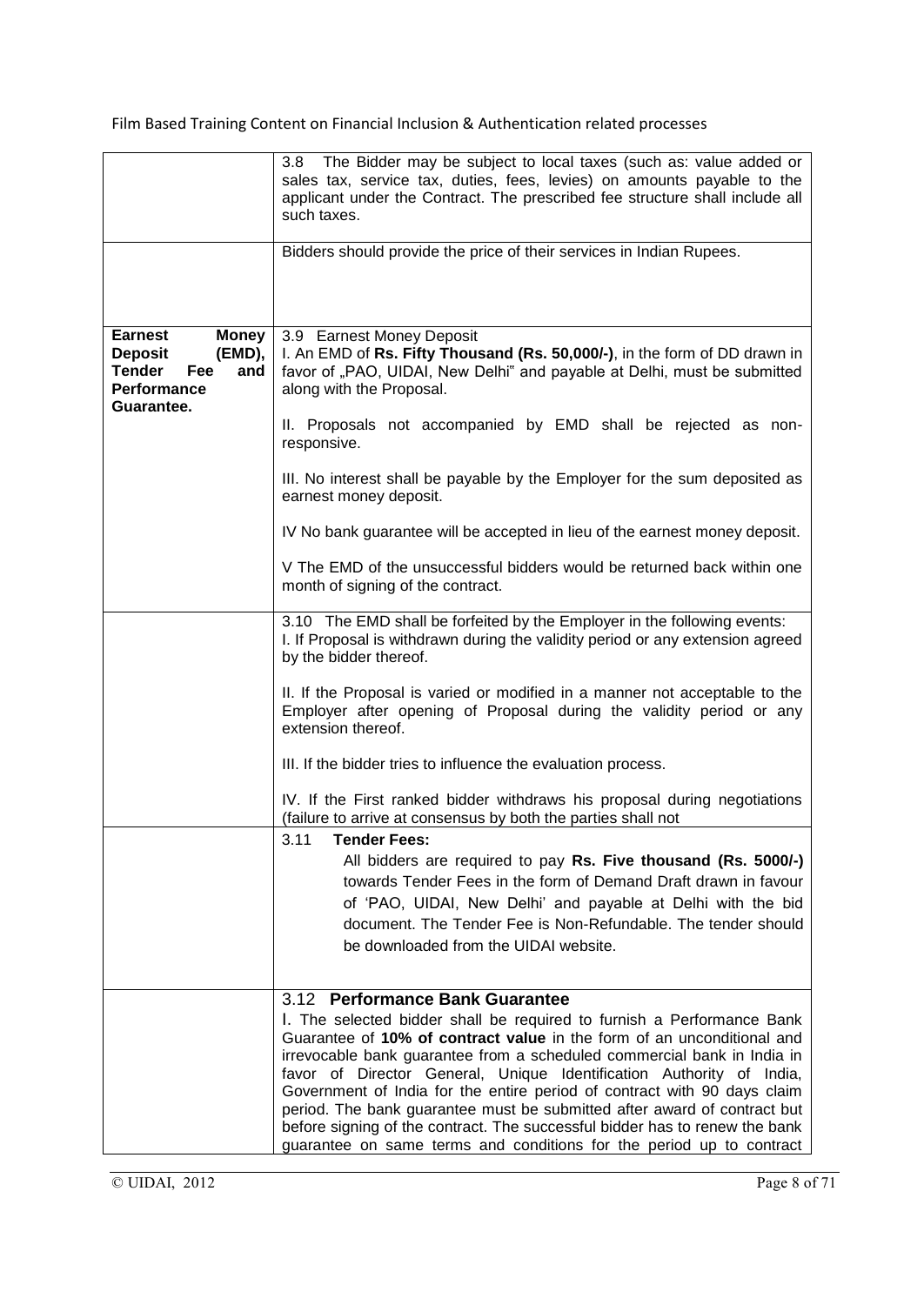|                                                                        | including extension period, if any. Performance Bank Guarantee would be<br>returned only after successful completion of tasks assigned to them and<br>only after adjusting/recovering any dues recoverable/payable from/by the<br>Bidder on any account under the contract. On submission of this<br>performance guarantee and after signing of the contract, demand draft<br>submitted towards EMD would be returned in original.                                                                                                                                                                                                                                                                                                                                         |
|------------------------------------------------------------------------|----------------------------------------------------------------------------------------------------------------------------------------------------------------------------------------------------------------------------------------------------------------------------------------------------------------------------------------------------------------------------------------------------------------------------------------------------------------------------------------------------------------------------------------------------------------------------------------------------------------------------------------------------------------------------------------------------------------------------------------------------------------------------|
| 4. Submission,<br>Receipt,<br>and<br>Opening<br>οf<br><b>Proposals</b> | The format for the Performance Bank Guarantee is the same as the<br>"Format of Bank Guarantee" provided in Annexure E of Section 7.<br>The original proposal (Technical Proposal and Financial Proposal)<br>4.1<br>shall contain no interlineations or overwriting, except as necessary to<br>correct errors made by the Bidders themselves. The person who signed the<br>proposal must initial such corrections. Submission letters for the Technical<br>Proposal and Financial Proposal should respectively be in the format of<br>TECH-1 to TECH-8 of Section 3, and FIN-1 of Section 4, respectively.<br>4.2 An authorized representative of the Bidders shall initial all pages of the<br>original Technical Proposal and Financial Proposal. The authorization shall |
|                                                                        | be in the form of a written power of attorney accompanying the Technical<br>proposal and Financial Proposal or in any other form demonstrating that the<br>representative has been dully authorized to sign. The signed Technical<br>Proposal shall be marked "ORIGINAL".                                                                                                                                                                                                                                                                                                                                                                                                                                                                                                  |
|                                                                        | The Technical Proposal shall be marked "ORIGINAL" or "COPY" as<br>4.3<br>appropriate. The Technical Proposals shall be sent to the addresses<br>referred to and in the number of copies indicated in the 1.10 Part II<br>Datasheet, Section 2. All required copies of the Technical Proposal are to<br>be made from the original. If there are discrepancies between the original<br>and the copies/soft copies of the Technical Proposal, the original shall<br>prevail.                                                                                                                                                                                                                                                                                                  |
|                                                                        | 4.4 The original and all copies of the Technical Proposal shall be placed in<br>a sealed envelope clearly marked "TECHNICAL PROPOSAL". The<br>envelopes containing the Technical Proposal, Financial Proposal, EMD,<br>and Tender Fee shall be placed into an outer envelope and sealed. This<br>outer envelope shall bear the submission address.<br>The Employer shall not be responsible for misplacement, losing or<br>premature opening if the outer envelope is not sealed and/or marked as<br>stipulated. This circumstance may be case for Proposal rejection. If the<br>Financial Proposal is not submitted in a separate sealed envelope duly<br>marked as indicated above, this will constitute grounds for declaring the<br>Proposal non-responsive.           |
|                                                                        | The Proposals must be sent to the address indicated in the Data<br>4.5<br>Sheet and received by the Employer no later than the time and the date<br>indicated in the Data Sheet,. Any proposal received by the Employer after<br>the deadline for submission shall be returned unopened.                                                                                                                                                                                                                                                                                                                                                                                                                                                                                   |
|                                                                        | 4.6 From the time the Proposals are opened to the time the Contract is<br>awarded, the Bidders should not contact the Employer on any matter<br>related to its pre-qualification, Technical and/or Financial Proposal. Any<br>effort by Bidders to influence the Employer in the examination, evaluation,<br>ranking of Proposals, and recommendation for award of Contract may<br>result in the rejection of the Bidders' Proposal.                                                                                                                                                                                                                                                                                                                                       |
|                                                                        | 4.7 The Employer will constitute a Evaluation Committee (EC) which will<br>carry out the entire evaluation process.                                                                                                                                                                                                                                                                                                                                                                                                                                                                                                                                                                                                                                                        |
|                                                                        | 4.8 The Employer shall open the Technical Proposal immediately after the<br>deadline for their submission.                                                                                                                                                                                                                                                                                                                                                                                                                                                                                                                                                                                                                                                                 |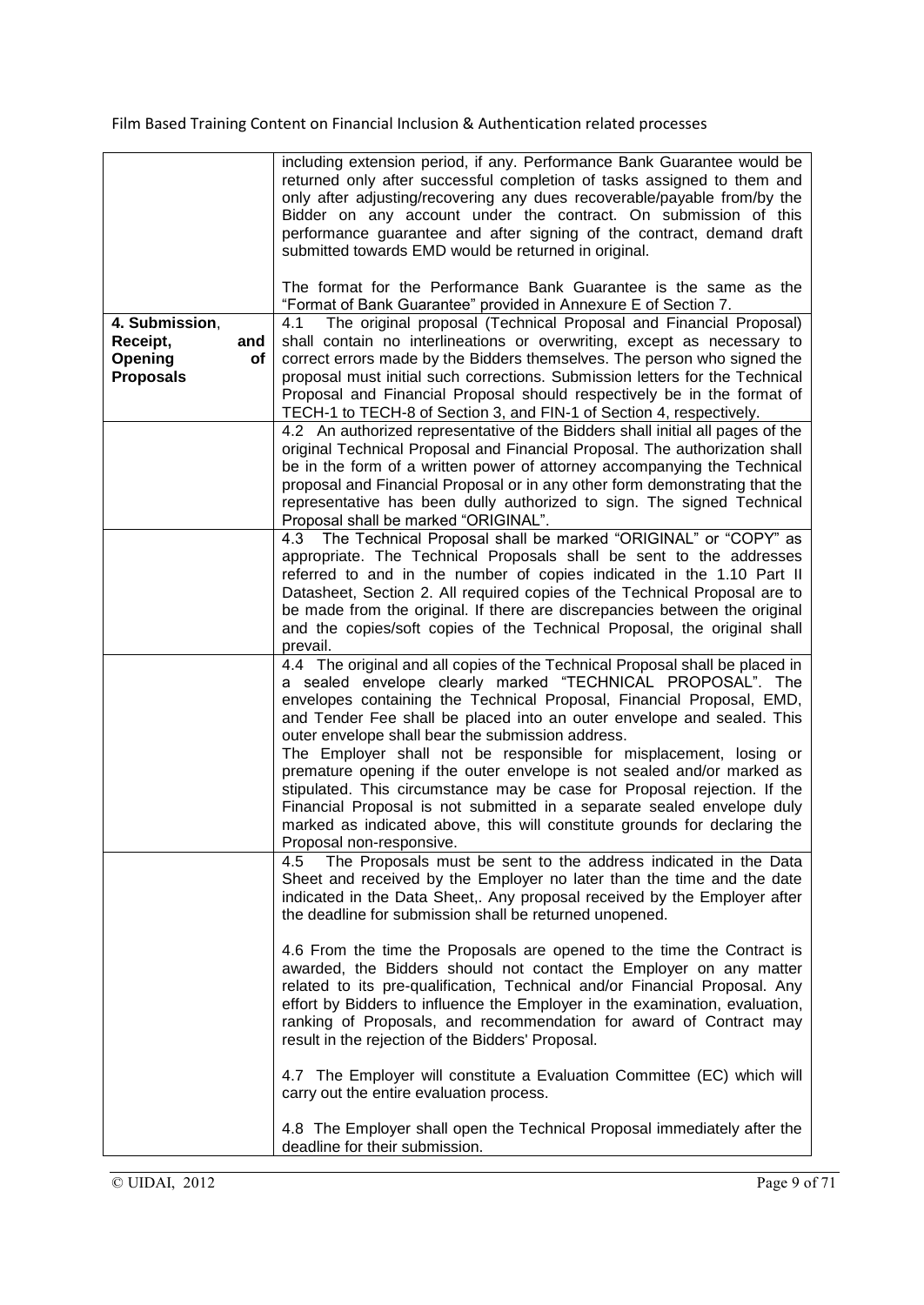|                                                      | The envelopes with the Financial Proposal shall remain sealed and<br>securely stored.                                                                                                                                                                                                                                                                                                                                                                                                                                                                                                                                                                                                                                                                                                                                                                                                                                                                                                                                                                                                                                                                                        |
|------------------------------------------------------|------------------------------------------------------------------------------------------------------------------------------------------------------------------------------------------------------------------------------------------------------------------------------------------------------------------------------------------------------------------------------------------------------------------------------------------------------------------------------------------------------------------------------------------------------------------------------------------------------------------------------------------------------------------------------------------------------------------------------------------------------------------------------------------------------------------------------------------------------------------------------------------------------------------------------------------------------------------------------------------------------------------------------------------------------------------------------------------------------------------------------------------------------------------------------|
|                                                      |                                                                                                                                                                                                                                                                                                                                                                                                                                                                                                                                                                                                                                                                                                                                                                                                                                                                                                                                                                                                                                                                                                                                                                              |
|                                                      |                                                                                                                                                                                                                                                                                                                                                                                                                                                                                                                                                                                                                                                                                                                                                                                                                                                                                                                                                                                                                                                                                                                                                                              |
| <b>Evaluation</b><br>of<br><b>Technical Proposal</b> | The Evaluation Committee (EC) shall first evaluate the Technical<br>5.1<br>proposal.                                                                                                                                                                                                                                                                                                                                                                                                                                                                                                                                                                                                                                                                                                                                                                                                                                                                                                                                                                                                                                                                                         |
|                                                      | The EC while evaluating the proposal the Technical Proposals shall have<br>no access to the Financial Proposals until the Technical evaluation is<br>concluded and the competent authority accepts the recommendation.                                                                                                                                                                                                                                                                                                                                                                                                                                                                                                                                                                                                                                                                                                                                                                                                                                                                                                                                                       |
|                                                      | 5.2 The EC shall evaluate the Technical Proposals on the basis of their<br>responsiveness to the Statement of Work and by applying the evaluation<br>criteria, sub-criteria specified in the Data sheet (Section 2, 1.11). In the first<br>stage of evaluation, a Proposal shall be rejected if it is found deficient as<br>per the requirement indicated in the Data sheet for responsiveness of the<br>proposal. Only responsive proposals shall be further taken up for<br>evaluation. Evaluation of the technical proposal will be done and at this<br>stage the financial bid shall be remain unopened. Bidders shall make a 20<br>minutes presentation to Evaluation Committee. The qualification of the<br>bidder and the evaluation criteria for the technical proposal shall be as<br>defined in the Data sheet. Each responsive Proposal will be given a<br>technical score. A Proposal shall be rejected at this stage if it does not<br>respond to important aspects of the RFP, & particularly the Statement of<br>Work or if it fails to achieve the minimum technical score of 70 out of 100<br>points mentioned in the technical evaluation parameters 1.11. |
| Opening<br>and                                       | 6.1 Financial Proposals of only those bidders who are technically                                                                                                                                                                                                                                                                                                                                                                                                                                                                                                                                                                                                                                                                                                                                                                                                                                                                                                                                                                                                                                                                                                            |
| <b>Evaluation</b><br><b>of</b>                       | qualified i.e who obtain more than 70 marks shall be opened publicly                                                                                                                                                                                                                                                                                                                                                                                                                                                                                                                                                                                                                                                                                                                                                                                                                                                                                                                                                                                                                                                                                                         |
| <b>Financial Proposals</b>                           | on the date and time communicated by the UIDAI, in the presence of the<br>Bidder's representatives who choose to attend. The name of the Bidder's<br>their technical score (if required) and their Financial Proposal shall be read                                                                                                                                                                                                                                                                                                                                                                                                                                                                                                                                                                                                                                                                                                                                                                                                                                                                                                                                          |
|                                                      | aloud.<br>The Evaluation Committee will correct any computational errors. When<br>correcting computational errors, in case of discrepancy between a partial<br>amount and the total amount, or between word and figures the former will<br>prevail. In addition to the above corrections, the items described in the<br>Technical Proposal but not priced, shall be assumed to be included in the                                                                                                                                                                                                                                                                                                                                                                                                                                                                                                                                                                                                                                                                                                                                                                            |
|                                                      | prices of other activities of items.<br>6.2 Proposals will be ranked according to their Weighted average                                                                                                                                                                                                                                                                                                                                                                                                                                                                                                                                                                                                                                                                                                                                                                                                                                                                                                                                                                                                                                                                     |
|                                                      | Financial quote (FQ). The bidder with the lowest weighted average                                                                                                                                                                                                                                                                                                                                                                                                                                                                                                                                                                                                                                                                                                                                                                                                                                                                                                                                                                                                                                                                                                            |
|                                                      | Financial quote (FQ be awarded the contract as per FIN-1.                                                                                                                                                                                                                                                                                                                                                                                                                                                                                                                                                                                                                                                                                                                                                                                                                                                                                                                                                                                                                                                                                                                    |
| 7. Negotiations                                      | 7.1 Negotiations as a phase, if required, would be with the the L1 bidder<br>-whose Weighted average financial Quote (FQ) has been has been found                                                                                                                                                                                                                                                                                                                                                                                                                                                                                                                                                                                                                                                                                                                                                                                                                                                                                                                                                                                                                            |
|                                                      | the lowest (refer 6.2)- only before finalization of the contract                                                                                                                                                                                                                                                                                                                                                                                                                                                                                                                                                                                                                                                                                                                                                                                                                                                                                                                                                                                                                                                                                                             |
| <b>Technical</b>                                     | Negotiations will include a discussion of the Technical Proposal, the<br>7.2                                                                                                                                                                                                                                                                                                                                                                                                                                                                                                                                                                                                                                                                                                                                                                                                                                                                                                                                                                                                                                                                                                 |
| negotiations                                         | proposed technical approach and methodology, work plan, and                                                                                                                                                                                                                                                                                                                                                                                                                                                                                                                                                                                                                                                                                                                                                                                                                                                                                                                                                                                                                                                                                                                  |
|                                                      | organization and staffing, and any suggestions made by the Bidder to<br>improve the Statement of Work. The Employer and the Bidders will finalize                                                                                                                                                                                                                                                                                                                                                                                                                                                                                                                                                                                                                                                                                                                                                                                                                                                                                                                                                                                                                            |
|                                                      | the Statement of Work, staffing schedule, work schedule, logistics, and                                                                                                                                                                                                                                                                                                                                                                                                                                                                                                                                                                                                                                                                                                                                                                                                                                                                                                                                                                                                                                                                                                      |
|                                                      | reporting. These documents will then be incorporated in the Contract as                                                                                                                                                                                                                                                                                                                                                                                                                                                                                                                                                                                                                                                                                                                                                                                                                                                                                                                                                                                                                                                                                                      |
|                                                      | "Description of Services". Special attention will be paid to clearly defining                                                                                                                                                                                                                                                                                                                                                                                                                                                                                                                                                                                                                                                                                                                                                                                                                                                                                                                                                                                                                                                                                                |
|                                                      | the inputs and facilities required from the Employer to ensure satisfactory<br>implementation of the assignment. The Employer shall prepare minutes of                                                                                                                                                                                                                                                                                                                                                                                                                                                                                                                                                                                                                                                                                                                                                                                                                                                                                                                                                                                                                       |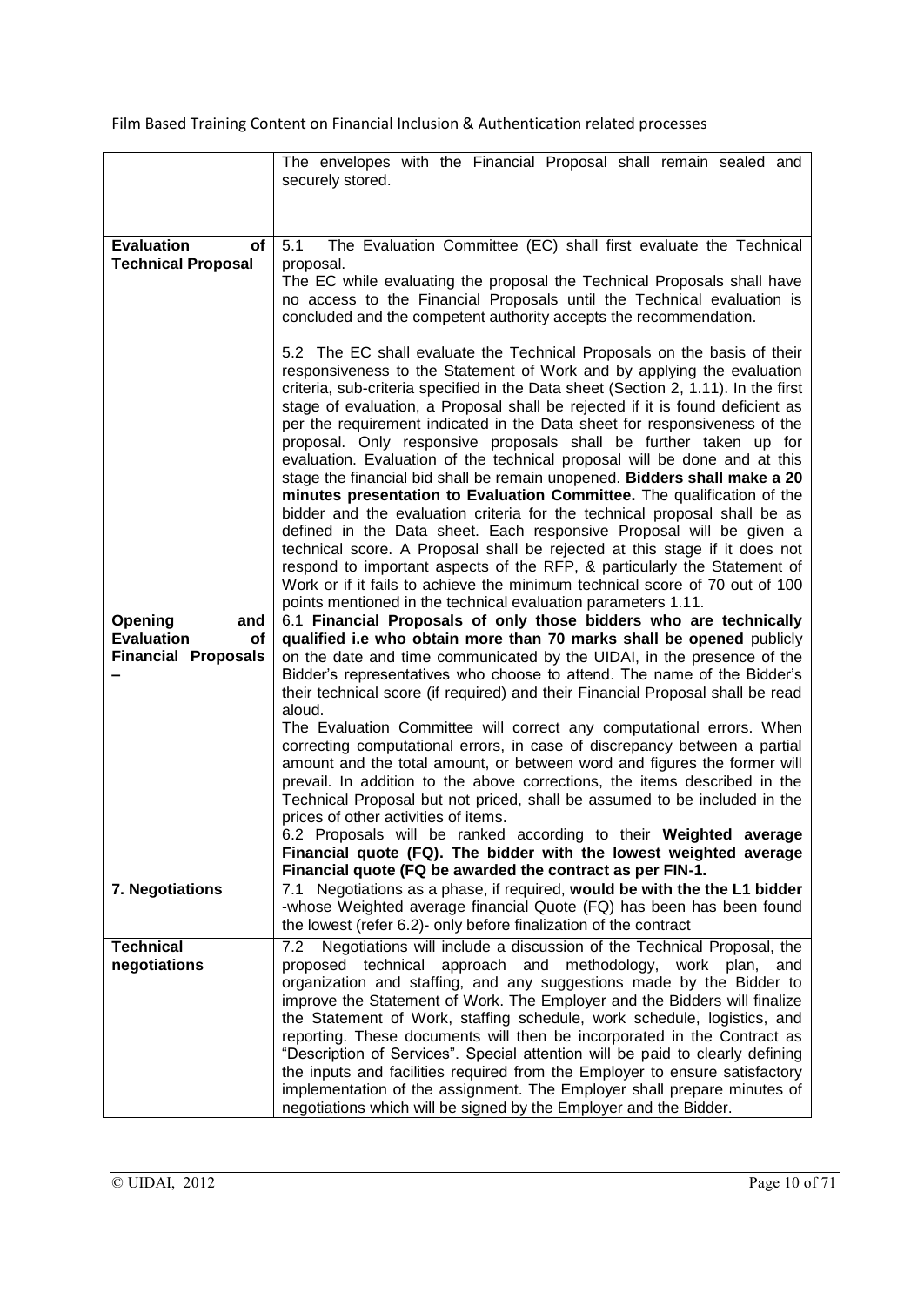| <b>Financial</b><br><b>Negotiations</b>                           | 7.3 After the technical negotiations are over, financial negotiations should<br>be carried out in order to reflect any change in financials due to change in<br>scope of work or due to clarification on any aspect of the technical proposal<br>during the technical negotiations. Under no circumstances, the financial<br>negotiation shall result in an increase in the price originally quoted by the<br>Bidder. Unless there are exceptional reasons, the financial negotiations will<br>involve neither the remuneration rates for staff nor other proposed unit<br>rates. For other methods, Bidders will provide the Employer with the<br>information on remuneration rates described in the Section-4 - Financial<br>Proposal - Standard Forms of this RFP.                                                                                                                                                                                                            |
|-------------------------------------------------------------------|----------------------------------------------------------------------------------------------------------------------------------------------------------------------------------------------------------------------------------------------------------------------------------------------------------------------------------------------------------------------------------------------------------------------------------------------------------------------------------------------------------------------------------------------------------------------------------------------------------------------------------------------------------------------------------------------------------------------------------------------------------------------------------------------------------------------------------------------------------------------------------------------------------------------------------------------------------------------------------|
| <b>Availability</b><br>of<br><b>Professional</b><br>staff/experts | 7.4 Having selected the Bidder on the basis of, among other things, an<br>evaluation of proposed Professional staff, the Employer expects to<br>negotiate a Contract. Before contract negotiations, the Employer will require<br>assurances that the Professional staff will be actually available. The<br>Employer will not consider substitutions during contract negotiations unless<br>both parties agree that undue delay in the selection process makes such<br>substitution unavoidable or for reasons such as death or medical<br>incapacity. If this is not the case and if it is established that Professional<br>staff were offered in the proposal without confirming their availability, the<br>Bidder may be disqualified. Any proposed substitute shall have equivalent<br>or better qualifications and experience than the original candidate and be<br>submitted by the Bidder within the period of time specified in the letter of<br>invitation to negotiate. |
| <b>Conclusion</b><br>of the<br>negotiations                       | 7.5 Negotiations will conclude with a review of the draft Contract. To<br>complete negotiations the Employer and the Bidder will initial the agreed<br>Contract.                                                                                                                                                                                                                                                                                                                                                                                                                                                                                                                                                                                                                                                                                                                                                                                                                 |
| 8 Award of Contract                                               | 8.1 After completing negotiations the Employer shall issue a Letter of Intent<br>to the selected Bidder, and promptly notify all Bidders who have submitted<br>proposals about the decision taken                                                                                                                                                                                                                                                                                                                                                                                                                                                                                                                                                                                                                                                                                                                                                                                |
|                                                                   | The bidders will sign the contract after fulfilling all the formalities/pre-<br>conditions mentioned in the RFP as soon as LOI (letter of intent) is issued.                                                                                                                                                                                                                                                                                                                                                                                                                                                                                                                                                                                                                                                                                                                                                                                                                     |
|                                                                   | The Bidder is expected to commence the assignment on the date specified<br>in Section-3 Form Tech 1.                                                                                                                                                                                                                                                                                                                                                                                                                                                                                                                                                                                                                                                                                                                                                                                                                                                                             |
| Jurisdiction of<br>9.<br><b>Courts</b>                            | The courts in Delhi should have exclusive jurisdiction under this tender /<br>contract.                                                                                                                                                                                                                                                                                                                                                                                                                                                                                                                                                                                                                                                                                                                                                                                                                                                                                          |
| 10. Confidentiality                                               | Information relating to evaluation of Proposals and recommendations<br>concerning awards shall not be disclosed to the Bidders who submitted the<br>Proposals or to other persons not officially concerned with the process, until<br>the publication of the award of Contract. The undue use by any Bidder of<br>confidential information related to the process may result in the rejection of<br>its Proposal.                                                                                                                                                                                                                                                                                                                                                                                                                                                                                                                                                                |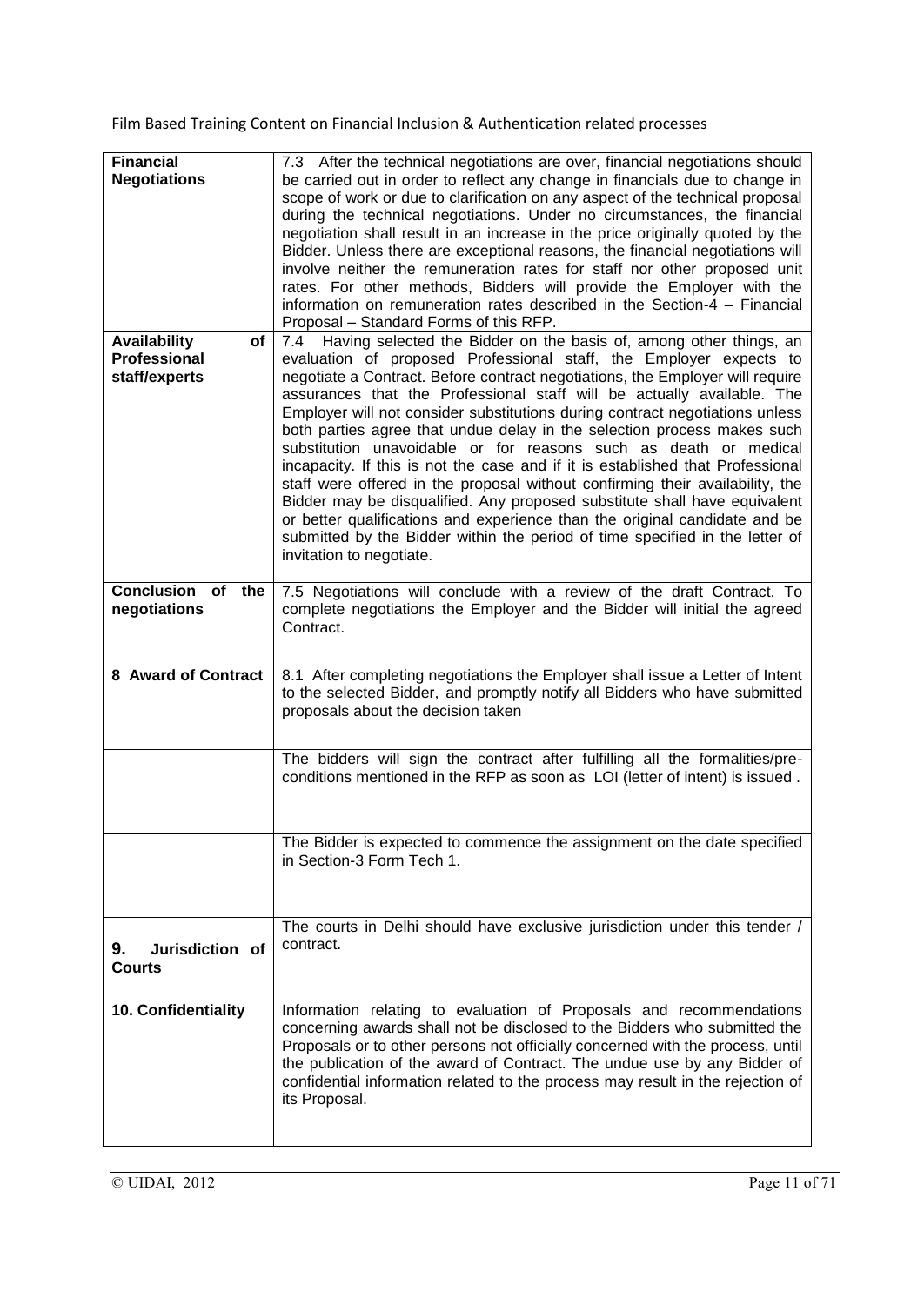## **Section 2: Instructions to Bidders**

## **Part II Data Sheet**

| $1.1$ | Name of the Employer: Unique Identification Authority of India, Planning<br>Commission, Government of India                             |                                                                                                                                                                                                                                                                                                                      |                                                                              |  |
|-------|-----------------------------------------------------------------------------------------------------------------------------------------|----------------------------------------------------------------------------------------------------------------------------------------------------------------------------------------------------------------------------------------------------------------------------------------------------------------------|------------------------------------------------------------------------------|--|
|       | Financial bid.                                                                                                                          |                                                                                                                                                                                                                                                                                                                      | Method of selection: Technical qualification of eligible Bidders followed by |  |
| $1.2$ |                                                                                                                                         | Inclusion and Authentication related processes'.                                                                                                                                                                                                                                                                     | Name of the assignment: Film based training content on Financial             |  |
| 1.3   |                                                                                                                                         | The Proposal submission address is:<br>Shri Shrish Kumar,<br>Asstt. Director General (DDG),<br>Address: Unique Identification Authority of India (UIDAI),<br>Planning Commission, Govt. of India (Gol),<br>Ist Floor, Tower I, Jeevan Bharati Building,<br>Connaught Circus, New Delhi - 110001<br>fbtc@uidai.gov.in |                                                                              |  |
| 1.4   |                                                                                                                                         | Proposals must remain valid for 120 days from the submission date.                                                                                                                                                                                                                                                   |                                                                              |  |
| 1.5   |                                                                                                                                         | Clarifications may be requested not later than                                                                                                                                                                                                                                                                       |                                                                              |  |
| 1.6   | The Important dates and time are as under:                                                                                              |                                                                                                                                                                                                                                                                                                                      |                                                                              |  |
|       |                                                                                                                                         | RFP publication date                                                                                                                                                                                                                                                                                                 | : 31/12/2012                                                                 |  |
|       |                                                                                                                                         | Date for sending<br>bid related queries                                                                                                                                                                                                                                                                              | :07/01/2012                                                                  |  |
|       |                                                                                                                                         | Pre Bid Meeting                                                                                                                                                                                                                                                                                                      | : 11/01/2013 (1500 Hours)                                                    |  |
|       |                                                                                                                                         | <b>Bid Submission Date</b>                                                                                                                                                                                                                                                                                           | : 21/01/2013 (till 1500 Hours)                                               |  |
|       |                                                                                                                                         | <b>Bid Opening date</b>                                                                                                                                                                                                                                                                                              | : 21/01/2013 (1600 Hours)                                                    |  |
|       |                                                                                                                                         | Film based training                                                                                                                                                                                                                                                                                                  |                                                                              |  |
|       |                                                                                                                                         | content development<br>to start                                                                                                                                                                                                                                                                                      | : 01/02/2013                                                                 |  |
|       |                                                                                                                                         |                                                                                                                                                                                                                                                                                                                      |                                                                              |  |
|       |                                                                                                                                         | All deliveries<br>(film in one language and module)                                                                                                                                                                                                                                                                  |                                                                              |  |
|       |                                                                                                                                         | to complete                                                                                                                                                                                                                                                                                                          | : 28/02/2013                                                                 |  |
| 1.7   |                                                                                                                                         | The formats of the Technical Proposal to be submitted are:                                                                                                                                                                                                                                                           |                                                                              |  |
|       |                                                                                                                                         | Documents required as stated in                                                                                                                                                                                                                                                                                      |                                                                              |  |
|       | Form Tech 1: Technical Proposal Submission Form<br>Form Tech 2: Relevant experience<br>Form Tech 3: Demonstrated level of Understanding |                                                                                                                                                                                                                                                                                                                      |                                                                              |  |
|       |                                                                                                                                         |                                                                                                                                                                                                                                                                                                                      |                                                                              |  |
|       |                                                                                                                                         | Form Tech 4: Approach and Methodology                                                                                                                                                                                                                                                                                |                                                                              |  |
|       |                                                                                                                                         | Form Tech 5: Project Plan                                                                                                                                                                                                                                                                                            |                                                                              |  |
|       |                                                                                                                                         | Form Tech 6: Team Composition                                                                                                                                                                                                                                                                                        |                                                                              |  |
|       |                                                                                                                                         | Form Tech 7: Curriculum Vitae                                                                                                                                                                                                                                                                                        |                                                                              |  |

© UIDAI, 2012 Page 12 of 71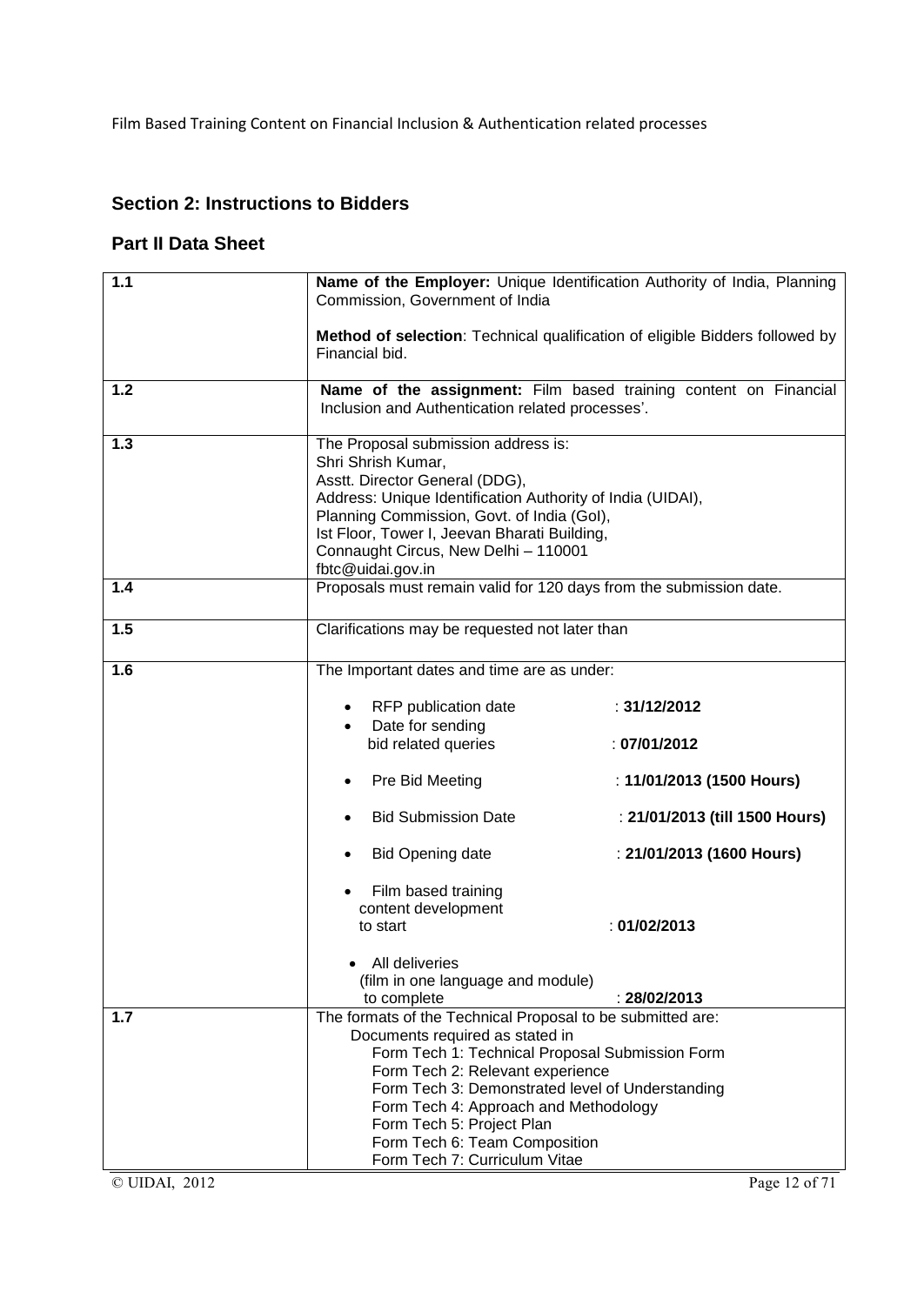| Film Based Training Content on Financial Inclusion & Authentication related processes |  |
|---------------------------------------------------------------------------------------|--|
|---------------------------------------------------------------------------------------|--|

|      | Form Tech 8: Maintenance and Support Plan                                                                                                                  |
|------|------------------------------------------------------------------------------------------------------------------------------------------------------------|
| 1.8  | The formats of the Financial Proposal to be submitted are:<br>Form FIN-1                                                                                   |
| 1.9  | Bidder to state local cost in Indian Rupees.                                                                                                               |
| 1.10 | Bidder must submit the following:<br>(a) Original and 1 duplicate hard copy and 2 soft copies (on a non-<br>rewriteable CD) of the Technical Proposal, and |
|      | (b) Only the original hard copy of the Financial Proposal                                                                                                  |

#### **1.11 Technical Evaluation Parameters**

|                                            | Evaluation of technical proposals of the bidders shall be carried out by<br>UIDAI based on the listed criteria, sub-criteria, and point system.                                                                                                    |                        |  |
|--------------------------------------------|----------------------------------------------------------------------------------------------------------------------------------------------------------------------------------------------------------------------------------------------------|------------------------|--|
|                                            | A. Relevant Experience (Form Tech-2)                                                                                                                                                                                                               | <b>Max Points-25</b>   |  |
|                                            | The past performer of the bidder in providing similar solutions, comparable<br>to the scope and magnitude of coverage, in terms of quality of work and<br>compliance with performance schedules.                                                   |                        |  |
|                                            | Please provide 5 relevant past experiences. The following parameters shall<br>be considered in the submitted project assignments for the purpose of<br>evaluation:                                                                                 |                        |  |
|                                            | 1. No. of assignments overall relevant to the scope as of the present RFP –<br>5 points                                                                                                                                                            |                        |  |
|                                            | 2. Experience in developing custom made films for training and education<br>purposes and developing and deploying training programs around them.<br>The bidder should demonstrate a project that is relevant to UIDAI's<br>assignment) - 10 points |                        |  |
|                                            | 3. Experience in creating such films and modules and repurposing them<br>into multiple languages - 5 points (The bidder should demonstrate a project<br>that is relevant to UIDAI's assignment)                                                    |                        |  |
|                                            | 4. Past record in producing measurable results on key metrics as a result of<br>the training intervention $-5$ points                                                                                                                              |                        |  |
| B. Solution proposed for the assignment    |                                                                                                                                                                                                                                                    | Max Points - 45        |  |
|                                            |                                                                                                                                                                                                                                                    | <b>Max Points - 15</b> |  |
| Tech-3 $*$                                 | B1: Demonstrated level of understanding of the UIDAI assignment (Form                                                                                                                                                                              |                        |  |
| Understanding of the Project Scope of Work | B3: Development Approach & Methodology (Form TECH-4)                                                                                                                                                                                               |                        |  |
|                                            | <b>Max Points - 30</b>                                                                                                                                                                                                                             |                        |  |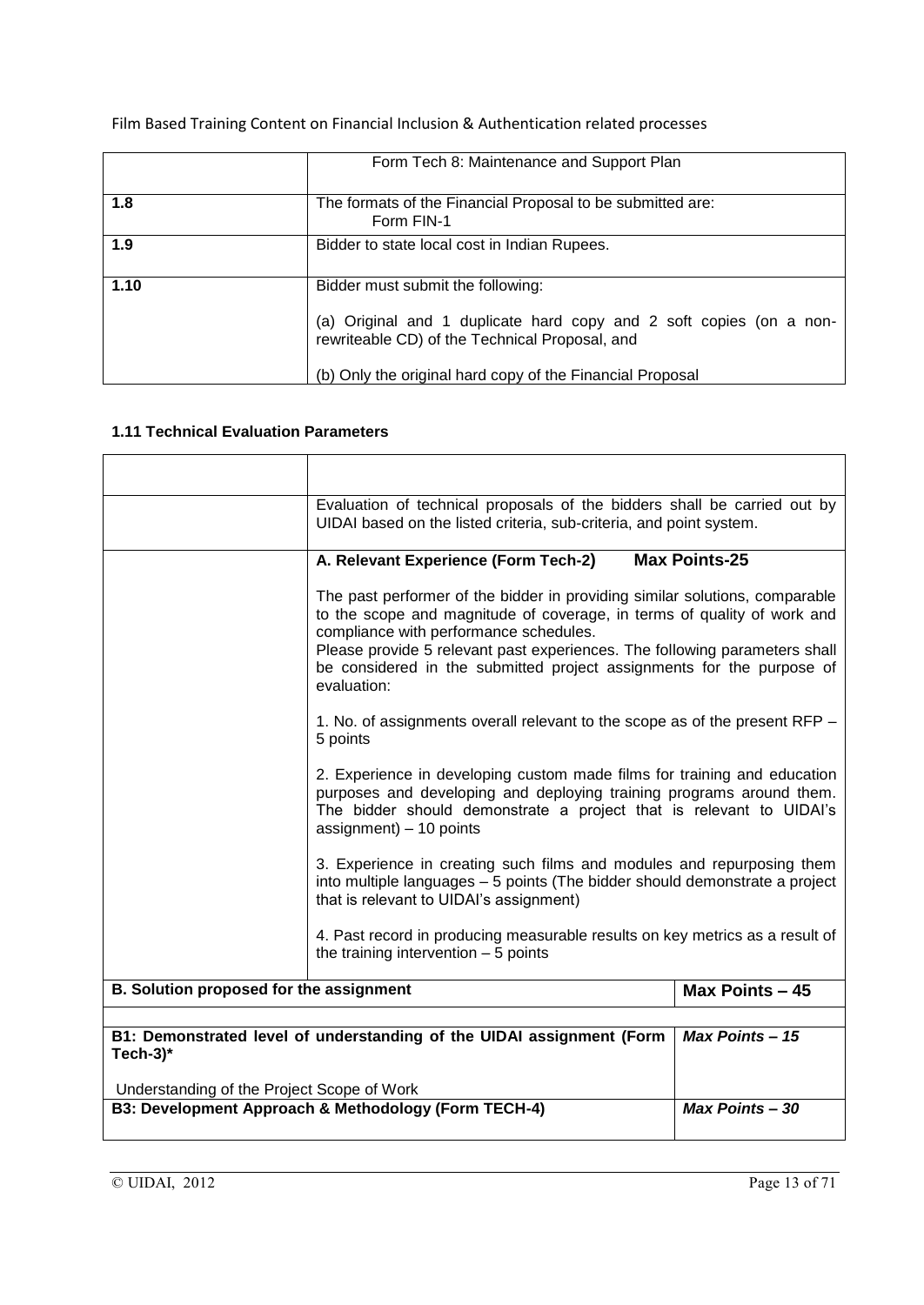| -Conceptualization, design and production of training film to train the target audience on various aspects |                                                                                                                                                                                                                                                    |                       |  |  |  |
|------------------------------------------------------------------------------------------------------------|----------------------------------------------------------------------------------------------------------------------------------------------------------------------------------------------------------------------------------------------------|-----------------------|--|--|--|
| of Aadhaar enabled authentication                                                                          |                                                                                                                                                                                                                                                    |                       |  |  |  |
|                                                                                                            | -Create training modules around these films in to support the target audience on field Also include<br>discussion on Instructional Design Strategy).                                                                                               |                       |  |  |  |
| C: Project Plan                                                                                            |                                                                                                                                                                                                                                                    | <b>Max Points: 10</b> |  |  |  |
|                                                                                                            | The bidder should provide the project plan and delivery schedules.                                                                                                                                                                                 |                       |  |  |  |
|                                                                                                            | <b>Max Points: 10</b><br>D: Team Composition (Form TECH-6, TECH-7)                                                                                                                                                                                 |                       |  |  |  |
|                                                                                                            | Detailed profiles of the proposed team for the UIDAI project on the following :                                                                                                                                                                    |                       |  |  |  |
| 1) Experience in making films (5 points)                                                                   |                                                                                                                                                                                                                                                    |                       |  |  |  |
|                                                                                                            | 2) Experience in designing film based training modules using relevant pedagogical tools (5 points)                                                                                                                                                 |                       |  |  |  |
|                                                                                                            | <b>Max Points: 10</b><br>E. Maintenance and support Plan (Tech-8)<br>Bidder should specify the annual maintenance and support plans which includes:<br>1. Revisions to the films (including possible re-shoots of some portions) / module contents |                       |  |  |  |
| 2. The proposed support plan                                                                               |                                                                                                                                                                                                                                                    |                       |  |  |  |
|                                                                                                            | Technical Score= Total points obtained for the above criteria.<br>technical score required to pass is: 70 Points                                                                                                                                   | The minimum           |  |  |  |
| 1.12                                                                                                       | The technical score will be score obtained by the bidder as per the parameters<br>mentioned in subsection 1.11 of Data sheet section 2<br>Thereafter, financial bids of all the firms who have scored minimum 70 marks out                         |                       |  |  |  |
|                                                                                                            | of 100 will be opened. Financial bid will be scored on following parameter with<br>their weightage.                                                                                                                                                |                       |  |  |  |
|                                                                                                            | a)Cost of developing film based training content with taxes and duties**<br>:70%<br>b)Translation of film based content in on regional language with taxes and duties :10%                                                                         |                       |  |  |  |
| c)Revision of block of 20% film based content with taxes and duties<br>:20%                                |                                                                                                                                                                                                                                                    |                       |  |  |  |
|                                                                                                            | Weighted average Financial quote (FQ).= 0.7a+0.1b+0.2c<br>The bidder with the lowest weighted average Financial<br>quote (FQ will be selected. The work is to be delivered in one month. The validity                                              |                       |  |  |  |
|                                                                                                            | of offer for translation & revision should be 1 year.<br>** Please refer to Point 4 a, Section 5 (statement of work) for the quantities                                                                                                            |                       |  |  |  |

\* UIDAI will provide documents/content to aid the understanding about the current assignment

## **Section 3: Technical Proposal -Standard Forms**

(To be printed on company's Letter Head)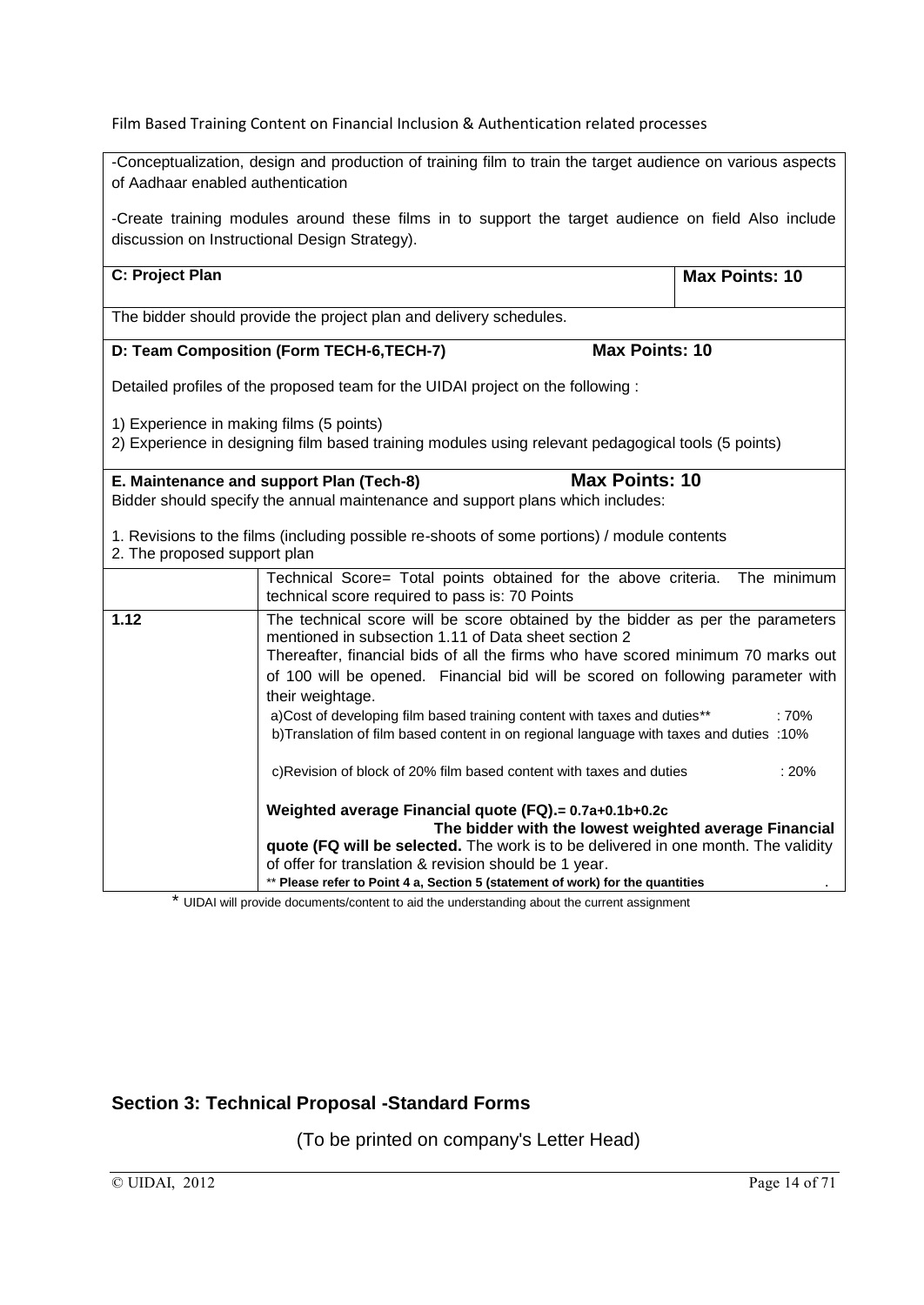### **FORM TECH-1 TECHNICAL PROPOSAL SUBMISSION FORM**

To: Shri Shrish Kumar, Asstt. Director General (DDG), Address: Unique Identification Authority of India (UIDAI), Planning Commission, Govt. of India (GoI), Ist Floor, Tower I, Jeevan Bharati Building, Connaught Circus, New Delhi – 110001

Dear Sir:

We, the undersigned, offer to provide Film based training content on Financial Inclusion and Authentication related processes under UID project in accordance with your Request for Proposal dated December 31, 2012, and our Proposal. We are hereby submitting our Proposal, which includes this Technical Proposal, and a Financial Proposal sealed in a separate envelopes.

We hereby declare that all the information and statements made in this Proposal are true and accept that any misinterpretation contained in it may lead to our disqualification. If negotiations are held during the period of validity of the Proposal, i.e., before the date indicated in Paragraph Reference 1.6 of the Data Sheet, we undertake to negotiate on the basis of our proposal and your requirements. Our Proposal is binding upon us and subject to the modifications resulting from Contract negotiations.

If our Proposal is accepted, we undertake, to initiate the development of content on Financial Inclusion and Authentication related processes 'not later than 01-February-2013. We understand you are not bound to accept any Proposal you have received.

Yours sincerely,

Authorized Signature [In full and initials]:

Name and Title of Signatory:

Name of Company:

Address:

Location:

Date: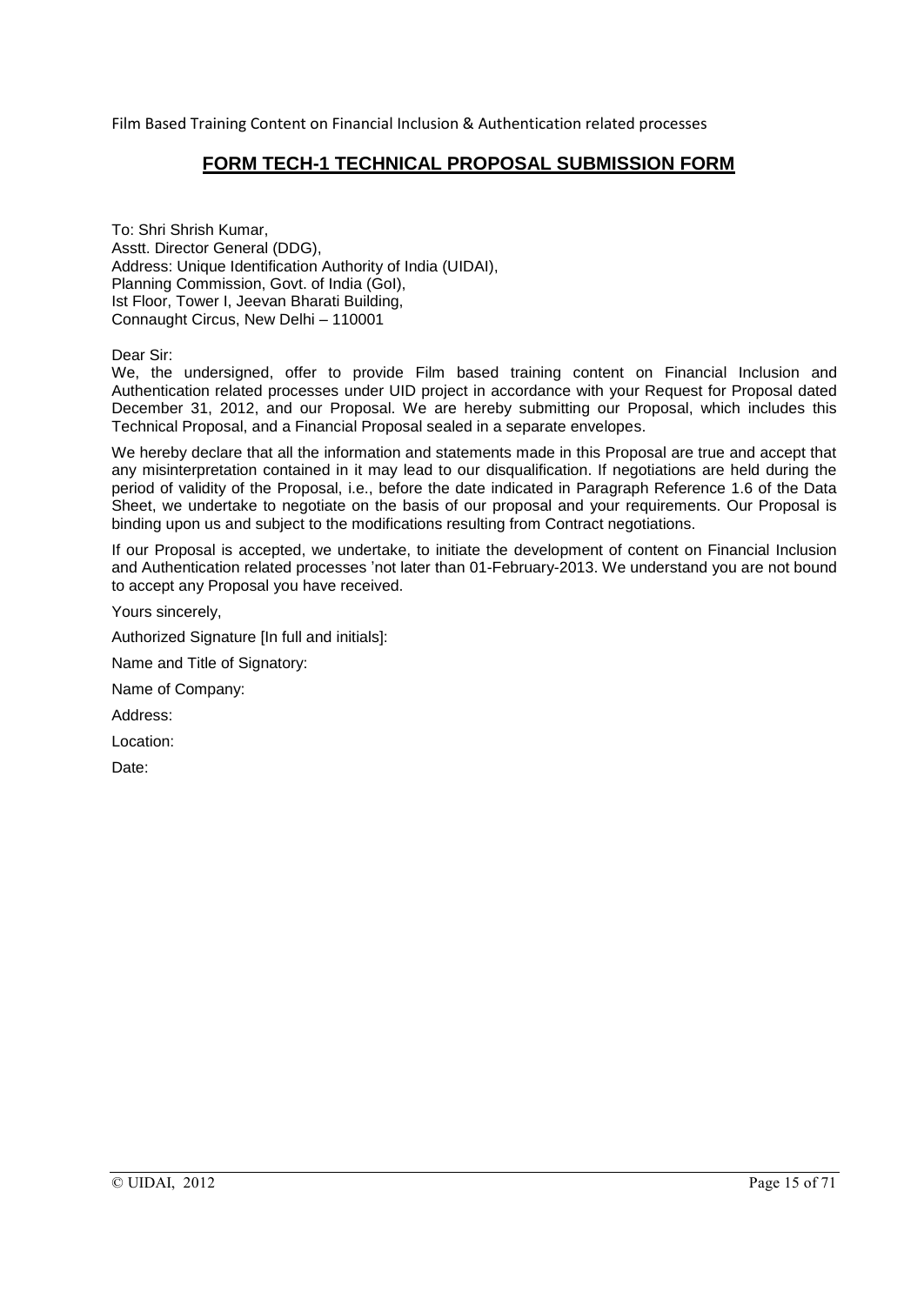## **FORM TECH-2 Relevant Experience**

The past performance of the bidder in providing similar solutions, comparable to the scope and magnitude of coverage, in terms of quality of work and compliance with performance schedules. Please provide five relevant projects undertaken to demonstrate the past experiences.

#### **PROJECT 1**

Brief overview of the project (Not more than 10 lines):

Client Name:

Order Value:

Period of contract:

Total Man days effort:

Work Completion Certificate Attached: Y/N

Project scope in relation to the following parameters:

| Activity                 | Training<br>used<br>project | in |  | film(s) Details of creating training modules List the Skills<br>the around these films |  | and<br>audience<br>based content | knowledge<br>areas of target<br>that<br>were addressed<br>through the film |
|--------------------------|-----------------------------|----|--|----------------------------------------------------------------------------------------|--|----------------------------------|----------------------------------------------------------------------------|
| <b>Brief Description</b> |                             |    |  |                                                                                        |  |                                  |                                                                            |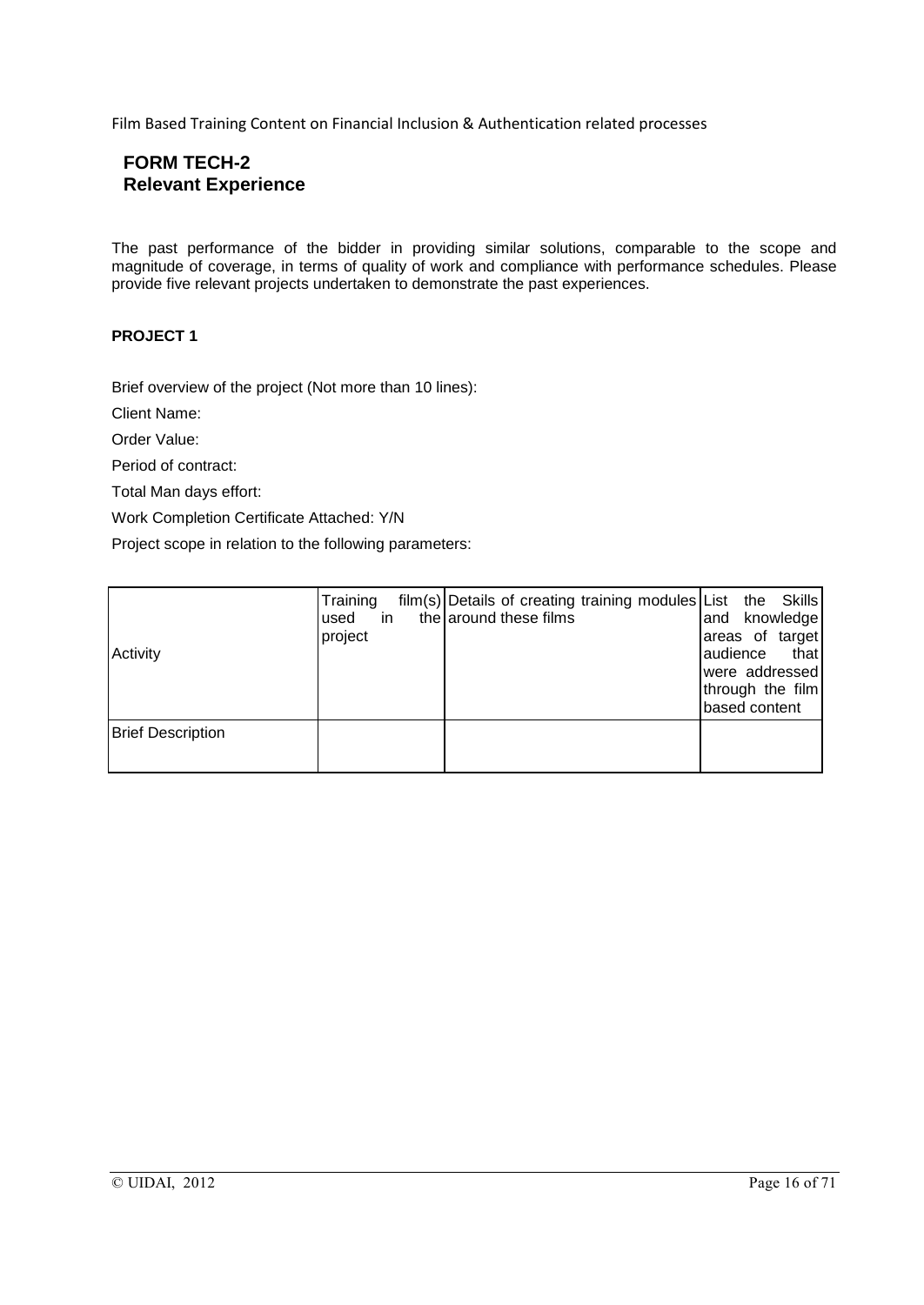## **FORM TECH-3**

### **Demonstrated Level of Understanding**

### **Illustrate your understanding of the Project scope of work:**

### **FORM TECH-4**

### **Approach and Methodology**

Describe your development approach and methodology with regards to the scope of work on each of the following components:

-Conceptualization, design and production of training film to train the target audience on various aspects of Financial Inclusion & Aadhaar enabled authentication

-Create training modules around these films in to support the target audience on field Also include discussion on Instructional Design Strategy.

## **FORM TECH-5**

### **Project Plan**

The bidder should provide the project plan and delivery schedules.

#### **a) WORK SCHEDULE (PROJECT MANAGEMENT PLAN)**

|                         | SL. Activity <sup>1</sup> |  |   |   |   |  |  |
|-------------------------|---------------------------|--|---|---|---|--|--|
| <b>No</b>               |                           |  | 2 | 3 | 4 |  |  |
| 1                       |                           |  |   |   |   |  |  |
| $\overline{2}$          |                           |  |   |   |   |  |  |
| $\overline{3}$          |                           |  |   |   |   |  |  |
| $\overline{\mathbf{4}}$ |                           |  |   |   |   |  |  |
| $\overline{\mathsf{N}}$ |                           |  |   |   |   |  |  |

**Note:** 1**.** Indicate all main activities of the assignment, including delivery of reports (e.g.: inception, interim, and final reports), and other milestones such approvals. For phased assignments indicate activities, delivery of milestones separately for each phase.

1. Duration of activities shall be indicated in the form of a bar chart.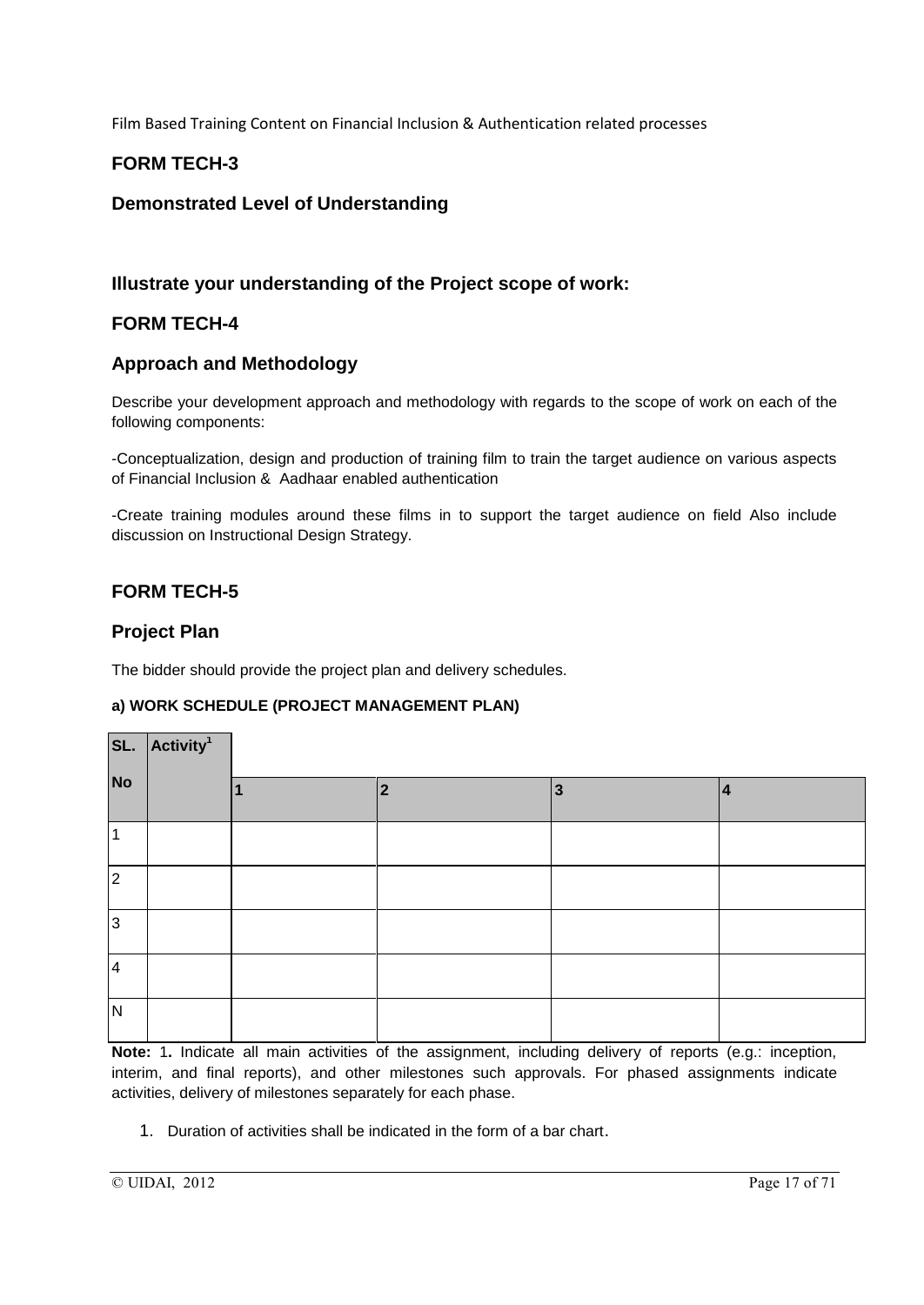### **FORM TECH-6**

### **Team Composition**

Detailed curriculum vitae of key experts as part of the proposed team as mentioned in section 5.2(Key resource requirements) as per format below:

#### **TEAM COMPOSITION: This form shall mention all the key expert resources proposed to work on the assignment. Kindly share CVs of following resources (as per TECH 8):**

- a) Project lead i.e the team developing the Film based training content
- b) Content team lead i.e. the team working on the e development of ILT etc**.**
- c) *Other resources in the team that will work on the UIDAI assignment*

**Kindly note that for the evaluation purpose only the CVs of Project team lead and Content team lead (i.e a and b) shall be considered**. Kindly refer to 5.2 for details of Key resource requirements

#### **(These resources should be available for the UIDAI assignment)**

| <b>Sr</b><br>No. | Name of<br>Resource | Area of<br><b>Expertise</b> | Existing<br>Designation/<br>Position | Assigned Task<br>Position<br>role<br>(Proposed<br><b>UIDAI</b> project) | in Assigned<br>(Proposed<br>task in<br><b>UIDAI</b><br>project) |
|------------------|---------------------|-----------------------------|--------------------------------------|-------------------------------------------------------------------------|-----------------------------------------------------------------|
|                  |                     |                             |                                      |                                                                         |                                                                 |
|                  |                     |                             |                                      |                                                                         |                                                                 |
|                  |                     |                             |                                      |                                                                         |                                                                 |
|                  |                     |                             |                                      |                                                                         |                                                                 |
|                  |                     |                             |                                      |                                                                         |                                                                 |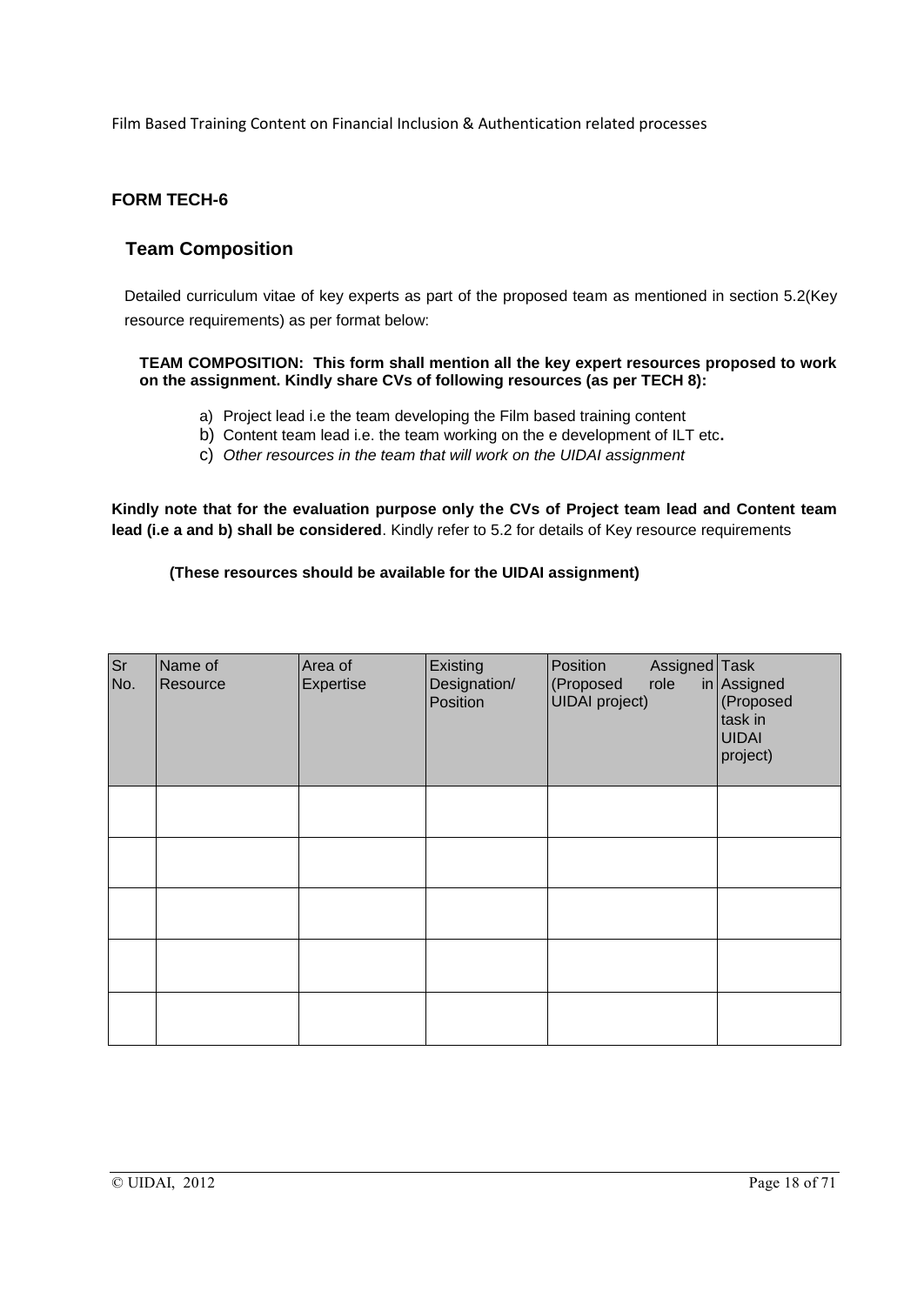## **FORM TECH-7**

## **CURRICULUMVITAE (CV) FOR PROPOSED PROFESSIONAL RESOURCES in the Form TECH-8**

- 1. **Proposed Position** [only one candidate shall be nominated for each position Expert]**:**
- 2. **Name of Staff** [Insert full name]**:**
- **3. Education**
- **4. Total No. of years of experience:**
- **5. Total No. of years with the company:**
- **6. Areas of expertise and no. of years of experience in this area (as required for the Profile mandatory):**
- **7. Details of Involvement in Projects:**
- 8. **Detailed Tasks Assigned** (list all tasks to be performed under this assignment)**:**
- 9. **Relevant Work Undertaken that Best Illustrates the experience as required for the Role**  (provide maximum of 5 citations of 10 lines each)

Name of assignment or project: Year:

Location:

Employer:

Main project features:

Positions held:

Value of Project (approximate value or range value):

Activities performed:

#### **10. Certification:**

I, the undersigned, certify that this CV correctly describes myself, my qualifications, and my experience. I understand that any willful misstatement described herein may lead to my disqualification or dismissal, from the assignment if engaged.

Date:

[Signature of staff member or authorized representative of the staff] Day/Month/Year

Full name of authorized representative: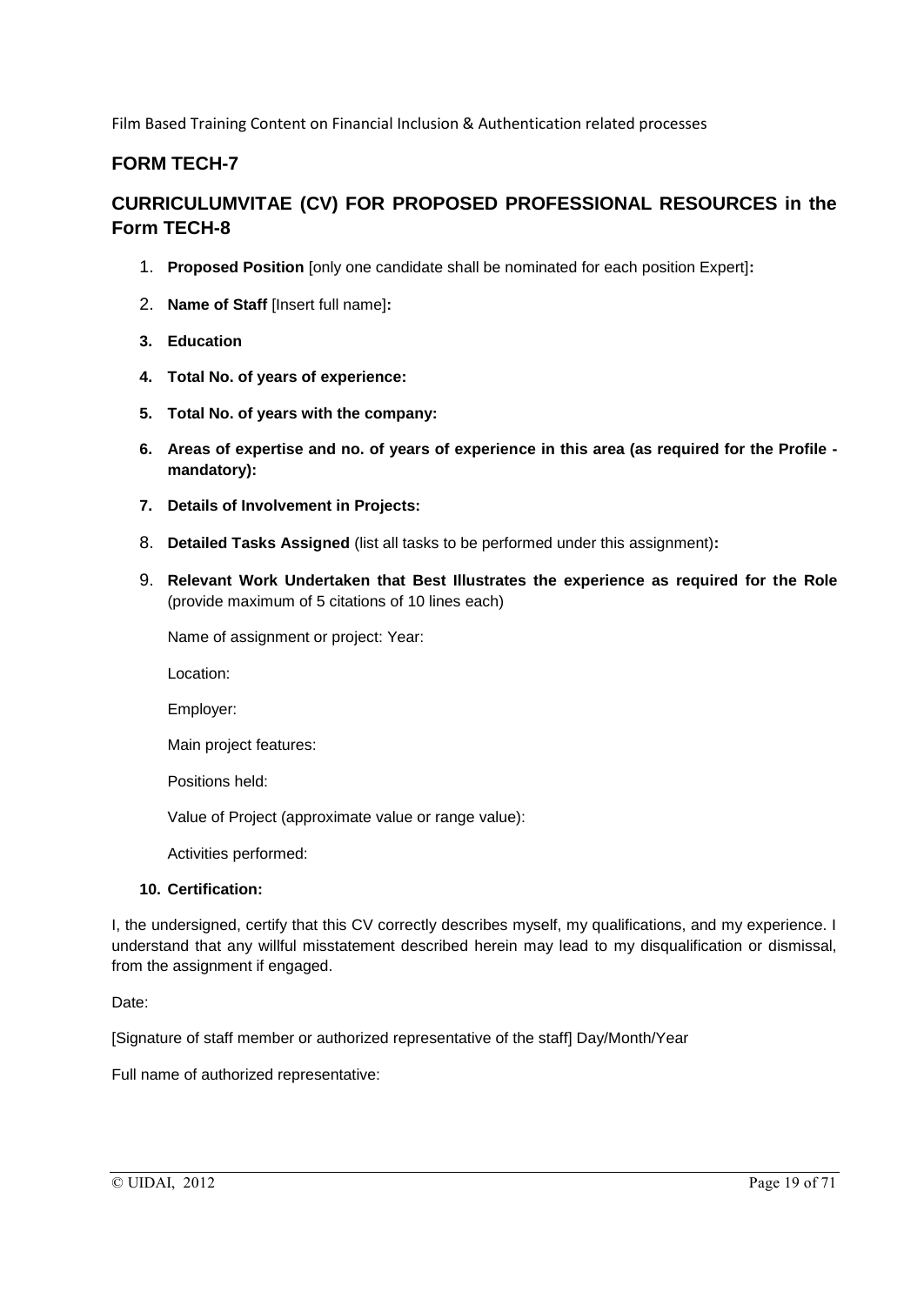## **FORM TECH-8**

### **Maintenance and support Plan**

Bidder should specify the annual maintenance and support plans, which includes:

- 1. Revisions to the Film based training content
- 2. The proposed support plan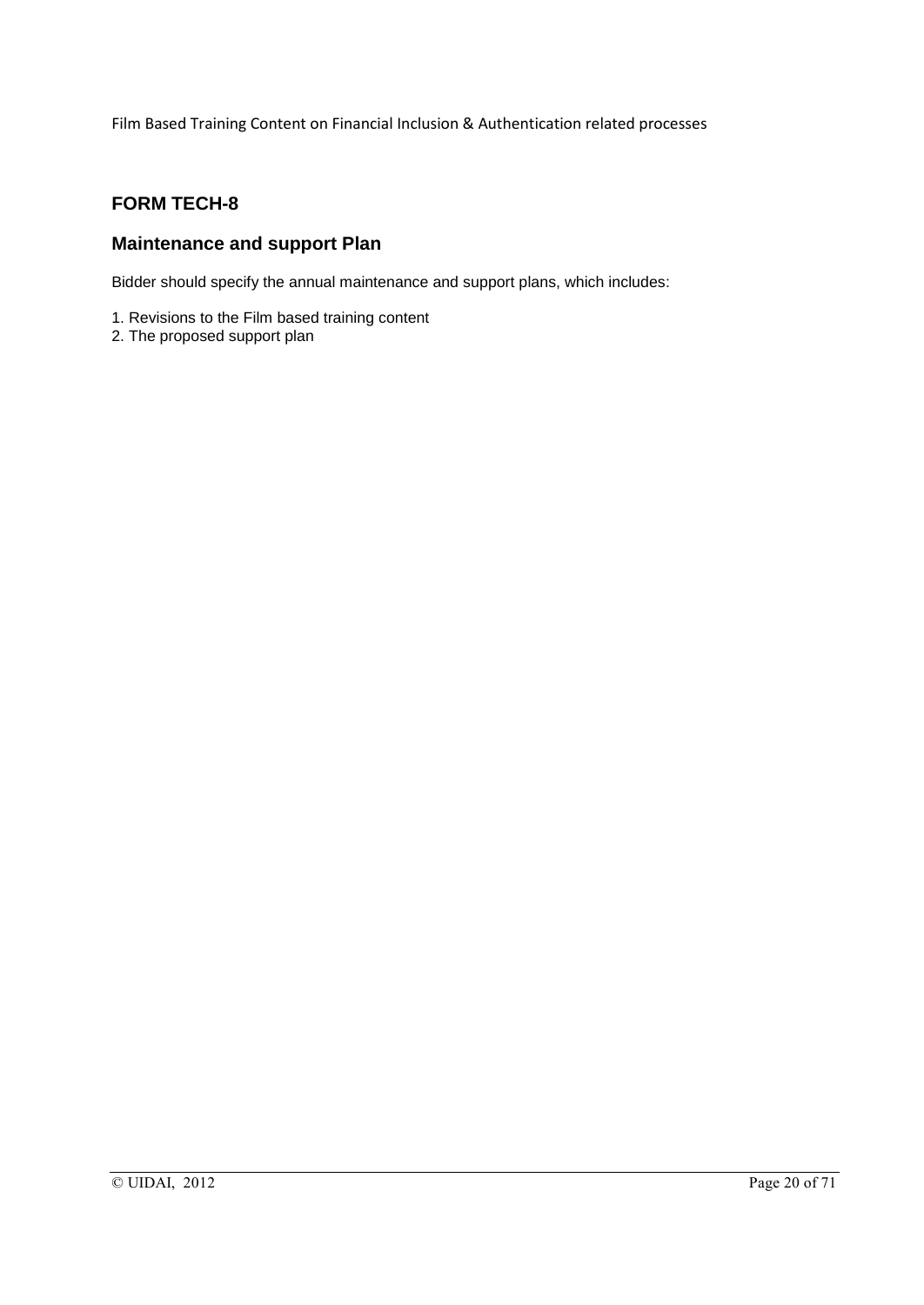## **Section 4: Financial Proposal -Standard Forms**

## **FORM FIN-1 FINANCIAL PROPOSAL SUBMISSION FORM**

[Location, Date]

To: Shri Shrish Kumar Assistant Director General (DDG), Unique Identification Authority of India (UIDAI), Planning Commission, Govt. of India (GoI), 1st Floor , Tower I, Jeevan Bharati Building, Connaught Circus, New Delhi – 110001

Dear Sir: We, the undersigned, offer to provide Film based training content on Financial Inclusion and Authentication related processes under UID project in accordance with your Request for Proposal dated December 31, 2012 and our Technical Proposal. Our attached Financial Proposal is for the sum of [Insert amount(s) in words and figures<sup>1</sup>]. The amount of the local taxes, as identified/estimated is shown in the appropriate column in the Form.

Our Financial Proposal shall be binding upon us subject to the modifications resulting from Contract negotiations, up to expiration of the validity period of the Proposal, i.e. before the date indicated in Section 2, Part II Data Sheet Paragraph 1.6 of the Data Sheet. We hereby certify that we have taken steps to ensure that no person acting for us or on our behalf will engage in bribery. We undertake that, in competing for (and, if the award is made to us, in executing) the above contract, we will strictly observe the laws against fraud and corruption in force in India namely "Prevention of Corruption Act, 1988". We understand you are not bound to accept any Proposal you receive.

Yours Sincerely,

Authorized Signature [In full and initials]: Name and Title of Signatory: Name of Company: Address:

**1** Amounts must coincide with the ones indicated under Total Cost of Financial proposal in Form FIN-1.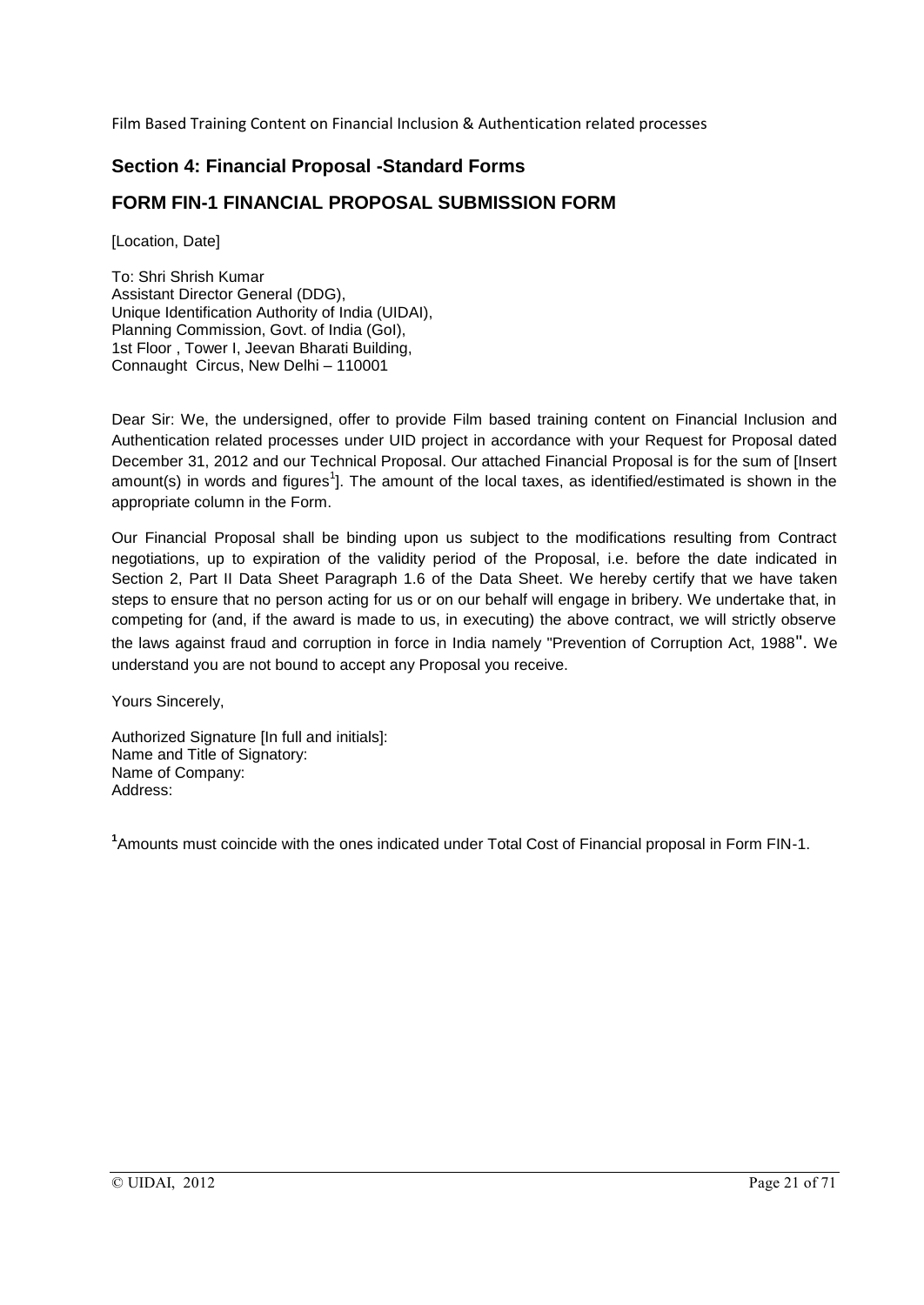## **FORM FIN-1 Financial Details**

| S.No           | Category | <b>Description</b>                                                                                | Cost (in INR) |
|----------------|----------|---------------------------------------------------------------------------------------------------|---------------|
| $\overline{1}$ | х        | Cost of developing the Film based<br>training content and Taxes /Duties<br>etc                    |               |
| $\overline{2}$ |          | Translation of film based content<br>in one regional language(L) and<br><b>Taxes /Duties etc.</b> |               |
| 3              |          | Revision of a block of 20% film<br>based content and Taxes /Duties<br>etc                         |               |

For the calculation of *Weighted Average Financial Quote* (FQ), the cost for items X, Y and Z (as mentioned in Form FIN-1) shall be given Weightage of 0.70, 0.10, and 0.20 respectively and the 3 values thus obtained shall be summed up

#### **Weighted average Financial quote (FQ) = 0.7X+0.1Y+0.2Z.**

**The bidder with the lowest weighted average Financial quote be awarded the contract as per FIN-1.Initially the successful bidder will be awarded the work mentioned under category X.**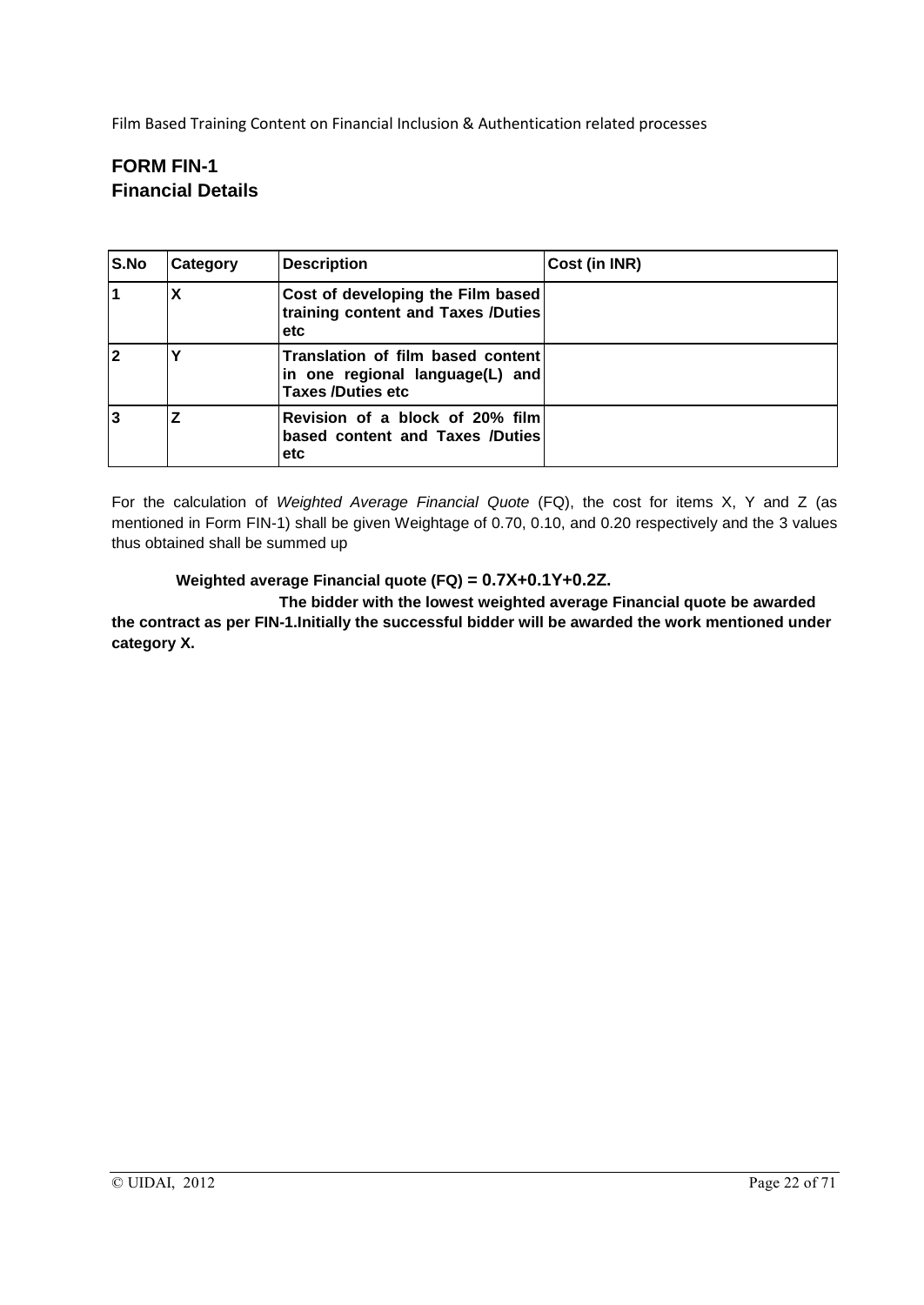### **Section 5: Statement of Work**

#### **5.1 Scope of work**

The AGENCY would be required to study the objective and mandate of UIDAI, the envisaged FI authentication process and conduct a comprehensive field study of the same through a consultative process with required stakeholders. The AGENCY is expected to study the end user's requirement of knowledge and skill to use, encourage and deploy the UID enabled authentication for their customers in the financial inclusion context.

**5.1.1** The following section outlines the areas of scope of work for the AGENCY, however is not limited to the points listed below. The scope is divided into 2 key activities as detailed below:

1. Research, conceptualize, design and produce training films to train the target audience on various aspects of Aadhaar enabled authentication in a variety of contexts and different platforms and other hardware equipments.

2. Design and create training modules around these films in same language(s) as the film(s) to support the target audience on field and enable them to achieve higher performance levels.

Detailed scope of work under each of these activities is given in the following section.

#### **Note:**

- 1) Activities listed above at sr. no. 1 and 2 are to be developed for each of the intended audience. The intended audience are:
- (a) The business correspondents of banks and financial institutions
- (b) Any other public interfacing role of banks and other service providing agency that offers the service using Aadhaar authentication
- (c) Officials of banks and other service providing agencies
- (d) Master trainers of banks and such agencies
- 2) The agency is required to produce the films and film based modules, as and when needed, in a three phased manner
- 3) Bidder may plan to start Phase-I and Phase-II not necessarily in a sequence, but may plan more resources to start both the phases parallel.
- 4) All films and module content should be web compatible.

#### **5.1.2 Phase-1 : Producing Training Films**

#### **1. Pre-production research, concept & script**

Note: It is suggested that bidders should visit some stakeholder sites where actual financial inclusion work is being done and capture as is scenarios to get a better understanding of the current process and what needs to be done given the UID objectives. The UIDAI can facilitate a visit to the stakeholders if requested by the bidder.

a) Understand the training needs of the learner populace

b) Identify training audience categories and their profiles by spending time with them on the ground.

c) Identify the learning challenges of the target audience, whether personal, work context related or systemic and lay down a strategy to respond to them.

d) Delineate clear message / learning inputs to be given to the target audience and how they need to be imparted in a learner centric design and delivery.

e) Based on above, develop a film concept that is best suited to deliver the message to the target audience. Following quality parameters may be kept in mind while designing the concept-

- i. In the language the TA understands best
- ii. Engaging and relatable film concept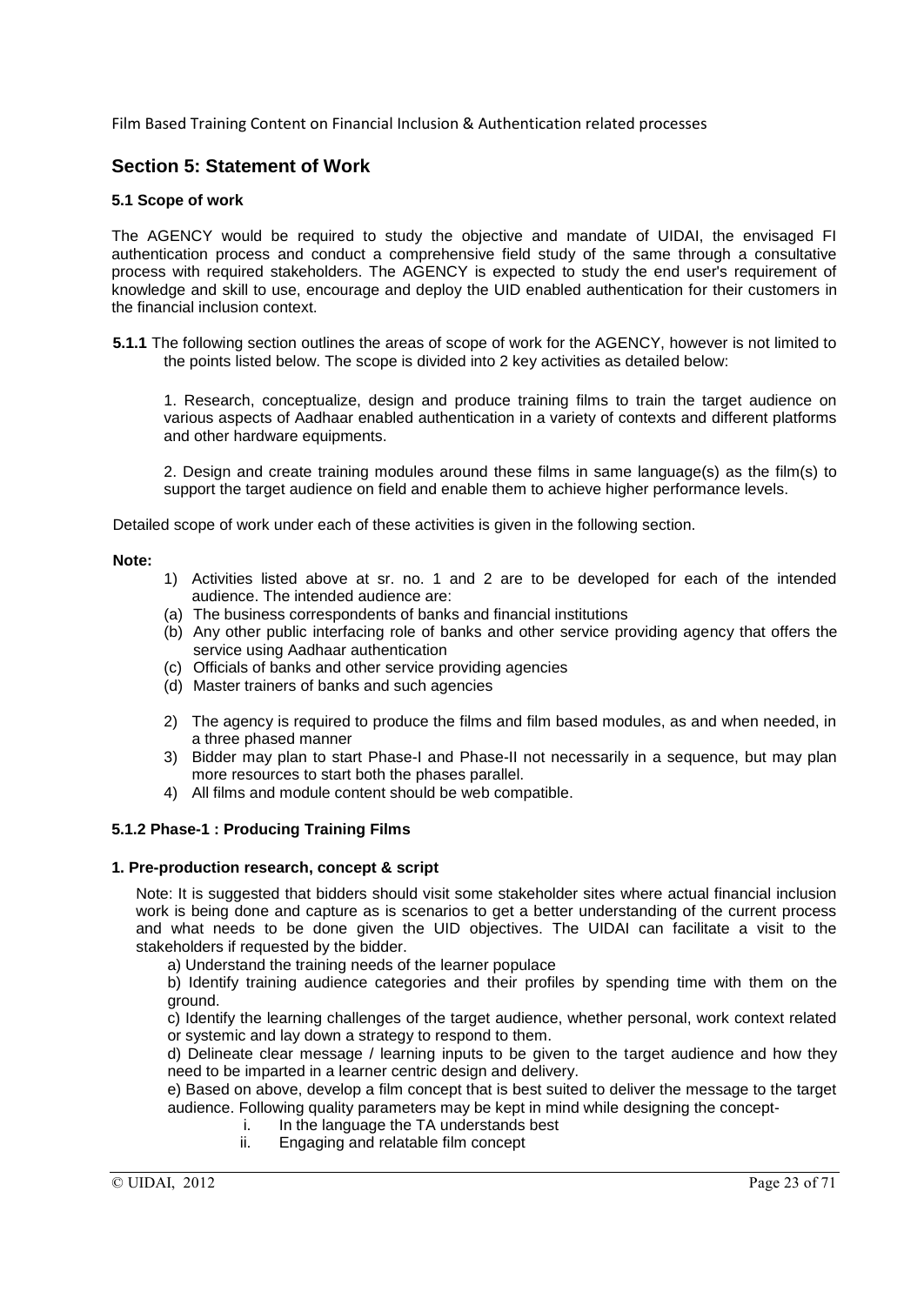- iii. Clear instructions and messaging interwoven with the film narrative so as not to be preaching, top-down and boring
- iv. Entertaining so that the retention potential is high

f) Get the concept validated by UIDAI and develop a detailed script with dialogues for the film, and get it approved / validated by UIDAI.

#### **2. Film Production**

a) Use established and emerging practices of film based training and educational design.

b) Combine or use separate multimedia techniques, including animations and graphics to create an engaging experience for the learner

c) Use actual locations and authentic set-ups as far as possible to make the film real, believable and plausible.

d) Use good quality actors preferably from TV or theatre backgrounds for main characters so that they are convincing and effective in their roles and target audience can relate to them.

e) If the bidder feels necessary, a story based narrative can also be used to make the film more entertaining and relatable for the target audience.

f) Use high quality technicals like camera, sound equipment, lighting etc. to ensure good quality of visual output.

g) Implement dubbing and translation initiatives, when required

#### **3. Post Production**

- a) Professional editing and post production techniques may be used to enhance the quality of the output.
- b) The editing should be high quality to keep the film visually pacy and engaging.
- c) Voice-overs, wherever used should be high quality and keeping in mind the target audience profile, language and the overall all narrative tone of the film.

#### **4. Film Outputs**

*a)* The final film should be provided in following formats

| S No   | <b>Format</b> | Quantity         |                            |                                                                  |  |
|--------|---------------|------------------|----------------------------|------------------------------------------------------------------|--|
|        |               | <b>Full Film</b> | <b>Abridged</b><br>version | <b>Training</b><br>module<br>with<br>interspersed<br><b>Film</b> |  |
|        | <b>DVD</b>    | 30               | 30                         | 30                                                               |  |
|        | VCD           | 02               | 02                         |                                                                  |  |
| ≏<br>J | <b>MPEG</b>   | 02               | 02                         |                                                                  |  |
|        | Digibeta      | 02               | 02                         |                                                                  |  |

#### *b)* The film should be given in following forms

- (i) The full film of about 30 mins
- (ii) Abridged version of the film (about 7-8 mins) keeping the message of the film intact
- *(iii)* Film as training module i.e chunks of the film interspersed with ILT material (PPTs)

#### **5.1.3. Phase II: Training Content Development and delivery**

#### **1. Module Language**

- a) The script of the module and the language used in voice-overs (if any) may be similar as the one used for the film.
- b) The technical message needs to be translated using colloquial language so that it is understandable and relatable for the target audience without compromising on the correctness, details and the essence of the message itself.

#### **2. Integrated Design**

- a) The module should seamlessly interface with the film and compliments it.
- b) The film messages should be detailed out and re-inforced by the module.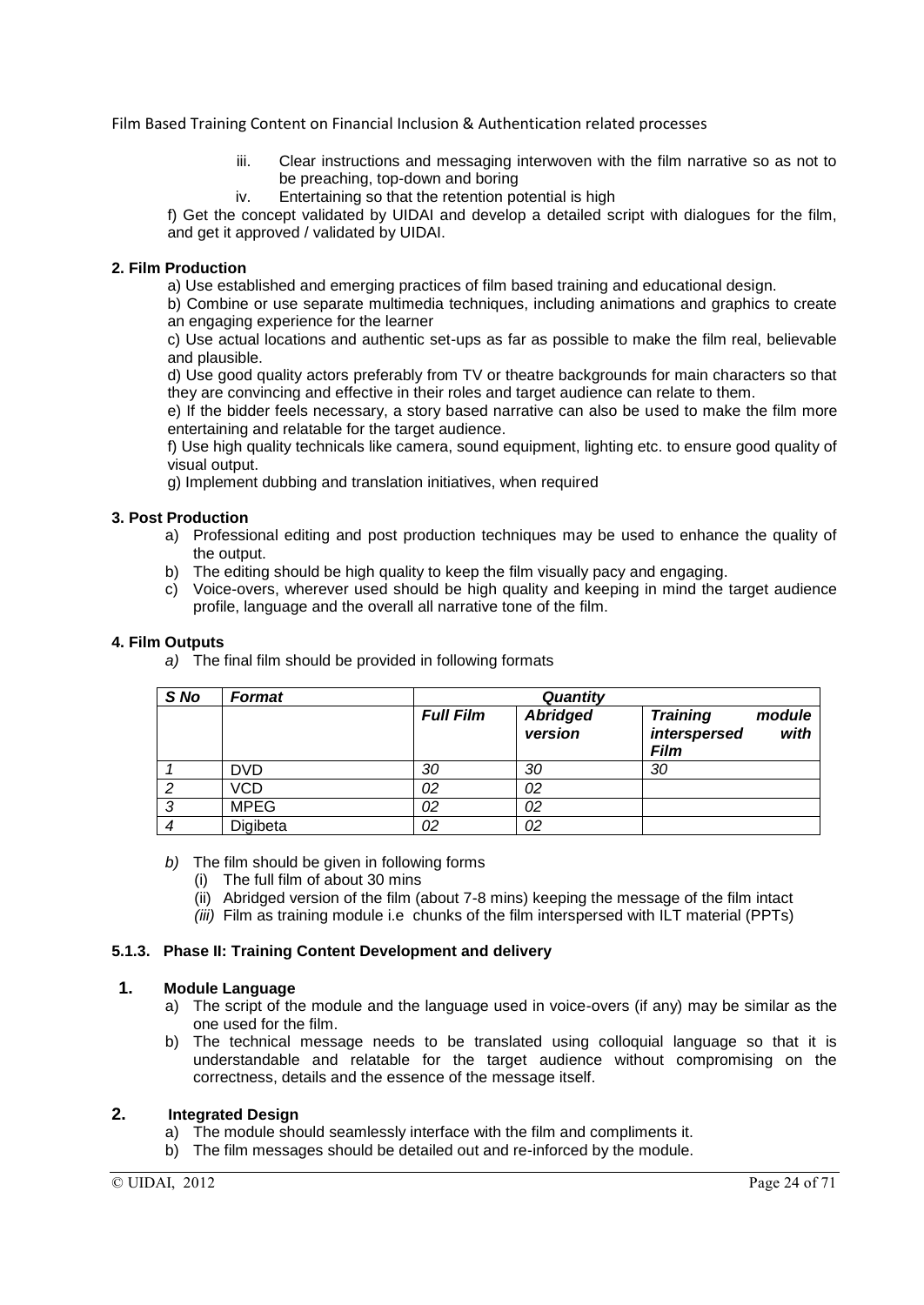#### **3. Pedagogy and Learning Tools**

- a) Employ principles of adult learning and pedagogy towards meeting learning and performance objectives
- b) Use pedagogical design across cognitive, affective and psychomotor domains of learning. The module design should balance the right brain-left brain message / communication loadings most suited for the target audience profile.
- c) Suitably assess pedagogical requirements and propose an instructional design strategy using various and a combination of tools so as to ensure highest effectiveness of training delivery.
- d) Integration and usage of tools such as tests, quizzes (including question banks), situational response exercises, role-plays, etc. is duly suggested.

#### **4 Module Delivery**

The module design should be amenable to both instructor led training (ILT) and / or self paced learning (eLearning platforms) with few necessary changes using the same films.

#### **5. Training of Trainers**

The AGENCY should be able to design and deliver TTT programs (3 programs of 1 day each) to train the trainers on the effective delivery of modules and methodologies designed by the AGENCY, as stipulated by UID

#### **5.1.4 Phase-III : Revisions and Addendums**

The AGENCY shall make edit changes in films and modules as specified in phase I and phase II as per the requirement of UIDAI within a pre-specified period after the submission of the first cut.

#### **5.2 Key resource requirements**

As per our understanding, in order to achieve the deliverables, the Agency should be able to deploy the following resources. The agency is supposed to share the details of one resource person for each role in the FORM TECH-6 and their CVs as per TECH 8 (the list is indicative and the number of resources in each role/other roles is for the agency to decide.)

| Sr.No          | Expert / Role                                                                                                                                                                                                                                |
|----------------|----------------------------------------------------------------------------------------------------------------------------------------------------------------------------------------------------------------------------------------------|
|                | Project Leader: Chief researcher, conceptualizer and designer<br>(Provide a validated background context and necessary inputs for design and scripting. He will<br>anchor field visits and interfaces with stakeholders and target audience) |
| $\overline{2}$ | <b>Script Writer</b><br>(write the film scripts)                                                                                                                                                                                             |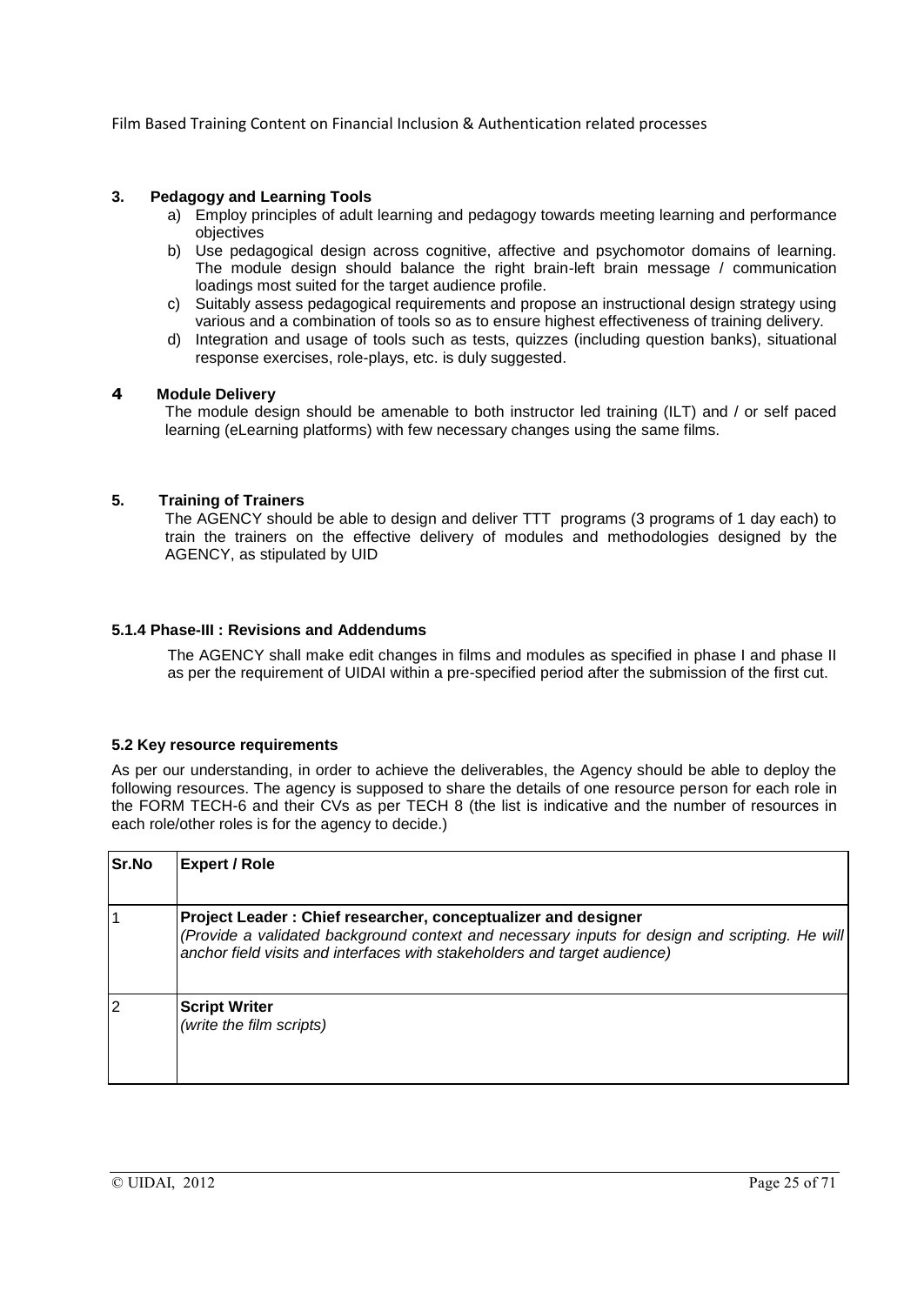| $\overline{3}$ | <b>Film Director</b><br>(directs the whole film project along with a team of assistant directors)                                                                                                                               |
|----------------|---------------------------------------------------------------------------------------------------------------------------------------------------------------------------------------------------------------------------------|
| $\overline{4}$ | <b>Production Head or Creative Producer</b><br>(anchors the production of the whole film project including actors, creatives, locations and)<br>logistics)                                                                      |
| 5              | <b>Module Designer</b><br>(develops pedagogical and content design for the film based module so that the module can)<br>integrate seamlessly and compliments the film. Will co-ordinate instructional design for the<br>module) |
| 6              | <b>Lead Trainer</b><br>(live tests the module and does train-the-trainer programs on the module, as needed, on<br>nuances of using film based training methodology effectively)                                                 |

### **5.3 Project Milestones**

AGENCY shall submit the deliverables as per scope of work given in section 5.1.1and 5.1.2 and timelines not to be exceeded beyond the timelines given below. These timelines include all UIDAI acceptances to deliverables.

|                | <b>Project Milestones</b>                                                                                                                                      |            |
|----------------|----------------------------------------------------------------------------------------------------------------------------------------------------------------|------------|
| $\mathbf{1}$   | Date of Letter of Intent/Work order acceptance by consultant.                                                                                                  | 01/02/2013 |
| $\overline{2}$ | Inception report detailing on the plan for the assignment, 06/02/2013<br>methodology, team structures, stakeholders to be consulted and<br>activity timelines. |            |
| 3              | Deliverables under Phase I, as per section 5.1.1                                                                                                               | 22/02/2013 |
| $\overline{4}$ | Deliverables under Phase II as per section 5.1.2                                                                                                               | 28/02/2013 |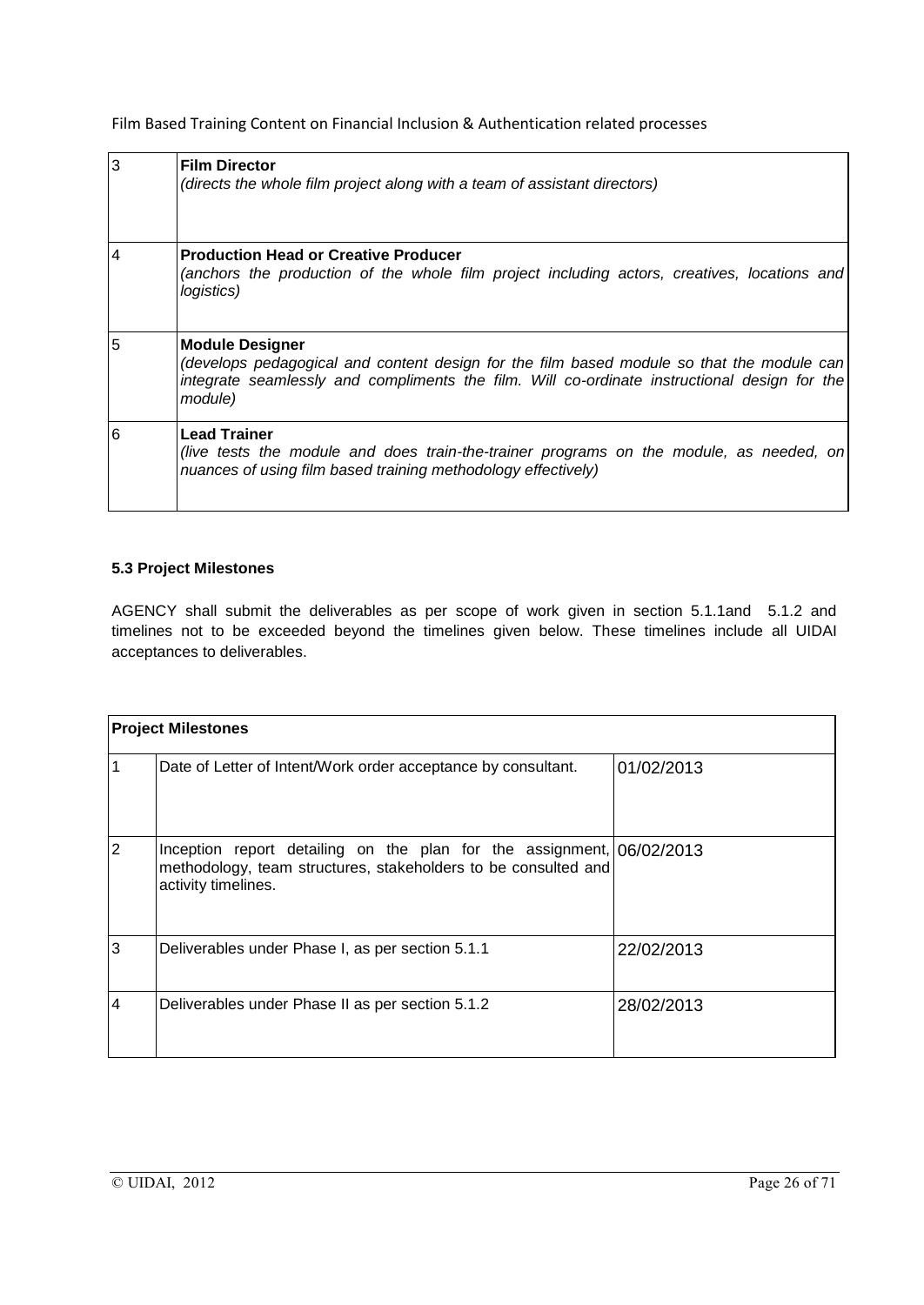#### **5.4 Acceptance of Deliverables**

UIDAI shall accept the deliverables only if they confirm to the scope, specifications laid down in this RFP and are of desired quality. Deliverables of the AGENCY will be considered to have been formally accepted only if UIDAI communicates so in writing. It will be the responsibility of the AGENCY to revise the deliverables with in one week of communication without extending the total duration of project, based on the feedback and comments given by UIDAI teams. All face-to-face consultation meetings shall take place UIDAI office in New Delhi.

#### **5.5. Terms of Payment**

The fees shall be payable to the successful bidder, linked to deliverables and timelines listed in Phase I, II & II and acceptance of deliverables as per section 5 above, as per the following terms:

| Installment No   Payment Term |                                                    | % of Payable Payment |
|-------------------------------|----------------------------------------------------|----------------------|
|                               | Deliverables under Phase I, as per section 5.1.2   | 50%                  |
| $\overline{2}$                | Deliverables under Phase II, as per section 5.1.3  | 40%                  |
| 3                             | Deliverables under Phase III, as per section 5.1.4 | 10%                  |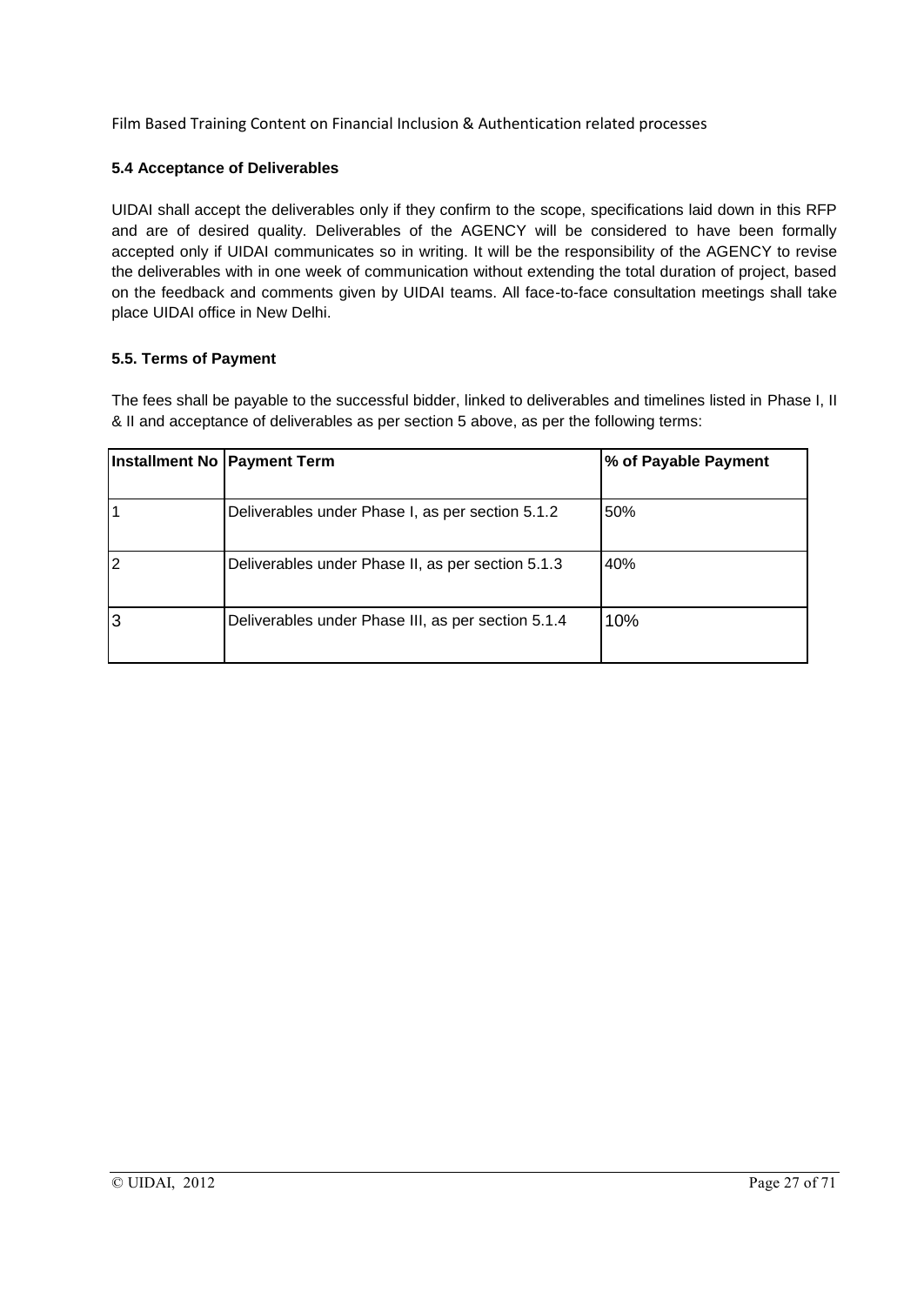## **Section 6**

## **Annexure**

## **Clarification to the Queries on RFP**

| S No | Page No. and Details Clause | <b>Remarks/Change</b><br><b>Request</b> |
|------|-----------------------------|-----------------------------------------|
|      |                             |                                         |
|      |                             |                                         |
|      |                             |                                         |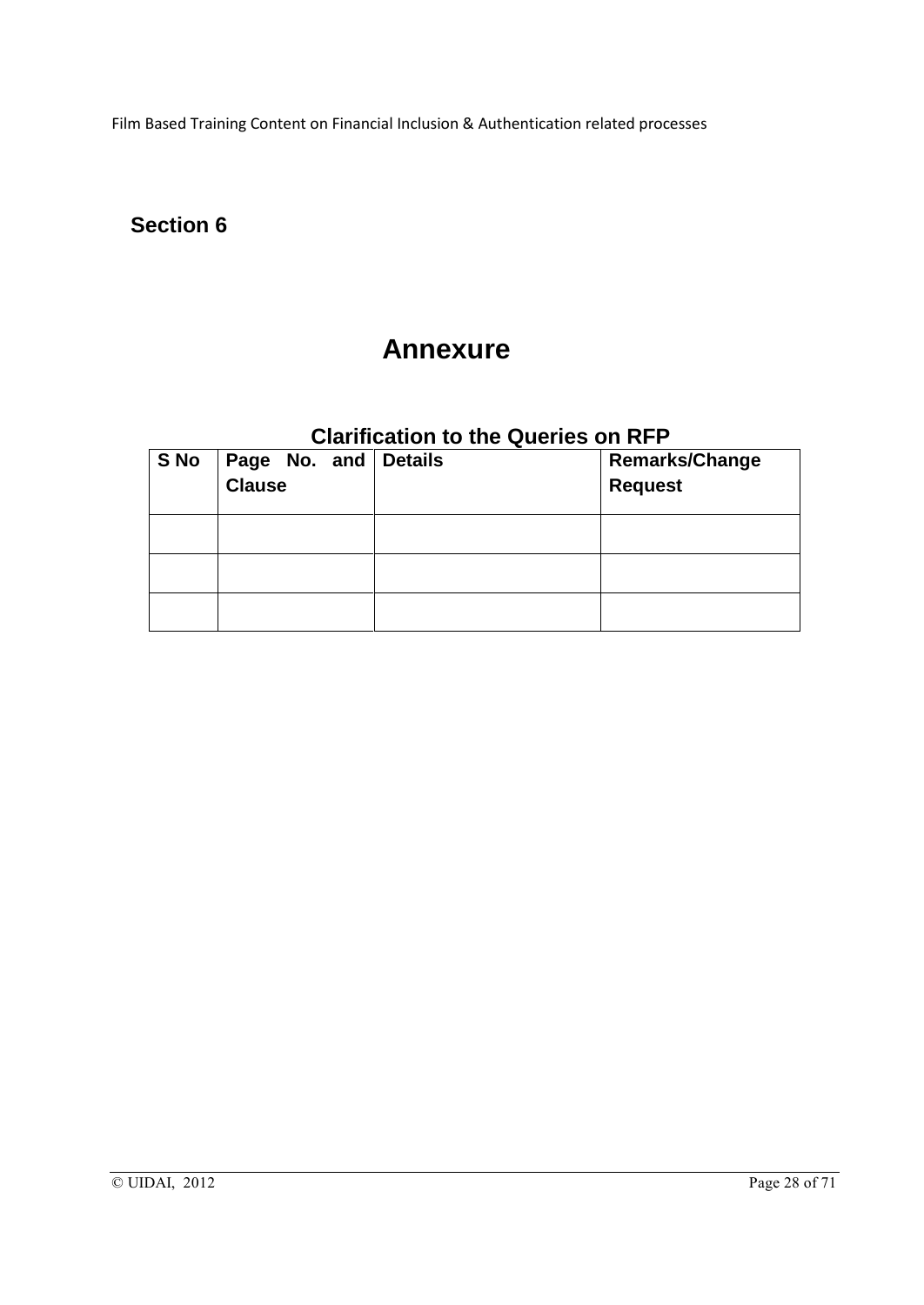**Section 7**

# STANDARD FORM OF CONTRACT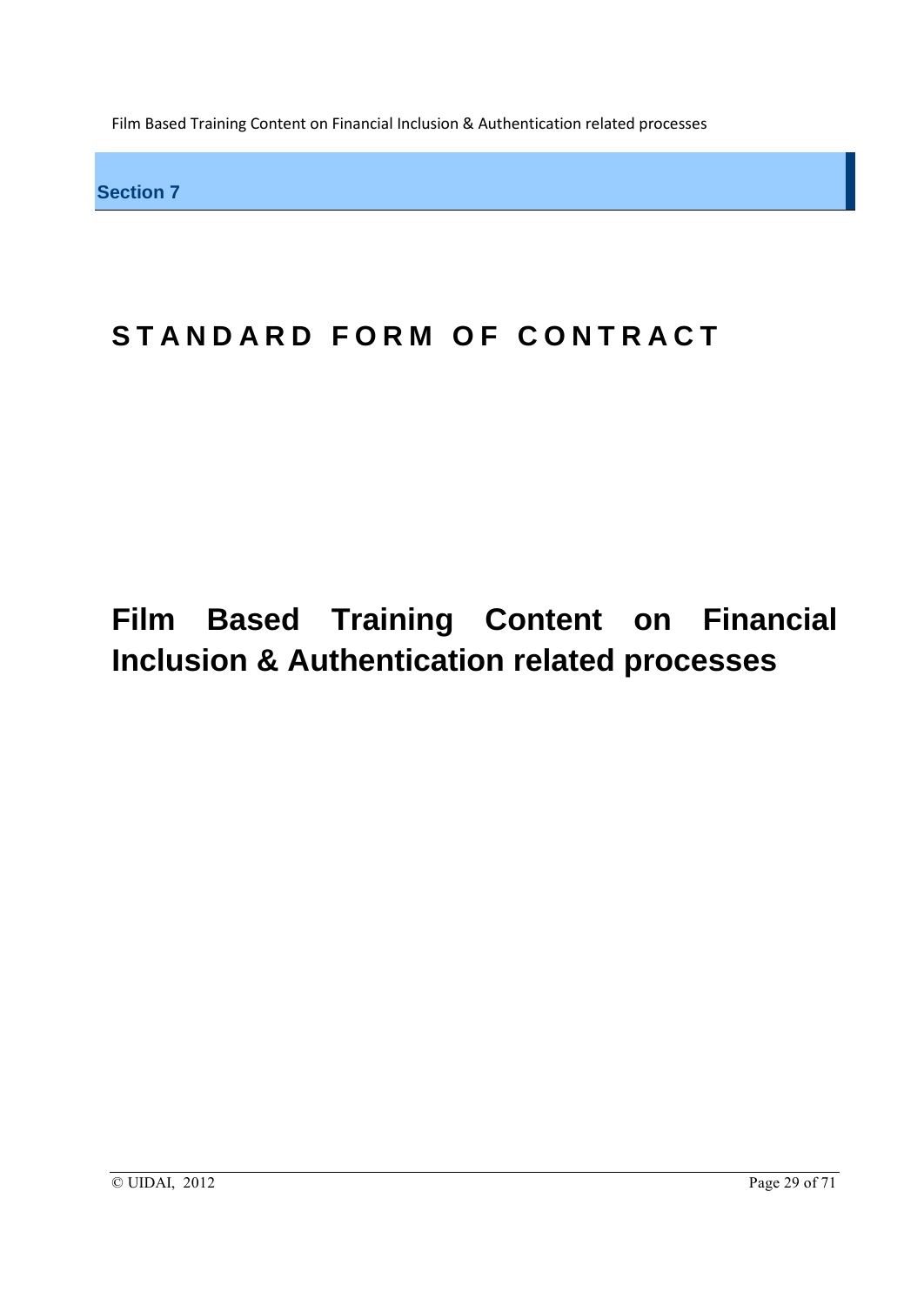## **CONTENTS**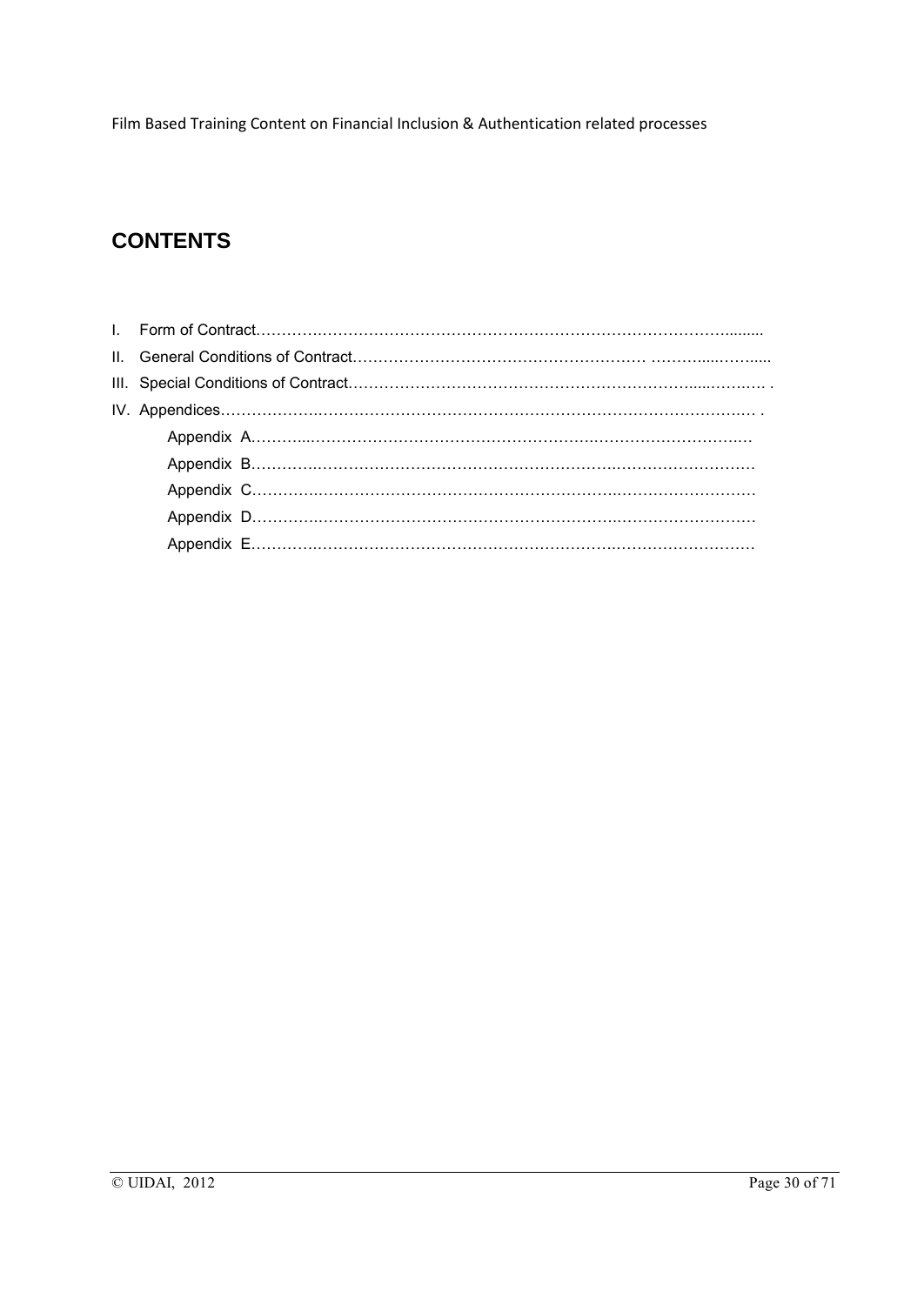## **CONTRACT FOR FILM BASED TRAINING CONTENT DEVELOPMENT**

between

[name of the Employer]

and

[name of the FBTC AGENCY]

Dated: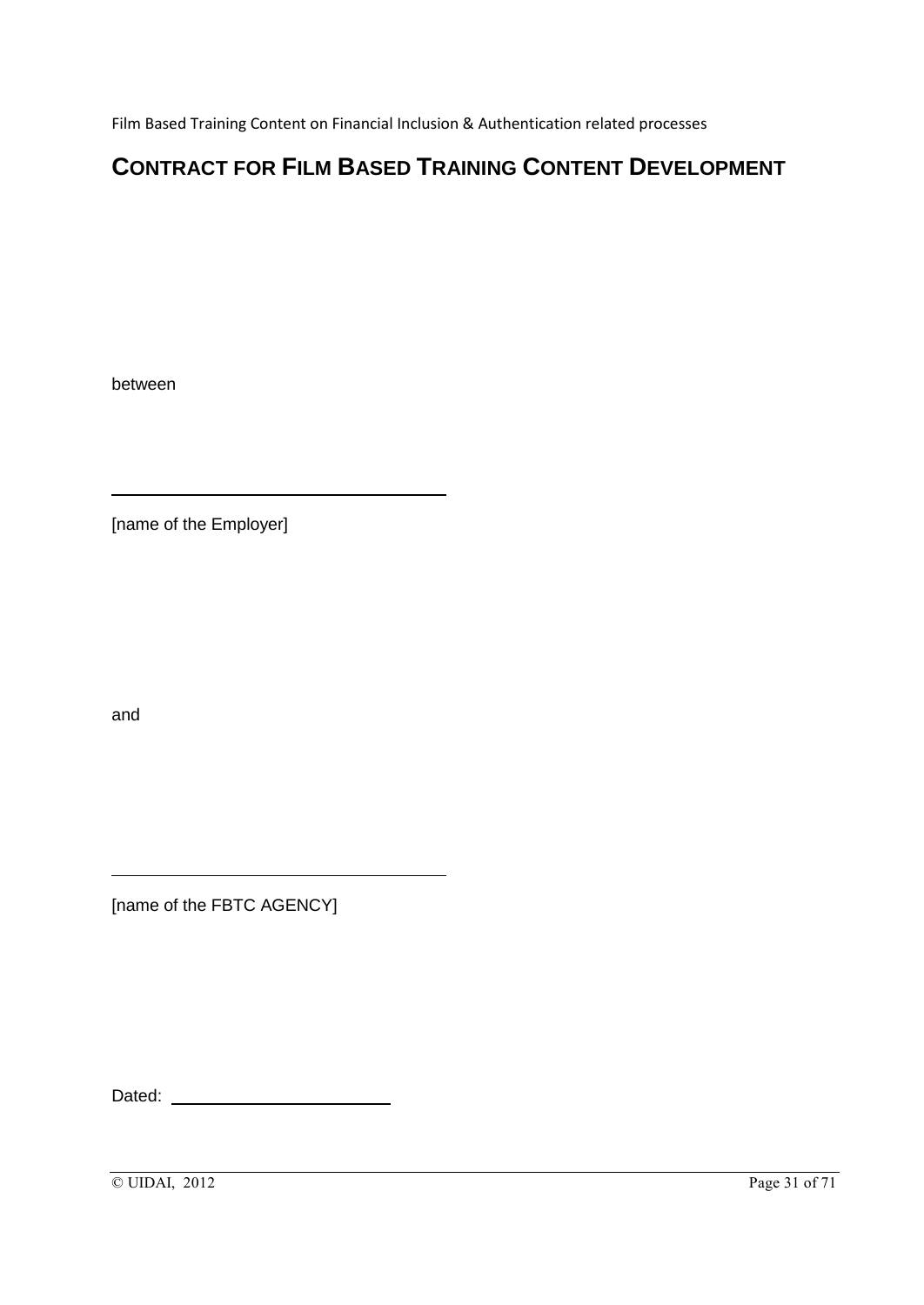## **I. Form of Contract**

(All notes should be deleted in final text)

This CONTRACT (hereinafter called the "Contract") is made the *[day]* day of the month of *[month]*, *[year]*, between, on the one hand, the President of India acting through (Director General), Unique Identification Authority of India, Planning Commission, Government of India, (hereinafter called the "Employer") and, on the other hand, *[name* of FBTC AGENCY*]* (hereinafter called the Film based training content development agency or "FBTC AGENCY").

### **WHEREAS**

- (a) the Employer has requested the FBTC AGENCY to provide film based training content development as defined in this Contract (hereinafter called the "Services");
- (b) the FBTC AGENCY, having represented to the Employer that it has the required professional skills, and personnel and technical resources, has agreed to provide the Services on the terms and conditions set forth in this Contract;

NOW THEREFORE the parties hereto hereby agree as follows:

- 1. The following documents attached hereto shall be deemed to form an integral part of this Contract:
	- (a) The General Conditions of Contract;
	- (b) The Special Conditions of Contract;
	- (c) The following Appendices: [*Note: If any of these Appendices are not used, the words "Not Used" should be inserted below next to the title of the Appendix*]

Appendix A: Description of Services

Appendix B: Reporting Requirements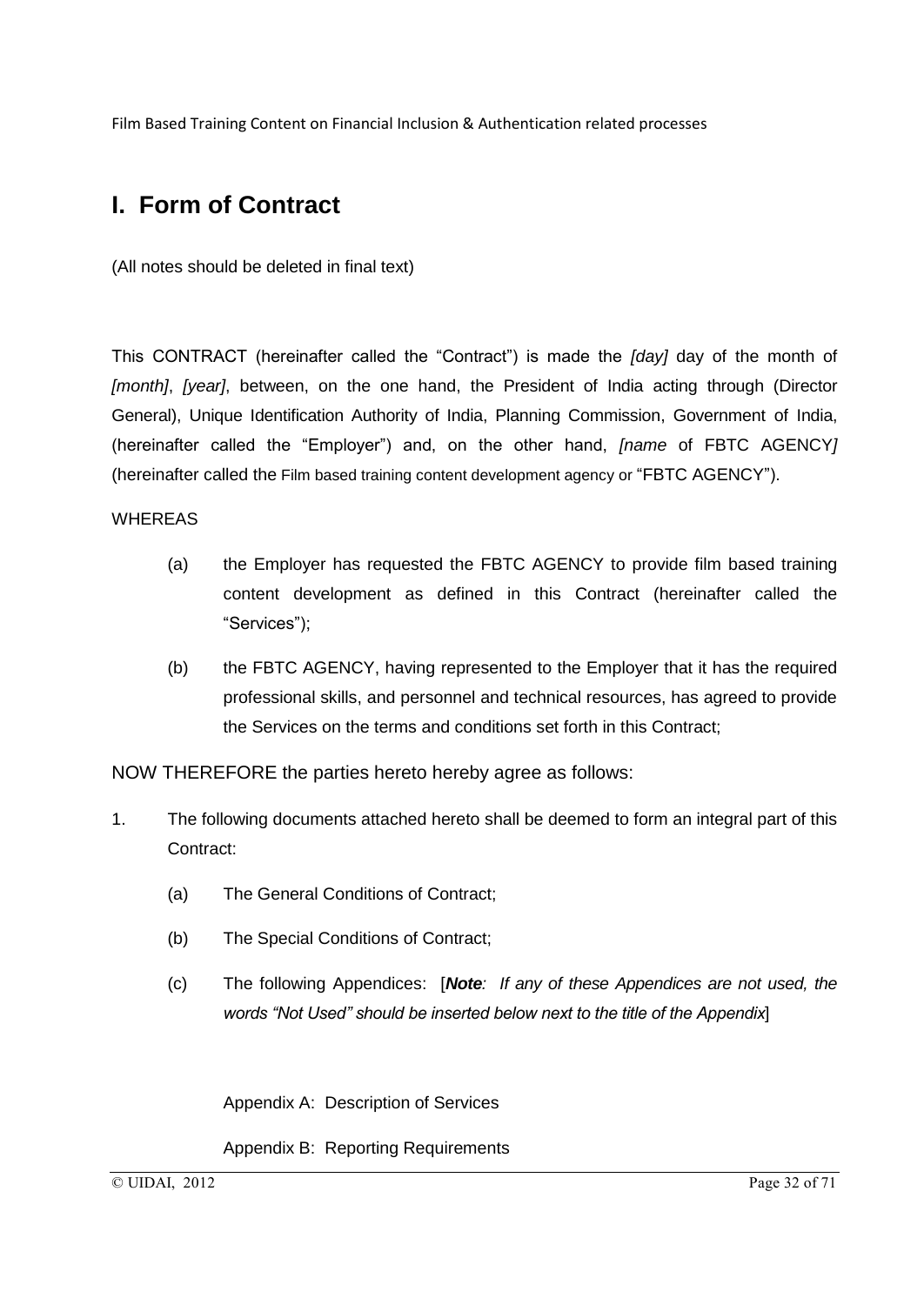Appendix C: Total Cost of Services

Appendix D: Duties of the Employer

Appendix E: Performance Bank Guarantee (PBG)

- 2. The mutual rights and obligations of the Employer and the FBTC AGENCY shall be as set forth in the Contract, in particular:
	- (a) the FBTC AGENCY shall carry out the Services in accordance with the provisions of the Contract; and
	- (b) the Employer (or entities requesting for film based training content development) shall make payments to the FBTC AGENCY in accordance with the provisions of the Contract.

IN WITNESS WHEREOF, the Parties hereto have caused this Contract to be signed in their respective names as of the day and year first above written.

For and on behalf of *[name of Employer]*

*[Authorized Representative]*

For and on behalf of *[name of FBTC AGENCY]*

*[Authorized Representative]*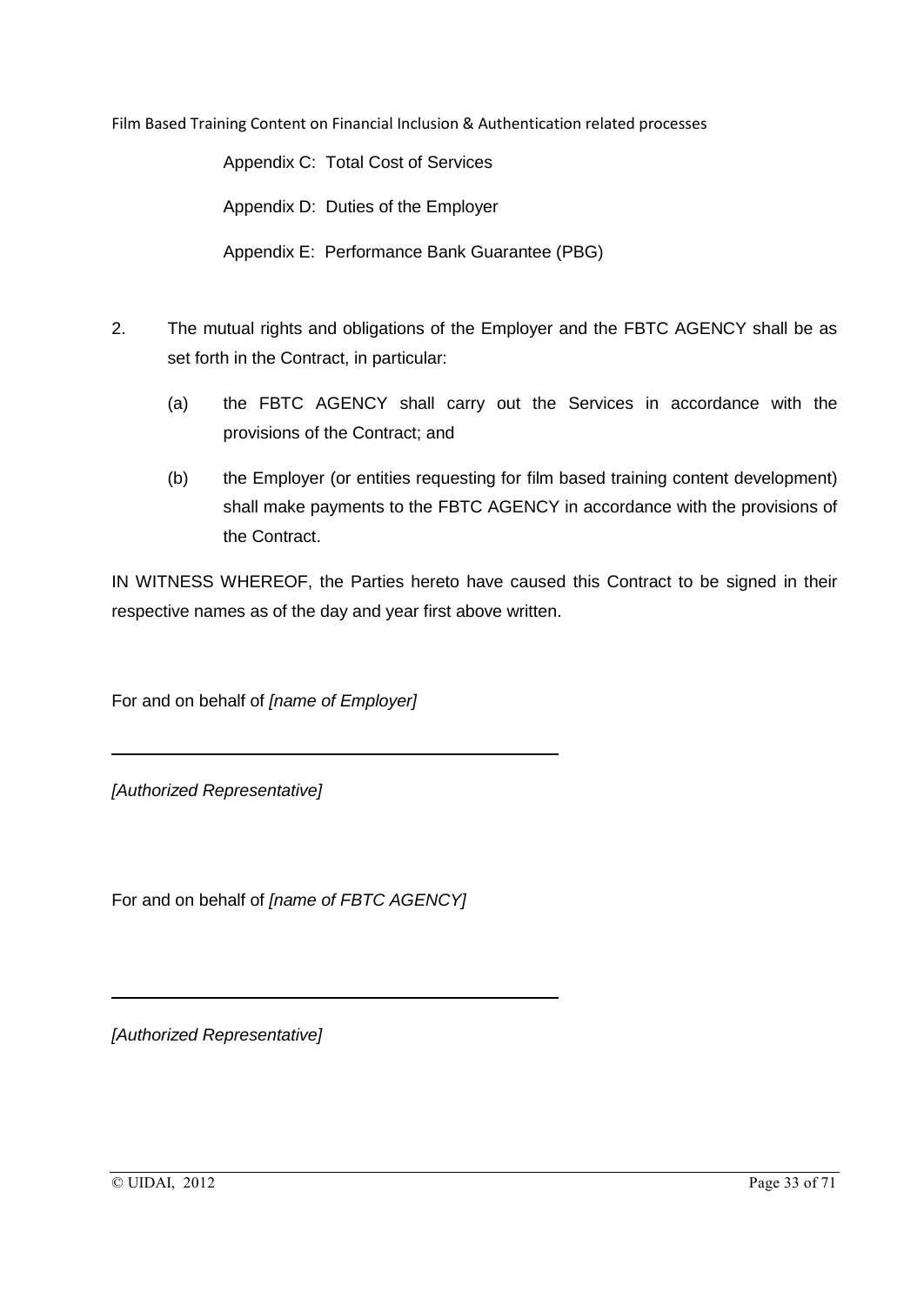[*Note: If the FBTC AGENCY consists of more than one entity, all these entities should appear as signatories, e.g., in the following manner*:]

For and on behalf of each of the Members of the FBTC AGENCY

*[name of member]*

*[Authorized Representative]*

*[name of member]*

*[Authorized Representative]*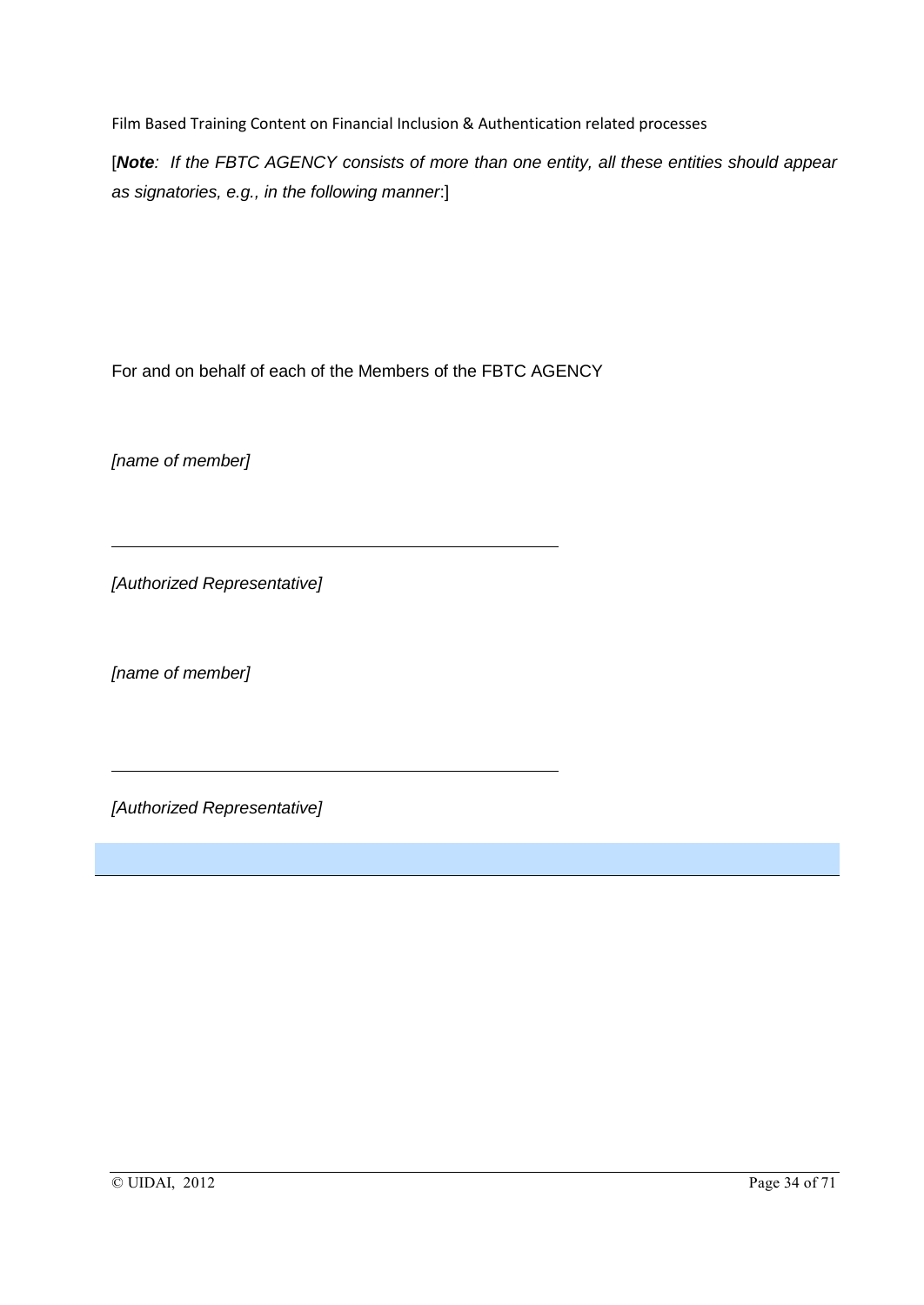# **I. General Conditions of Contract**

## **1. GENERAL PROVISIONS**

| 1.1 | <b>Definitions</b> | Unless the context otherwise requires, the following terms whenever                                                                                                                                                                                                              |
|-----|--------------------|----------------------------------------------------------------------------------------------------------------------------------------------------------------------------------------------------------------------------------------------------------------------------------|
|     |                    | used in this Contract have the following meanings:                                                                                                                                                                                                                               |
|     |                    | "Applicable Law" means the laws and any other instruments<br>(a)<br>having the force of law in the Government's country, or in such<br>other country as may be specified in the Special Conditions of<br>Contract (SC), as they may be issued and in force from time to<br>time. |
|     |                    | "Film Based training Content Provider (FBTC AGENCY)"<br>(b)<br>means any private or public entity that will provide the Services<br>to the Employer under the Contract.                                                                                                          |
|     |                    | "Contract" means the Contract signed by the Parties and all the<br>(c)<br>attached documents listed in its Clause 1, that is the General<br>Conditions (GC), the Special Conditions (SC), and the<br>Appendices.                                                                 |
|     |                    | "Contract Price" means the price to be paid for the<br>(d)<br>performance of the Services, in accordance with Clause 6;                                                                                                                                                          |
|     |                    | "Effective Date" means the date on which this Contract comes<br>(e)<br>into force and effect pursuant to Clause GC 2.1.                                                                                                                                                          |
|     |                    | (f)<br>"Foreign Currency" means any currency other than the<br>currency of the Employer's country.                                                                                                                                                                               |
|     |                    | "GC" means these General Conditions of Contract.<br>(g)                                                                                                                                                                                                                          |
|     |                    | "Government" means the Government of the Employer's<br>(h)<br>country.                                                                                                                                                                                                           |
|     |                    | (i)<br>"Local Currency" means the currency of the Employer's<br>country.                                                                                                                                                                                                         |
|     |                    | means the FBTC AGENCY bidding for this<br>"Bidder"<br>(j)<br>assignment                                                                                                                                                                                                          |
|     |                    | (k) (I) "Party" means the Employer or the FBTC AGENCY, as the<br>case may be, and "Parties" means both of them.                                                                                                                                                                  |
|     |                    | "Personnel" means persons hired by the FBTC AGENCY and<br>(m)<br>assigned to the performance of the Services or any part                                                                                                                                                         |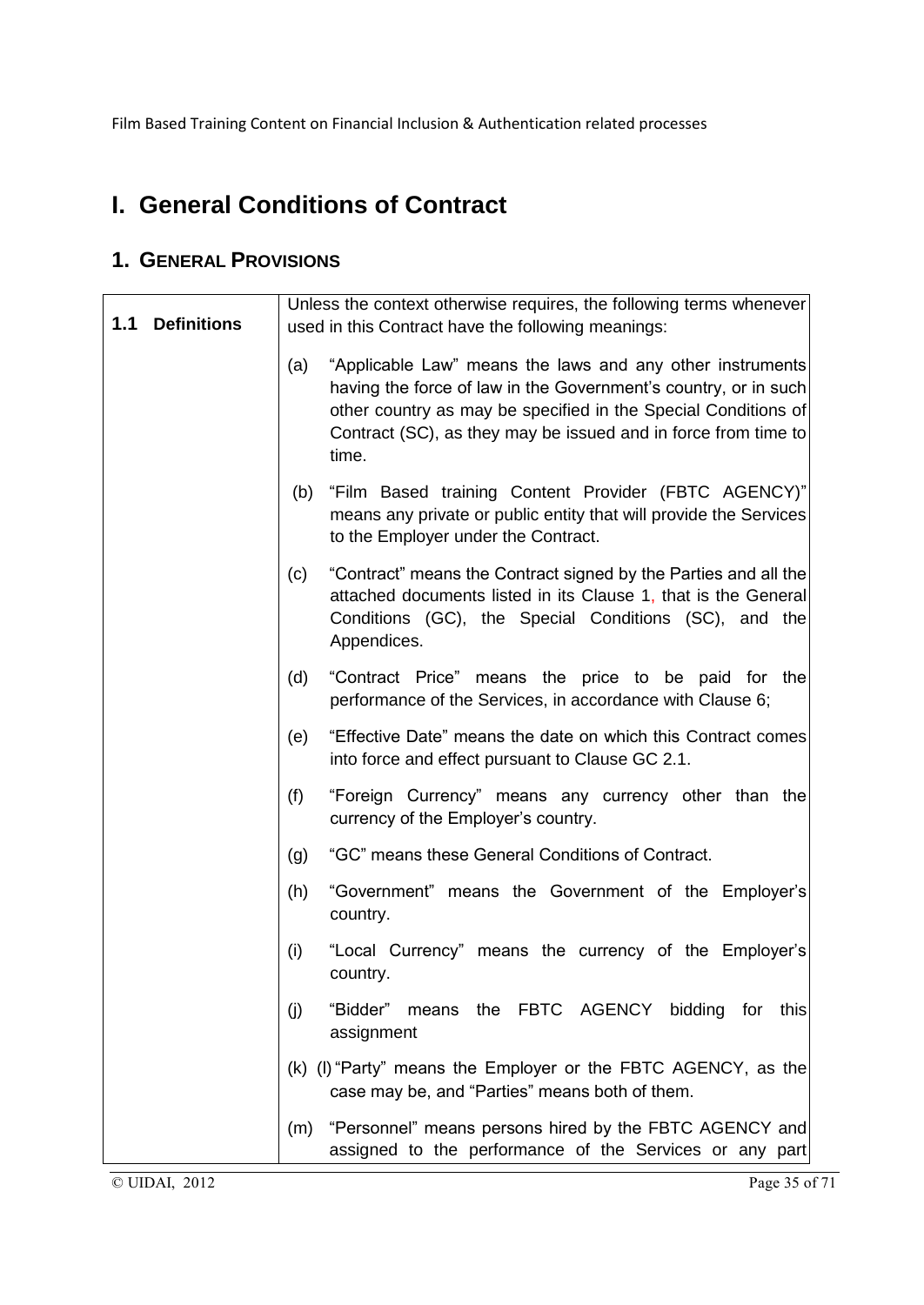|     |                       | thereof.                                                                                                                                |
|-----|-----------------------|-----------------------------------------------------------------------------------------------------------------------------------------|
|     |                       | "SC" means the Special Conditions of Contract by which the<br>(n)<br>GC may be amended or supplemented.                                 |
|     |                       | "Services" means the work to be performed by the FBTC<br>(o)<br>AGENCY pursuant to this Contract, as described in Appendix<br>A hereto. |
|     |                       | "In writing" means communicated in written form with proof of<br>(p)<br>receipt.                                                        |
|     |                       | (q) "UIDAI Processes and Operations" means end to end processes<br>for enrolment work                                                   |
| 1.2 | Relationship          | Nothing contained herein shall be construed as establishing a                                                                           |
|     |                       | relationship of master and servant or of principal and agent as<br>between the "Employer" and the Film Based training Content           |
|     | the<br><b>Between</b> | Provider (FBTC AGENCY)". The Film Based training Content                                                                                |
|     | <b>Parties</b>        | Provider (FBTC AGENCY)", subject to this Contract, has complete                                                                         |
|     |                       | charge of Personnel, if any, performing the Services and shall be                                                                       |
|     |                       | fully responsible for the Services performed by them or on their                                                                        |
|     |                       | behalf hereunder.                                                                                                                       |
|     |                       | This Contract, its meaning and interpretation, and the relation                                                                         |
| 1.3 | Law                   | between the Parties shall be governed by the Applicable Laws of                                                                         |
|     | Governing             | India.                                                                                                                                  |
|     | <b>Contract</b>       |                                                                                                                                         |
|     |                       | This Contract has been executed in English, which shall be the                                                                          |
| 1.4 | Language              | binding and controlling language for all matters relating to the                                                                        |
|     |                       | meaning or interpretation of this Contract.                                                                                             |
| 1.5 | <b>Notices</b>        |                                                                                                                                         |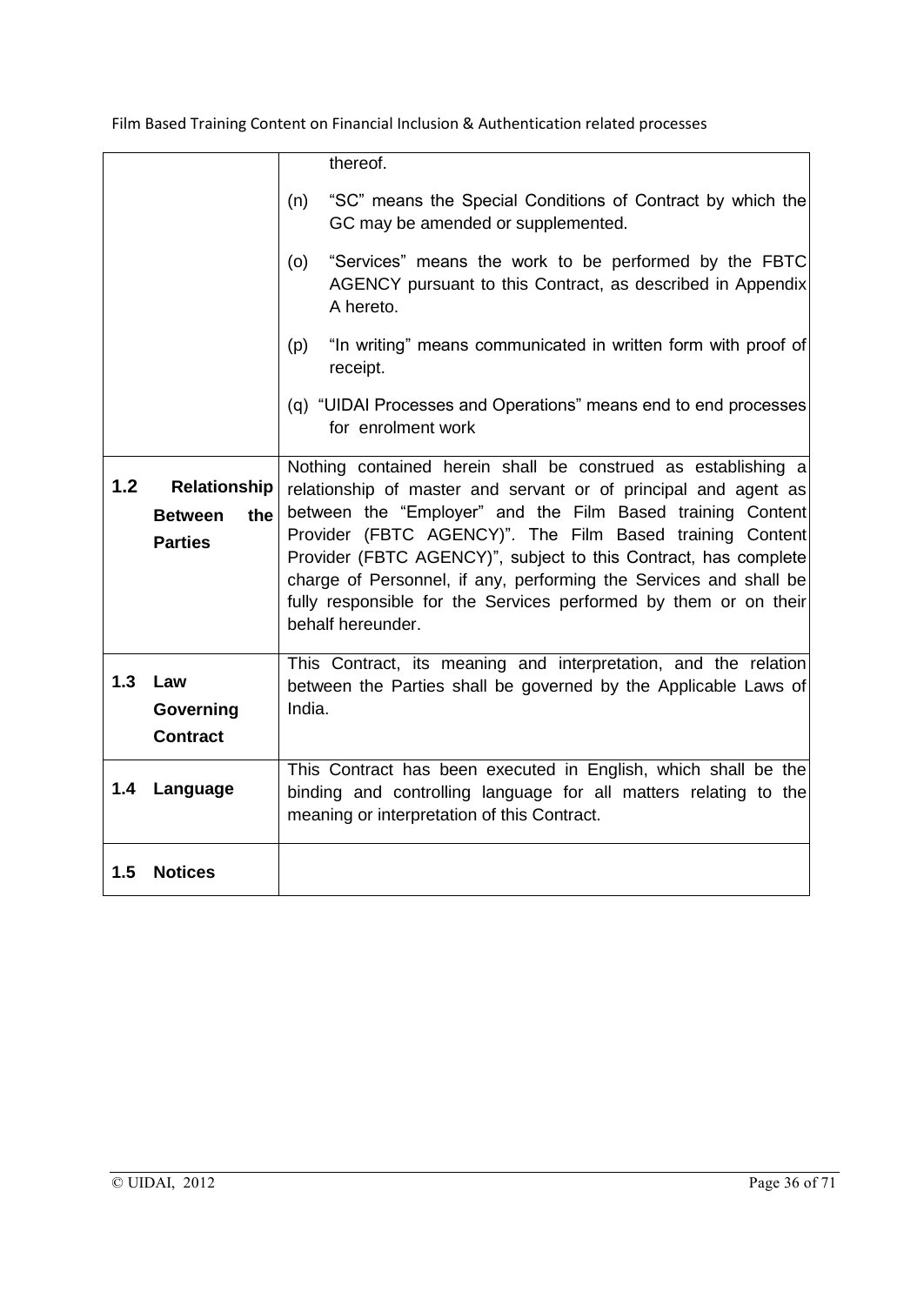| 1.5.1                                  | Any notice, request or consent required or permitted to be<br>given or made pursuant to this Contract shall be in writing.<br>Any such notice, request or consent shall be deemed to have<br>been given or made when delivered in person to an authorized<br>representative of the Party to whom the communication is<br>addressed, or when sent to such Party at the address<br>specified in the SC. |
|----------------------------------------|-------------------------------------------------------------------------------------------------------------------------------------------------------------------------------------------------------------------------------------------------------------------------------------------------------------------------------------------------------------------------------------------------------|
| 1.5.2                                  | A Party may change its address for notice hereunder by giving<br>the other Party notice in writing of such change to the address<br>specified in the SC.                                                                                                                                                                                                                                              |
| 1.6<br>Location                        | The Services shall be performed at such locations as are specified<br>in work order given by the UIDAI RO                                                                                                                                                                                                                                                                                             |
| 1.8 Authorized<br>Representa-<br>tives | Any action required or permitted to be taken, and any document<br>required or permitted to be executed under this Contract by the<br>Employer or the FBTC AGENCY may be taken or executed by the<br>officials specified in the SC.                                                                                                                                                                    |
| 1.9<br><b>Taxes</b><br><b>Duties</b>   | The FBTC AGENCY, shall pay such indirect taxes, duties, fees, and<br>and<br>other impositions levied under the Applicable Laws of India                                                                                                                                                                                                                                                               |
| 1.10 Fraud<br><b>Corruption</b>        | and                                                                                                                                                                                                                                                                                                                                                                                                   |
| 1.10.1 Definitions                     | It is the Employer's policy to require that the Employer as well as<br>FBTC AGENCY observe the highest standard of ethics during the<br>selection and execution of such contracts. In pursuance of this<br>policy, the Employer:<br>defines, for the purpose of this provision, the terms set forth<br>(a)                                                                                            |
|                                        | below as follows:<br>(i)<br>"corrupt practice" means the offering, receiving, or<br>soliciting, directly or indirectly, of anything of value to<br>influence the action of a public official in the selection<br>process or in contract execution;                                                                                                                                                    |
|                                        | (ii)<br>"fraudulent practice" means a misrepresentation<br>- or<br>omission of facts in order to influence a selection process<br>or the execution of a contract;                                                                                                                                                                                                                                     |
|                                        | "collusive practices" means a scheme or arrangement<br>(iii)                                                                                                                                                                                                                                                                                                                                          |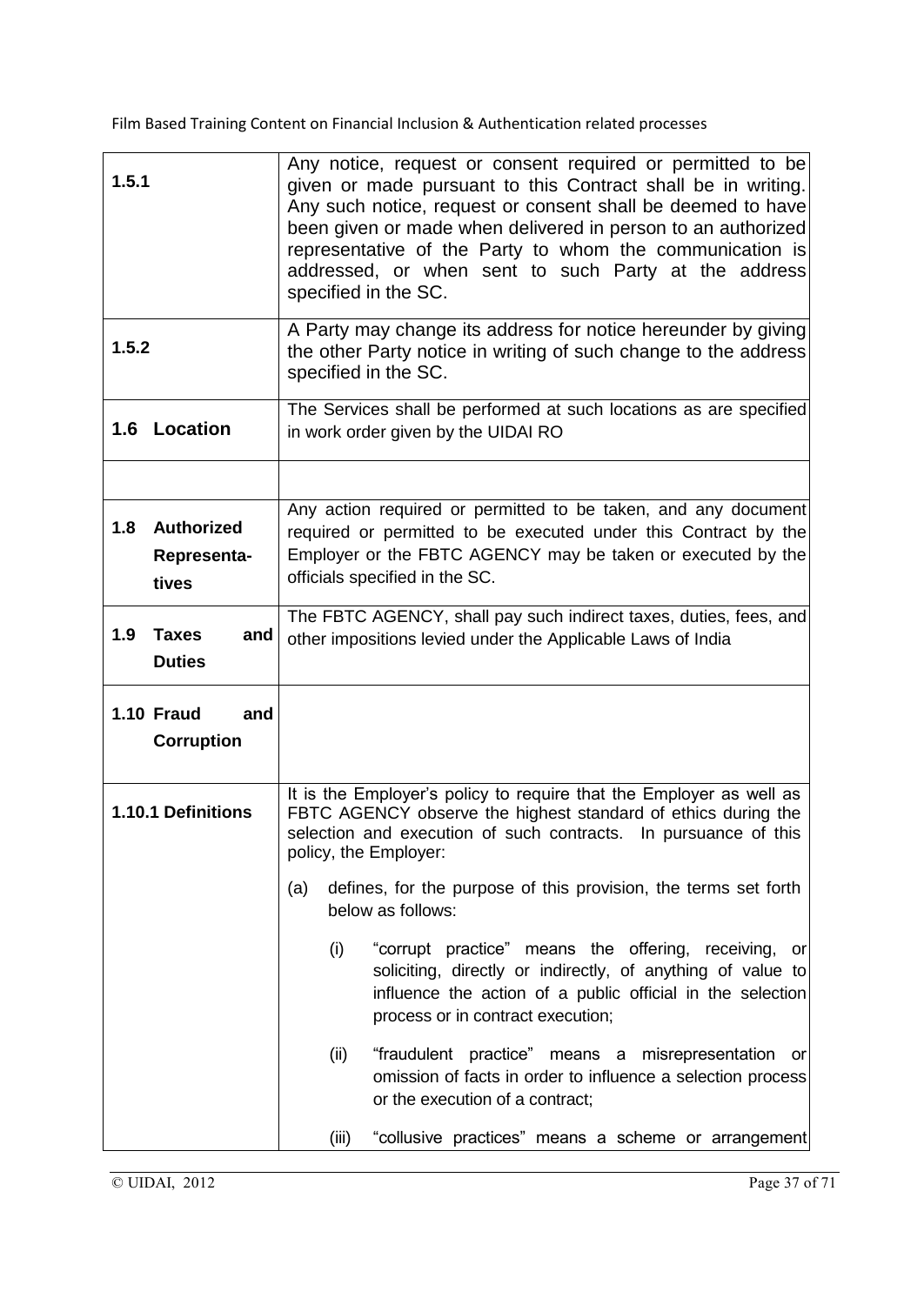|                                                             | between two or more bidders, with or without the<br>knowledge of the Employer, designed to establish prices<br>at artificial, noncompetitive levels;<br>"coercive practices" means harming or threatening to<br>(iv)<br>harm, directly or indirectly, persons or their property to<br>influence their participation in a procurement process, or<br>affect the execution of a contract;                                                                                                                                                                                                                                                                                                                                                                                                                                                     |
|-------------------------------------------------------------|---------------------------------------------------------------------------------------------------------------------------------------------------------------------------------------------------------------------------------------------------------------------------------------------------------------------------------------------------------------------------------------------------------------------------------------------------------------------------------------------------------------------------------------------------------------------------------------------------------------------------------------------------------------------------------------------------------------------------------------------------------------------------------------------------------------------------------------------|
| 1.10.2 Measures to<br>be taken<br>by the<br><b>Employer</b> | (a) The Employer may terminate the contract if it determines at any<br>time that representatives of the FBTC AGENCY were engaged in<br>corrupt, fraudulent, collusive or coercive practices during the<br>process of award of contract or the execution of that contract,<br>without the FBTC AGENCY having taken timely and appropriate<br>action satisfactory to the Employer to remedy the situation;<br>(b) The Employer may also sanction against the FBTC AGENCY,<br>including declaring the FBTC AGENCY ineligible, either<br>indefinitely or for a stated period of time, to be awarded a<br>contract if it at any time determines that the FBTC AGENCY<br>has, directly or through an agent, engaged in corrupt,<br>fraudulent, collusive or coercive practices in competing for, or in<br>executing, a Employer-financed contract |
| 1.10.3<br><b>Commissions</b><br>and<br><b>Fees</b>          | Employer will require the successful FBTC AGENCY to disclose<br>c)<br>any commissions or fees that may have been paid or are to be<br>paid to agents, representatives, or commission agents with<br>respect to the award of contract or execution of the contract.<br>The information disclosed must include at least the name and<br>address of the agent, representative, or commission agent,<br>the amount and currency, and the purpose of the commission<br>or fee.                                                                                                                                                                                                                                                                                                                                                                   |

## **2. COMMENCEMENT, COMPLETION, MODIFICATION AND TERMINATION OF CONTRACT**

| 2.1 Effectiveness of<br><b>Contract</b> |                        | This Contract shall come into effect on the date the Contract is<br>signed by both Parties and such other later date as may be stated in<br>the SC. The date the Contract comes into effect is defined as the<br>Effective Date. |
|-----------------------------------------|------------------------|----------------------------------------------------------------------------------------------------------------------------------------------------------------------------------------------------------------------------------|
|                                         |                        | If this Contract has not become effective within such time period<br>2.2 Termination of after the date of the Contract signed by the Parties as specified in                                                                     |
|                                         | <b>Contract</b><br>for | the SC, either Party may, by not less than twenty one (21) days                                                                                                                                                                  |
|                                         | to<br><b>Failure</b>   | written notice to the other Party, declare this Contract to be null and<br>void, and in the event of such a declaration by either Party, neither                                                                                 |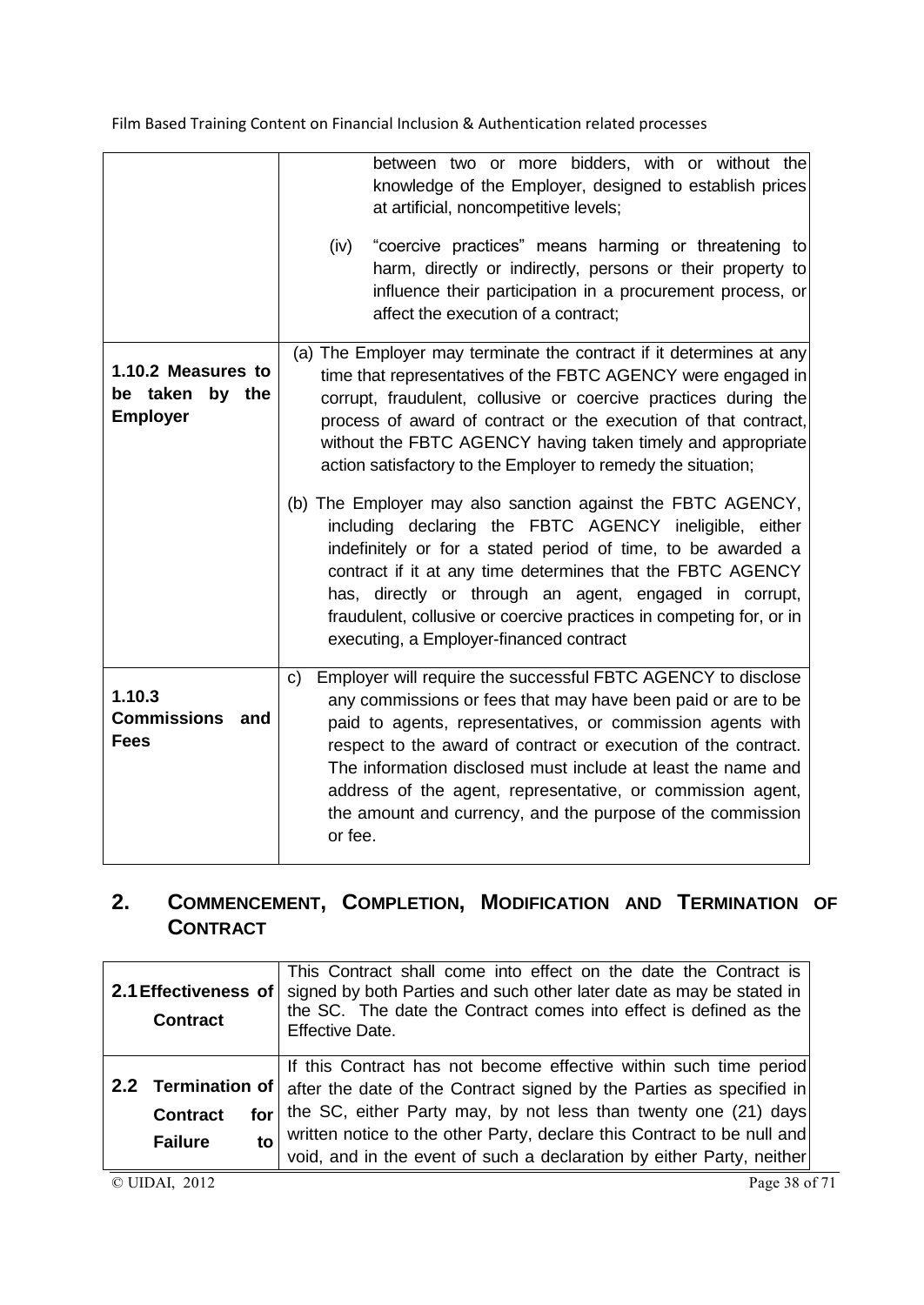|     | <b>Become</b>             | Party shall have any claim against the other Party with respect                                                                   |
|-----|---------------------------|-----------------------------------------------------------------------------------------------------------------------------------|
|     | <b>Effective</b>          | hereto.                                                                                                                           |
|     |                           |                                                                                                                                   |
| 2.3 | <b>Commence-</b>          | The FBTC AGENCY shall begin carrying out the Services not later                                                                   |
|     |                           | than 7 days after the Effective Date specified in the SC.                                                                         |
|     | ment<br><b>of</b>         |                                                                                                                                   |
|     | <b>Services</b>           |                                                                                                                                   |
|     |                           | Unless terminated earlier pursuant to Clause GC 2.3 hereof, this                                                                  |
| 2.4 | <b>Expiration</b><br>of l | Contract shall expire at the end of such time period after the                                                                    |
|     | <b>Contract</b>           | Effective Date as specified in the SC.                                                                                            |
|     |                           | This Contract contains all covenants, stipulations and provisions                                                                 |
| 2.5 | <b>Entire</b>             | agreed by the Parties. No agent or representative of either Party has                                                             |
|     | <b>Agreement</b>          | authority to make, and the Parties shall not be bound by or be liable                                                             |
|     |                           | for, any other statement, representation, promise or agreement not                                                                |
|     |                           | set forth herein.                                                                                                                 |
|     |                           | Any modification or variation of the terms and conditions of this<br>a)                                                           |
| 2.6 | <b>Modifications</b>      | Contract, including any modification or variation of the scope of the                                                             |
|     | or Variations             | Services, may only be made by written agreement between the                                                                       |
|     |                           | Parties. However, each Party shall give due consideration to any                                                                  |
|     |                           | proposals for modification or variation made by the other Party.                                                                  |
|     |                           |                                                                                                                                   |
|     |                           | (b) In cases of substantial modifications or variations, the prior                                                                |
|     |                           | written consent of the Employer is required.                                                                                      |
|     |                           |                                                                                                                                   |
| 2.7 | <b>Force Majeure</b>      |                                                                                                                                   |
|     |                           |                                                                                                                                   |
|     |                           | a) For the purposes of this Contract, "Force Majeure" means an                                                                    |
|     | 2.7.1 Définition          | event which is beyond the reasonable control of a Party, is not                                                                   |
|     |                           | foreseeable, is unavoidable and not brought about by or at the                                                                    |
|     |                           | instance of the Party claiming to be affected by such events and                                                                  |
|     |                           | which has caused the non-performance or delay in performance,                                                                     |
|     |                           | and which makes a Party's performance of its obligations hereunder<br>impossible or so impractical as reasonably to be considered |
|     |                           | impossible in the circumstances, and includes, but is not limited to,                                                             |
|     |                           | war, riots, civil disorder, earthquake, fire, explosion, storm, flood or                                                          |
|     |                           | other extreme adverse weather conditions, strikes, lockouts or other                                                              |
|     |                           | industrial action (except where such strikes, lockouts or other                                                                   |
|     |                           | industrial action are within the power of the Party invoking Force                                                                |
|     |                           | Majeure to prevent), confiscation or any other action by Government                                                               |
|     |                           | agencies.                                                                                                                         |
|     |                           | Force Majeure shall not include (i) any event which is caused by<br>(b)                                                           |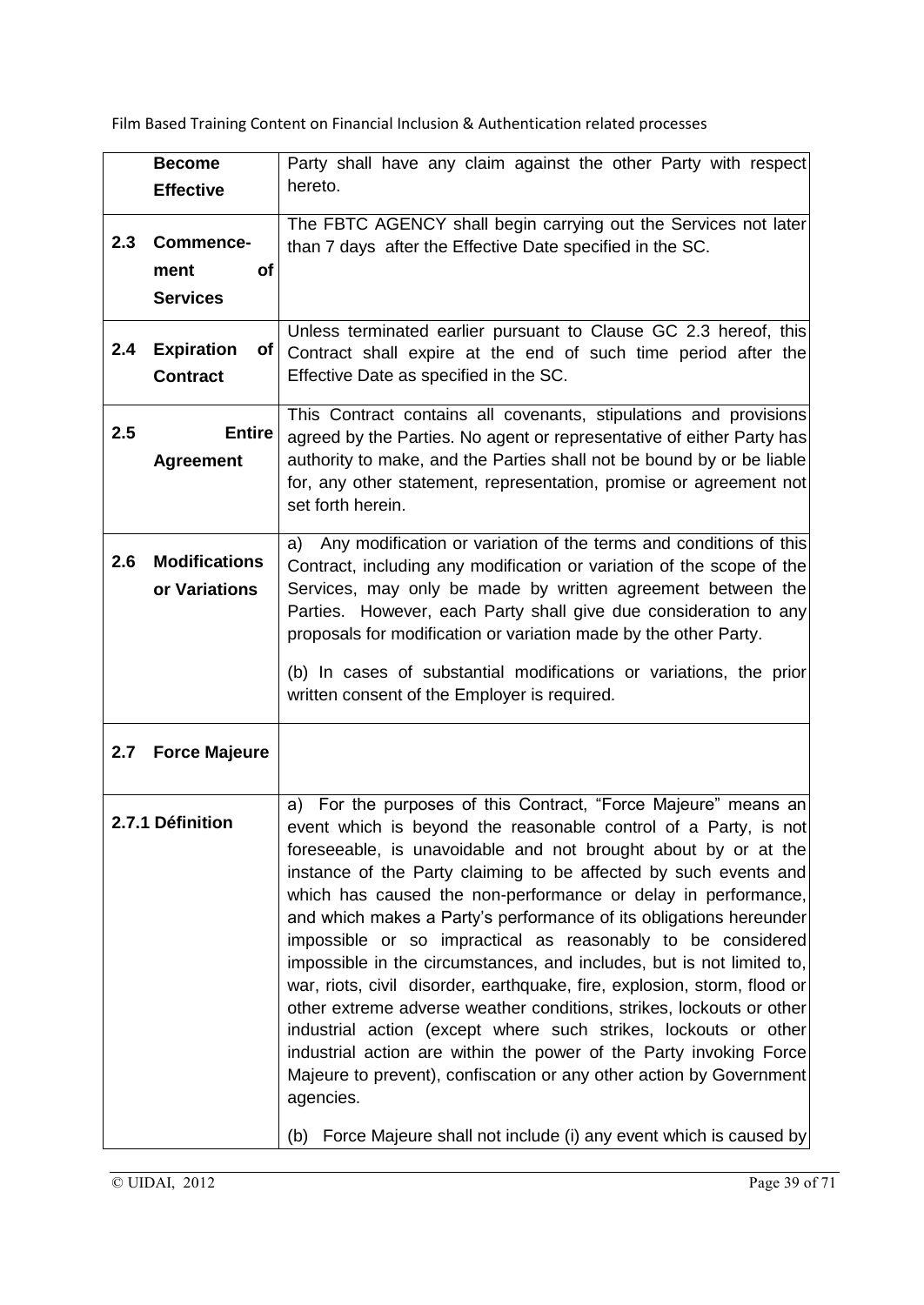|                                             | the negligence or intentional action of a Party or by or of such<br>Party's or agents or employees, nor (ii) any event which a diligent<br>Party could reasonably have been expected both to take into<br>account at the time of the conclusion of this Contract, and avoid or<br>overcome in the carrying out of its obligations hereunder.<br>(c) Force Majeure shall not include insufficiency of funds or inability<br>to make any payment required hereunder.                                                                                     |
|---------------------------------------------|--------------------------------------------------------------------------------------------------------------------------------------------------------------------------------------------------------------------------------------------------------------------------------------------------------------------------------------------------------------------------------------------------------------------------------------------------------------------------------------------------------------------------------------------------------|
| No<br><b>Breach</b><br>2.7.2<br>of Contract | The failure of a Party to fulfill any of its obligations under the contract<br>shall not be considered to be a breach of, or default under, this<br>Contract insofar as such inability arises from an event of Force<br>Majeure, provided that the Party affected by such an event (a) has<br>taken all reasonable precautions, due care and reasonable<br>alternative measures in order to carry out the terms and conditions<br>of this Contract, and (b) has informed the other Party as soon as<br>possible about the occurrence of such an event. |
| 2.7.3 Measures to<br>be Taken               | (a) A Party affected by an event of Force Majeure shall continue to<br>perform its obligations under the Contract as far as is reasonably<br>practical, and shall take all reasonable measures to minimize the<br>consequences of any event of Force Majeure.                                                                                                                                                                                                                                                                                          |
|                                             | (b) A Party affected by an event of Force Majeure shall notify the<br>other Party of such event as soon as possible, and in any case not<br>later than fourteen (14) days following the occurrence of such event,<br>providing evidence of the nature and cause of such event, and shall<br>similarly give written notice of the restoration of normal conditions as<br>soon as possible.                                                                                                                                                              |
|                                             | (c) Any period within which a Party shall, pursuant to this Contract,<br>complete any action or task, shall be extended for a period equal to<br>the time during which such Party was unable to perform such action<br>as a result of Force Majeure.                                                                                                                                                                                                                                                                                                   |
|                                             | (d) During the period of their inability to perform the Services as a<br>result of an event of Force Majeure, the FBTC AGENCY, upon<br>instructions by the "Employer", shall either:                                                                                                                                                                                                                                                                                                                                                                   |
|                                             | (i) Demobilize, or                                                                                                                                                                                                                                                                                                                                                                                                                                                                                                                                     |
|                                             | (ii) Continue with the Services to the extent possible, in which case<br>the FBTC AGENCY shall continue to be paid proportionately and on<br>prorata basis, under the terms of this Contract.                                                                                                                                                                                                                                                                                                                                                          |
|                                             | (e) In the case of disagreement between the Parties as to the<br>existence or extent of Force Majeure, the matter shall be settled                                                                                                                                                                                                                                                                                                                                                                                                                     |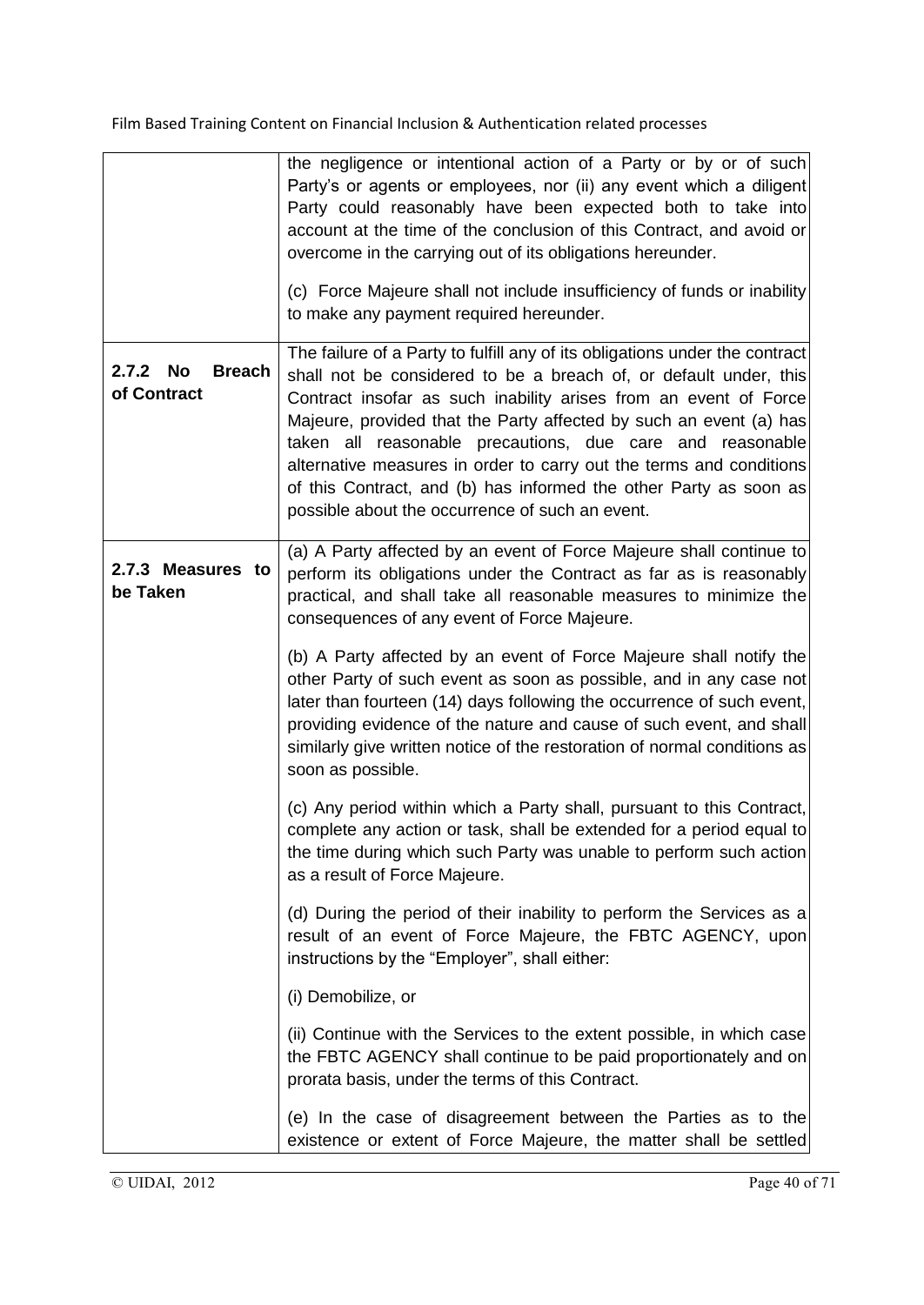|                                              | according to Clause GC 8.                                                                                                                                                                                                                                                                                                                                                                                                                                                                                                                                                   |
|----------------------------------------------|-----------------------------------------------------------------------------------------------------------------------------------------------------------------------------------------------------------------------------------------------------------------------------------------------------------------------------------------------------------------------------------------------------------------------------------------------------------------------------------------------------------------------------------------------------------------------------|
| 2.8 Suspension                               | The "Employer" may, by written notice of suspension to the FBTC<br>AGENCY, suspend all payments to the FBTC AGENCY hereunder if<br>the FBTC AGENCY fails to perform any of its obligations under this<br>Contract, including the carrying out of the Services, provided that<br>such notice of suspension (i) shall specify the nature of the failure,<br>and (ii) shall allow the FBTC AGENCY to remedy such failure, if<br>capable of being remedied, within a period not exceeding thirty (30)<br>days after receipt by the FBTC AGENCY of such notice of<br>suspension. |
| <b>Termination</b><br>2.9                    |                                                                                                                                                                                                                                                                                                                                                                                                                                                                                                                                                                             |
| the<br>2.9.1<br><b>By</b><br><b>Employer</b> | The Employer may terminate this Contract in case of the occurrence<br>of any of the events specified in paragraphs (a) through (j) of this<br>Clause GC 2.9.1. In such an occurrence the Employer shall give a<br>not less than thirty (30) days' written notice of termination to the<br>FBTC AGENCY, and sixty (60) days' in the case of the event referred<br>to in $(e)$ .                                                                                                                                                                                              |
|                                              | If the FBTC AGENCY does not remedy a failure in the<br>(a)<br>performance of their obligations under the Contract, within<br>thirty (30) days after being notified or within any further period<br>as the Employer may have subsequently approved in writing.                                                                                                                                                                                                                                                                                                               |
|                                              | If the FBTC AGENCY becomes (or, if the FBTC AGENCY<br>(b)<br>consists of more than one entity, if any of its Members<br>becomes and which has substantial bearing on providing<br>Services under this contract) insolvent or go into liquidation or<br>receivership whether compulsory or voluntary.                                                                                                                                                                                                                                                                        |
|                                              | If the FBTC AGENCY, in the judgment of the Employer has<br>(c)<br>engaged in corrupt or fraudulent practices in competing for or<br>in executing the Contract or colludes with Enrolling Agency.                                                                                                                                                                                                                                                                                                                                                                            |
|                                              | If, as the result of Force Majeure, the FBTC AGENCY are<br>(d)<br>unable to perform a material portion of the Services for a<br>period of not less than sixty (60) days.                                                                                                                                                                                                                                                                                                                                                                                                    |
|                                              | If the Employer, in its sole discretion and for any reason<br>(e)<br>whatsoever, decides to terminate this Contract.                                                                                                                                                                                                                                                                                                                                                                                                                                                        |
|                                              | (f)<br>If the FBTC AGENCY submits to the "Employer" a false<br>statement which has a material effect on the rights, obligations                                                                                                                                                                                                                                                                                                                                                                                                                                             |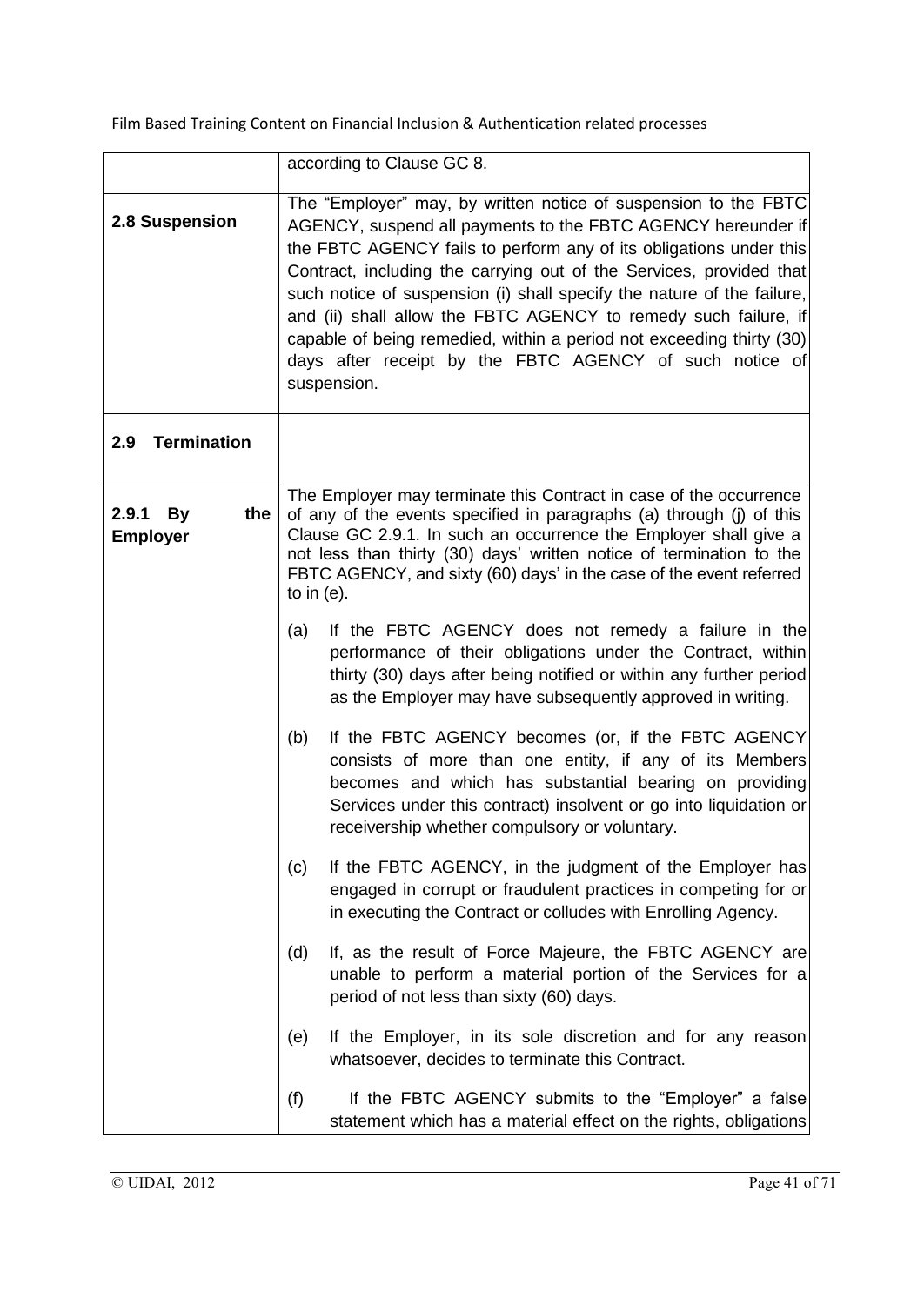|                                    | or interests of the "Employer".                                                                                                                                                                                                                                                                                                                   |
|------------------------------------|---------------------------------------------------------------------------------------------------------------------------------------------------------------------------------------------------------------------------------------------------------------------------------------------------------------------------------------------------|
|                                    | If the FBTC AGENCY places itself in position of conflict of<br>(g)<br>interest or fails to disclose promptly any conflict of interest to<br>the Employer.                                                                                                                                                                                         |
|                                    | If the FBTC AGENCY fails to provide the quality services as<br>(h)<br>envisaged under this Contract. The employer may make<br>judgment regarding the poor quality of services, the reasons<br>for which shall be recorded in writing. The employer may<br>decide to give one chance to the FBTC AGENCY to improve<br>the quality of the services. |
|                                    | If the FBTC AGENCY fails to comply with any final decision<br>(i)<br>reached as a result of arbitration proceedings pursuant to<br>Clause GC 8 hereof.                                                                                                                                                                                            |
|                                    | Employer reserves the right to terminate the agreement with<br>(i)<br>the FBTC AGENCY or reduce the project cost at any stage of the<br>project if the personnel proposed to be deployed on this<br>engagement are not actually working on this assignment.                                                                                       |
| 2.9.2 By the FBTC<br><b>AGENCY</b> | The FBTC AGENCY may terminate this Contract, by not less than<br>thirty (30) days' written notice to the Employer, such notice to be<br>given after the occurrence of any of the events specified in<br>paragraphs (a) through (d) of this Clause GC 2.9.2:                                                                                       |
|                                    | If the Employer fails to pay any money due to the FBTC<br>(a)<br>AGENCY pursuant to this Contract and not subject to dispute<br>pursuant to Clause GC 8 hereof within forty-five (45) days after<br>receiving written notice from the FBTC AGENCY that such<br>payment is overdue.                                                                |
|                                    | If, as the result of Force Majeure, the FBTC AGENCY is<br>(b)<br>unable to perform a material portion of the Services for a<br>period of not less than sixty (60) days.                                                                                                                                                                           |
|                                    | If the Employer fails to comply with any final decision reached<br>(c)<br>as a result of arbitration pursuant to Clause GC 8 hereof.                                                                                                                                                                                                              |
|                                    | (d) If the "Employer" is in material breach of its obligations pursuant<br>to this Contract and has not remedied the same within forty-<br>five (45) days (or such longer period as the FBTC AGENCY<br>may have subsequently approved in writing) following the<br>receipt by the "Employer" of the FBTC AGENCY's notice                          |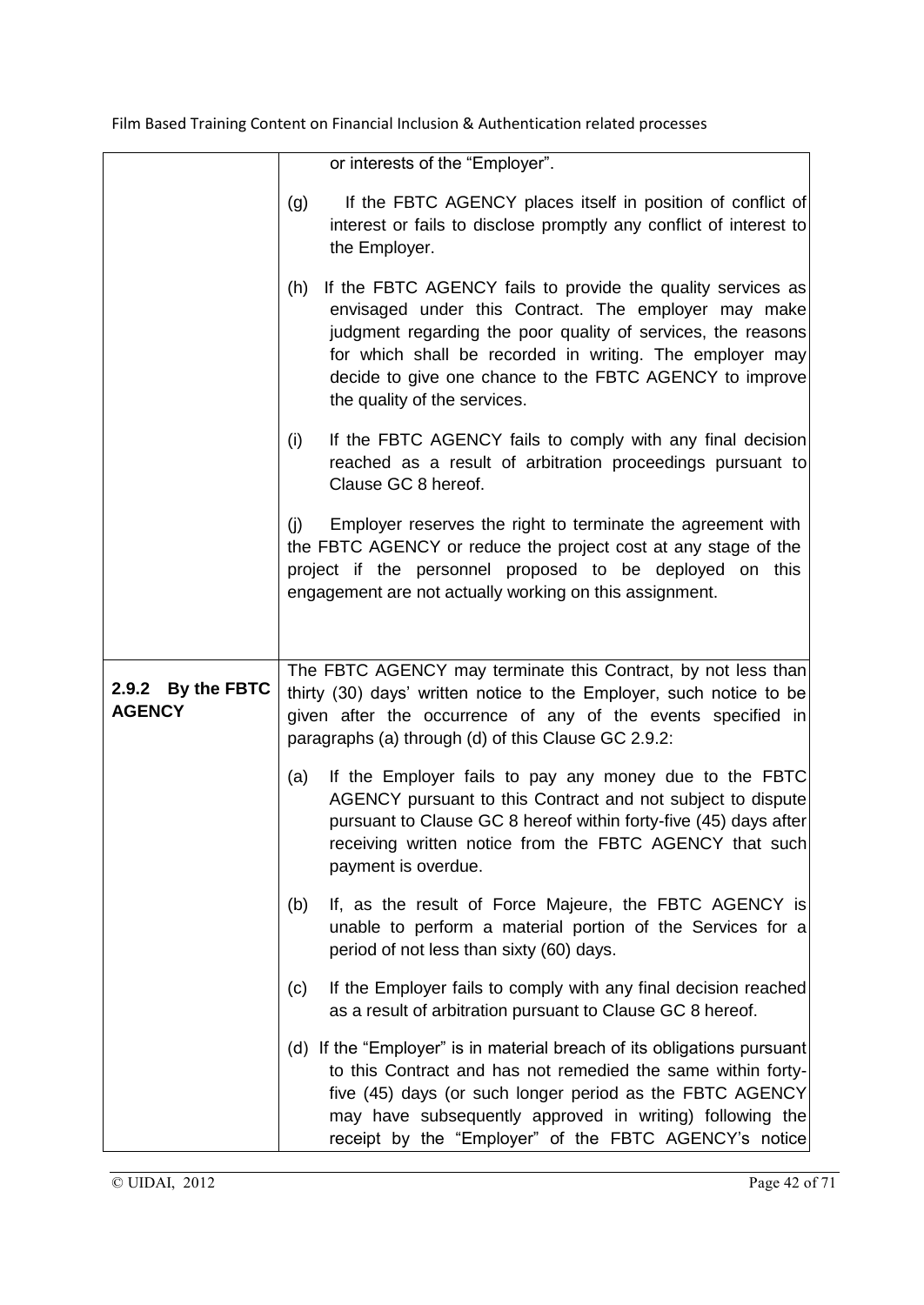|                                                                  | specifying such breach.                                                                                                                                                                                                                                                                                                                                                                                                                                                                                                                                                                                                                                                                                                                                                                                                                                                                                                                                                                                                                                                                                                |
|------------------------------------------------------------------|------------------------------------------------------------------------------------------------------------------------------------------------------------------------------------------------------------------------------------------------------------------------------------------------------------------------------------------------------------------------------------------------------------------------------------------------------------------------------------------------------------------------------------------------------------------------------------------------------------------------------------------------------------------------------------------------------------------------------------------------------------------------------------------------------------------------------------------------------------------------------------------------------------------------------------------------------------------------------------------------------------------------------------------------------------------------------------------------------------------------|
| 2.9.3 Cessation of<br><b>Rights</b><br>and<br><b>Obligations</b> | Upon termination of this Contract pursuant to Clauses GC 2.2 or GC<br>2.9 hereof, or upon expiration of this Contract pursuant to Clause<br>GC 2.4 hereof, all rights and obligations of the Parties hereunder<br>shall cease, except (i) such rights and obligations as may have<br>accrued on the date of termination or expiration, (ii) the obligation of<br>confidentiality set forth in Clause GC 3.3 hereof, (iii) the FBTC<br>AGENCY's obligation to permit inspection, copying and auditing of<br>their accounts and records set forth in Clause GC 3.6 hereof, and<br>(iv) any right which a Party may have under the Law.                                                                                                                                                                                                                                                                                                                                                                                                                                                                                   |
| 2.9.4 Cessation of<br><b>Services</b>                            | Upon termination of this Contract by notice of either Party to the<br>other pursuant to Clauses GC 2.9.1 or GC 2.9.2 hereof, the FBTC<br>AGENCY shall, immediately upon dispatch or receipt of such notice,<br>take all necessary steps to bring the Services to a close in a prompt<br>and orderly manner and shall make every reasonable effort to keep<br>expenditures for this purpose to a minimum. With respect to<br>documents prepared by the FBTC AGENCY and equipment and<br>materials furnished by the "Employer", the FBTC AGENCY shall<br>proceed as provided, respectively, by Clauses GC 3.9 or GC 3.10<br>hereof.                                                                                                                                                                                                                                                                                                                                                                                                                                                                                      |
| 2.9.5<br><b>Payment</b><br>upon Termination                      | Upon termination of this Contract pursuant to Clauses GC 2.9.1 or<br>GC 2.9.2, the Employer shall make the following payments to the<br><b>FBTC AGENCY:</b><br>If the Contract is terminated pursuant to Clause 2.9.1 (d), (e),<br>(a)<br>$(g)$ , (h) or 2.9.2, remuneration pursuant to Clause GC 6.3(h), (i)<br>hereof for Services satisfactorily performed prior to the<br>effective date of termination,<br>and<br>reimbursable<br>any<br>expenditures pursuant to Clause GC 6.3(h)(ii) hereof for<br>expenditures actually and reasonably incurred prior to the<br>effective date of termination;<br>If the agreement is terminated pursuant of Clause 2.9.1 (a) to<br>(b)<br>(c) and (f) to (i), the FBTC AGENCY shall not be entitled to<br>receive any agreed payments upon termination of the<br>contract. Applicable Under such circumstances,<br>upon<br>termination, the Employer may also impose liquidated<br>damages as per the provisions of Clause 9 of this agreement.<br>The FBTC AGENCY will be required to pay any such<br>liquidated damages to Employer within 30 days of termination<br>date. |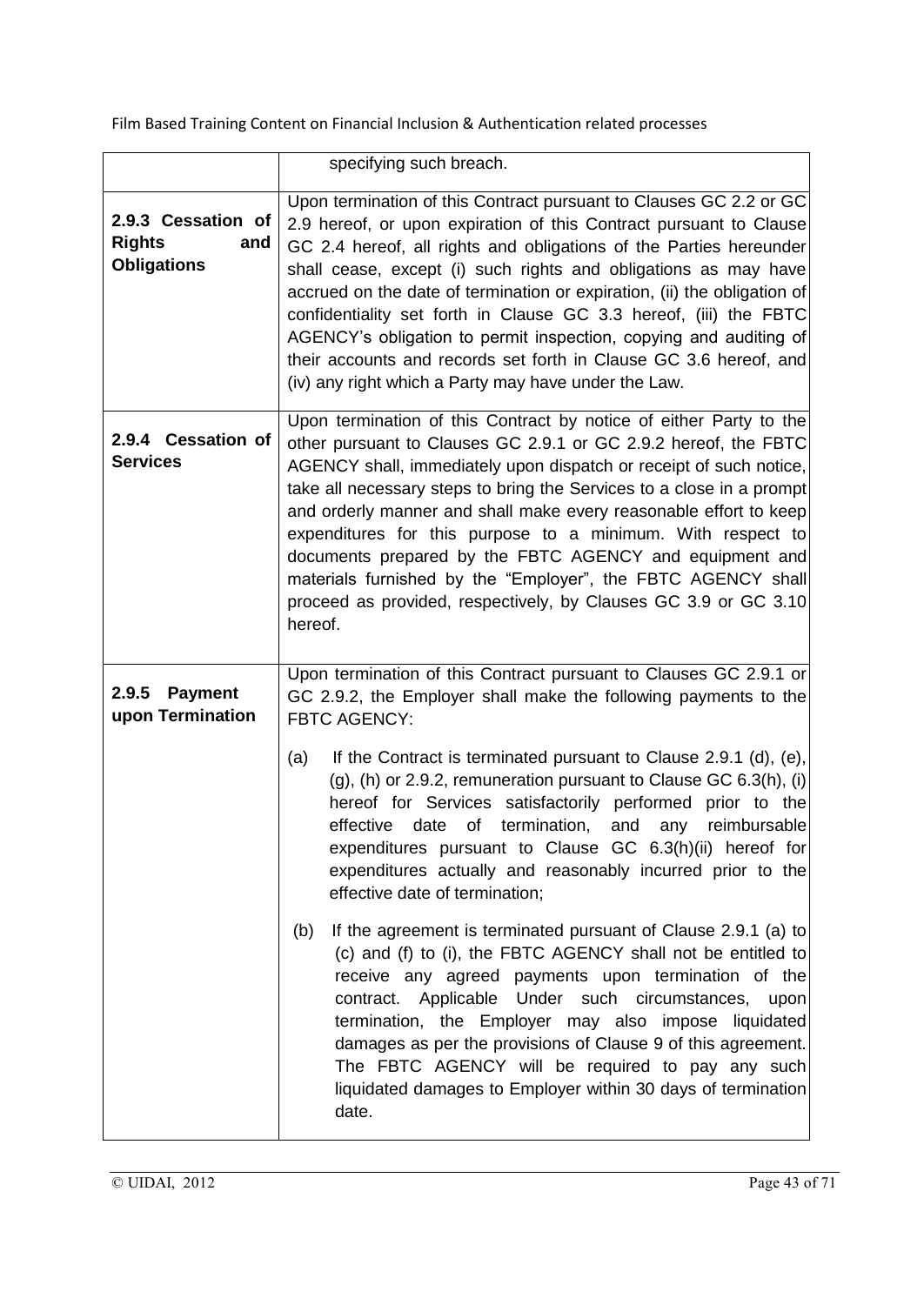| <b>Disputes</b><br>2.9.6<br><b>Events</b><br>about<br>of<br>Termination: | If either Party disputes whether an event specified in paragraphs (a)<br>through (g) of Clause GC 2.9.1 or in Clause GC 2.9.2 hereof has<br>occurred, such Party may, within forty-five (45) days after receipt of<br>notice of termination from the other Party, refer the matter to Clause<br>GC 8 hereof, and this Contract shall not be terminated on account of<br>such event except in accordance with the terms of any resulting<br>arbitral award. |
|--------------------------------------------------------------------------|------------------------------------------------------------------------------------------------------------------------------------------------------------------------------------------------------------------------------------------------------------------------------------------------------------------------------------------------------------------------------------------------------------------------------------------------------------|
| <b>Extension of</b><br>2.10<br><b>Contract</b>                           | The contract shall be extended for a period as required by the<br>Employer based on mutual agreement.                                                                                                                                                                                                                                                                                                                                                      |

## **3. OBLIGATIONS OF THE FBTC AGENCY**

| 3.1<br><b>General</b>                                                                                         |                                                                                                                                                                                                                                                                                                                                                                                                                                                                                                                                                                                                                                                                          |
|---------------------------------------------------------------------------------------------------------------|--------------------------------------------------------------------------------------------------------------------------------------------------------------------------------------------------------------------------------------------------------------------------------------------------------------------------------------------------------------------------------------------------------------------------------------------------------------------------------------------------------------------------------------------------------------------------------------------------------------------------------------------------------------------------|
| Standard of<br>3.1.1<br><b>Performance</b>                                                                    | The FBTC AGENCY shall perform the Services and carry out their<br>obligations hereunder with all due diligence, efficiency and economy, in<br>accordance with generally accepted professional standards and<br>practices, and shall observe sound management practices, and employ<br>appropriate technology and safe and effective equipment, materials and<br>methods. The FBTC AGENCY shall always act, in respect of any matter<br>relating to this Contract or to the Services, as faithful advisers to the<br>Employer, and shall at all times support and safeguard the Employer's<br>legitimate interests in any dealings with Sub-Contractors or third Parties. |
| <b>Conflict</b><br>3.2<br>of<br><b>Interests</b>                                                              | The FBTC AGENCY shall hold the Employer's interests paramount,<br>without any consideration for future work, and strictly avoid conflict with<br>other assignments or their own corporate interests. If during the period<br>of this contract, a conflict of interest arises for any reasons, the FBTC<br>AGENCY shall promptly disclose the same to the Employer and seek its<br>instructions.                                                                                                                                                                                                                                                                          |
| 3.2.1<br><b>FBTC</b><br><b>AGENCY Not</b><br><b>Benefit</b><br>to<br>from<br><b>Commis-</b><br>sions,<br>Dis- | The payment of the FBTC AGENCY pursuant to Clause GC 6 shall<br>a)<br>constitute the FBTC AGENCY's only payment in connection with<br>this Contract or the Services, and subject to Clause GC 3.2.2<br>hereof, the FBTC AGENCY shall not accept for their own benefit<br>any trade commission, discount, or similar payment in connection<br>with activities pursuant to this Contract or to the Services or in the<br>discharge of their obligations under the Contract, and the FBTC<br>AGENCY shall use their best efforts to ensure that the Personnel,<br>any Sub-Contractors, and agents of either of them similarly shall                                         |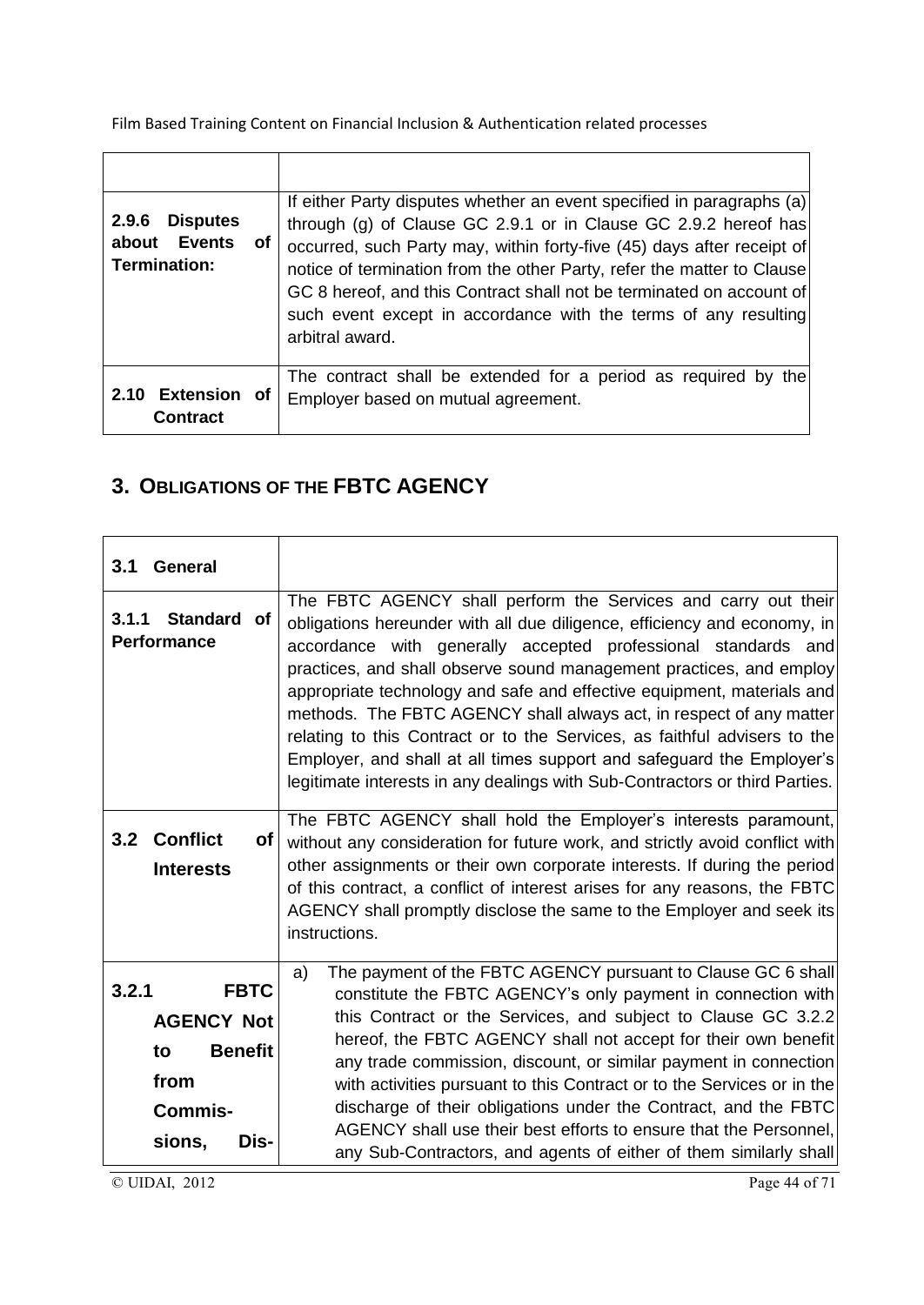| counts, etc.                                                                                                                        | not receive any such additional payment.                                                                                                                                                                                                                                                                                                                                                                                                                                                                                            |
|-------------------------------------------------------------------------------------------------------------------------------------|-------------------------------------------------------------------------------------------------------------------------------------------------------------------------------------------------------------------------------------------------------------------------------------------------------------------------------------------------------------------------------------------------------------------------------------------------------------------------------------------------------------------------------------|
|                                                                                                                                     | Furthermore, if the FBTC AGENCY, as part of the Services, has<br>(b)<br>the responsibility of advising the "Employer" on the procurement<br>of goods, works or services, the FBTC AGENCY shall comply with<br>the Employer's applicable procurement guidelines, and shall at all<br>times exercise such responsibility in the best interest of the<br>"Employer". Any discounts or commissions obtained by the FBTC<br>AGENCY in the exercise of such procurement responsibility shall<br>be for the account of the "Employer".     |
| 3.2.2<br><b>FBTC</b><br><b>AGENCY</b><br>&<br><b>Affiliates Not to be</b><br><b>Otherwise</b><br><b>Interested</b><br>in<br>Project | The FBTC AGENCY agrees that, during the term of this Contract and<br>after its termination, the FBTC AGENCY and any entity affiliated with the<br>FBTC AGENCY, as well as any Sub-Contractors and any entity affiliated<br>with such Sub-Contractor, shall be disqualified from providing goods,<br>works or services resulting from or directly related to the FBTC<br>AGENCY's Services for the preparation or implementation of the project.                                                                                     |
| 3.2.3<br><b>Prohibition</b><br>οf<br><b>Conflicting</b><br><b>Activities</b>                                                        | The FBTC AGENCY shall not engage, and shall cause their Personnel<br>as well as their Sub-Contractors and their Personnel not to engage,<br>either directly or indirectly, in any business or professional activities<br>which would conflict with the activities assigned to them under this<br>Contract.                                                                                                                                                                                                                          |
| 3.3 Confidentiality                                                                                                                 | Except with the prior written consent of the Employer, the FBTC<br>AGENCY and the Personnel shall not at any time communicate to any<br>person or entity any confidential information acquired in the course of the<br>Services, nor shall the FBTC AGENCY and the Personnel make public<br>the recommendations formulated in the course of, or as a result of, the<br>Services.                                                                                                                                                    |
| 3.4<br><b>Insurance</b><br>to<br>be Taken Out<br>by the FBTC<br><b>AGENCY</b>                                                       | The FBTC AGENCY (a) shall take out and maintain, and shall cause<br>any Sub-Contractor to take out and maintain, at their (or the Sub-<br>Contractors', as the case may be) own cost but on terms and conditions<br>approved by the Employer, insurance against the risks, and for the<br>coverage, as shall be specified in the SC; and (b) at the Employer's<br>request, shall provide evidence to the Employer showing that such<br>insurance has been taken out and maintained and that the current<br>premiums have been paid. |
| 3.5<br>Accounting,<br><b>Inspection</b><br>and Auditing:                                                                            | The FBTC AGENCY (i) shall keep accurate and systematic accounts<br>and records in respect of the Services hereunder, in accordance with<br>Indian accounting principles and in such form and detail as will clearly<br>identify all relevant time changes and costs, and the bases thereof, and<br>shall periodically permit the "Employer" or its designated<br>(ii)<br>representative and/or the Employer, and up to five years from expiration                                                                                   |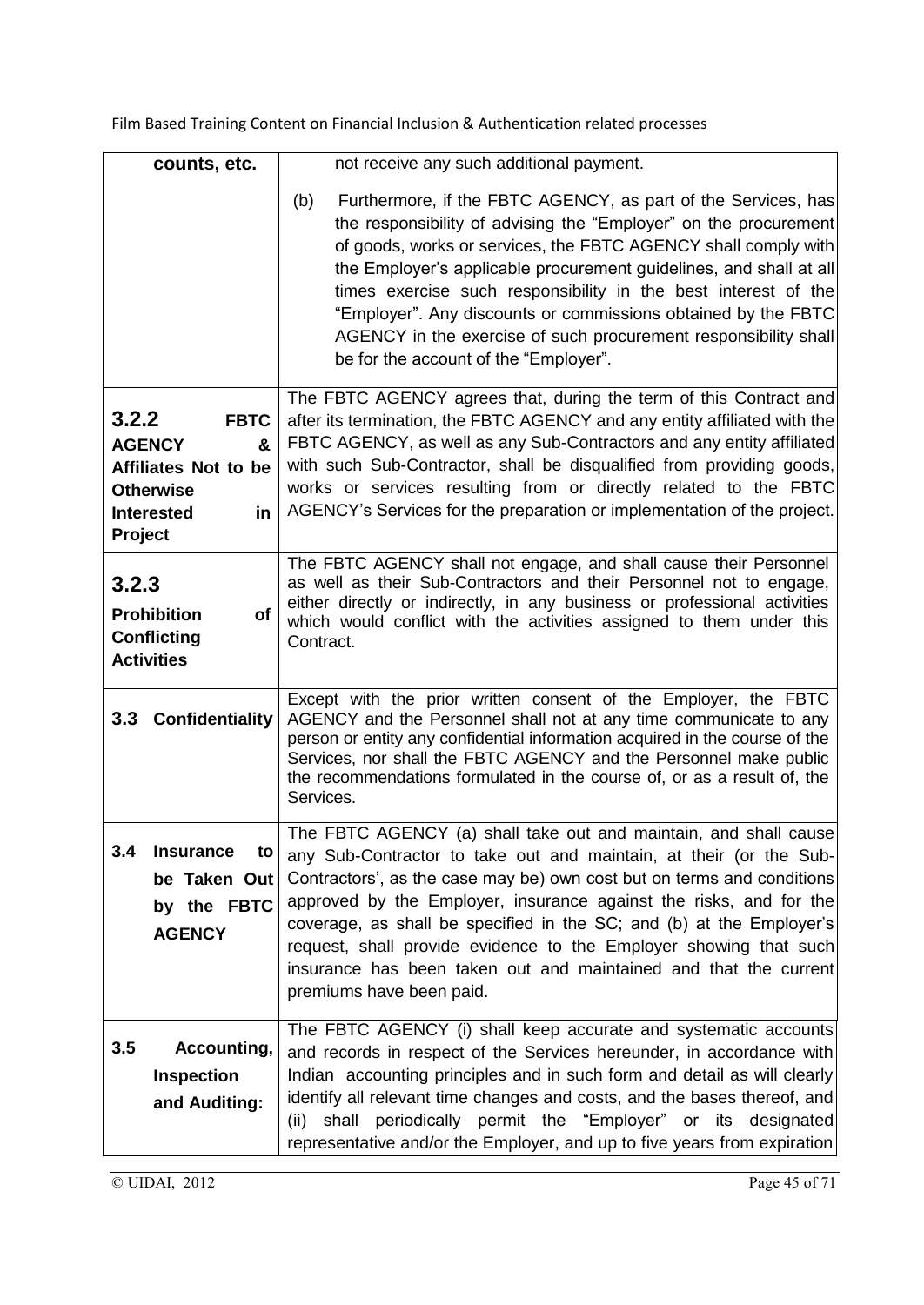|     |                                                                                                                                                  | or termination of this Contract, to inspect the same and make copies<br>thereof as well as to have them audited by auditors appointed by the<br>"Employer" or the Employer, if so required by the "Employer" or the                                                                                                                                                                                                                                                                                                                                                                                                                                                                                                                                                                                                         |
|-----|--------------------------------------------------------------------------------------------------------------------------------------------------|-----------------------------------------------------------------------------------------------------------------------------------------------------------------------------------------------------------------------------------------------------------------------------------------------------------------------------------------------------------------------------------------------------------------------------------------------------------------------------------------------------------------------------------------------------------------------------------------------------------------------------------------------------------------------------------------------------------------------------------------------------------------------------------------------------------------------------|
|     |                                                                                                                                                  | Employer as the case may be.                                                                                                                                                                                                                                                                                                                                                                                                                                                                                                                                                                                                                                                                                                                                                                                                |
| 3.6 | <b>FBTC</b><br><b>AGENCY's</b>                                                                                                                   | The FBTC AGENCY shall obtain the Employer's prior approval in writing<br>before taking any of the following actions:<br>(a)<br>Any change or addition to the Personnel listed in Appendix A.                                                                                                                                                                                                                                                                                                                                                                                                                                                                                                                                                                                                                                |
|     | <b>Actions</b><br><b>Requiring</b><br><b>Employer's</b><br><b>Prior Approval</b>                                                                 | Subcontracts: the FBTC AGENCY may subcontract work relating<br>(b)<br>to the Services only to an extent and with such experts and<br>entities as may be approved in advance by the "Employer".<br>Notwithstanding such approval, the FBTC AGENCY shall always<br>retain full responsibility for the Services. In the event that any Sub-<br>Contractors are found by the "Employer" to be incompetent or<br>incapable or undesirable in discharging assigned duties, the<br>"Employer" may request the FBTC AGENCY to provide a<br>replacement, with qualifications and experience acceptable to the<br>"Employer", or to resume the performance of the Services itself.                                                                                                                                                    |
| 3.7 | <b>Reporting</b><br><b>Obligations</b>                                                                                                           | The FBTC AGENCY shall submit to the Employer the reports and<br>(a)<br>documents specified in at the time of award of work, in the<br>numbers and within the time periods set forth in the said Appendix.<br>Final reports shall be delivered in CD ROM in addition to the hard<br>(b)<br>copies specified in said Appendix.                                                                                                                                                                                                                                                                                                                                                                                                                                                                                                |
| 3.8 | <b>Documents</b><br><b>Prepared</b><br>by<br><b>FBTC</b><br>the<br><b>AGENCY to be</b><br>the<br><b>Property</b><br>of<br>the<br><b>Employer</b> | deliverables, specifications, designs, reports, other<br>All plans,<br>(a)<br>documents and software submitted by the FBTC AGENCY under<br>this Contract shall become and remain the property of the<br>Employer, and the FBTC AGENCY shall, not later than upon<br>termination or expiration of this Contract, deliver all such<br>documents to the Employer, together with a detailed inventory<br>thereof.<br>The FBTC AGENCY may retain a copy of such documents, but<br>(b)<br>shall not use anywhere, without taking permission, in writing, from<br>the Employer and the Employer reserves right to grant or deny any<br>such request. If license agreements are necessary or appropriate<br>between the FBTC AGENCY and third parties for purposes of<br>development of any such computer programs, the FBTC AGENCY |
|     |                                                                                                                                                  | shall obtain the "Employer" prior written approval to such<br>agreements, and the "Employer" shall be entitled at its discretion<br>to require recovering the expenses related to the development of<br>the program(s) concerned.                                                                                                                                                                                                                                                                                                                                                                                                                                                                                                                                                                                           |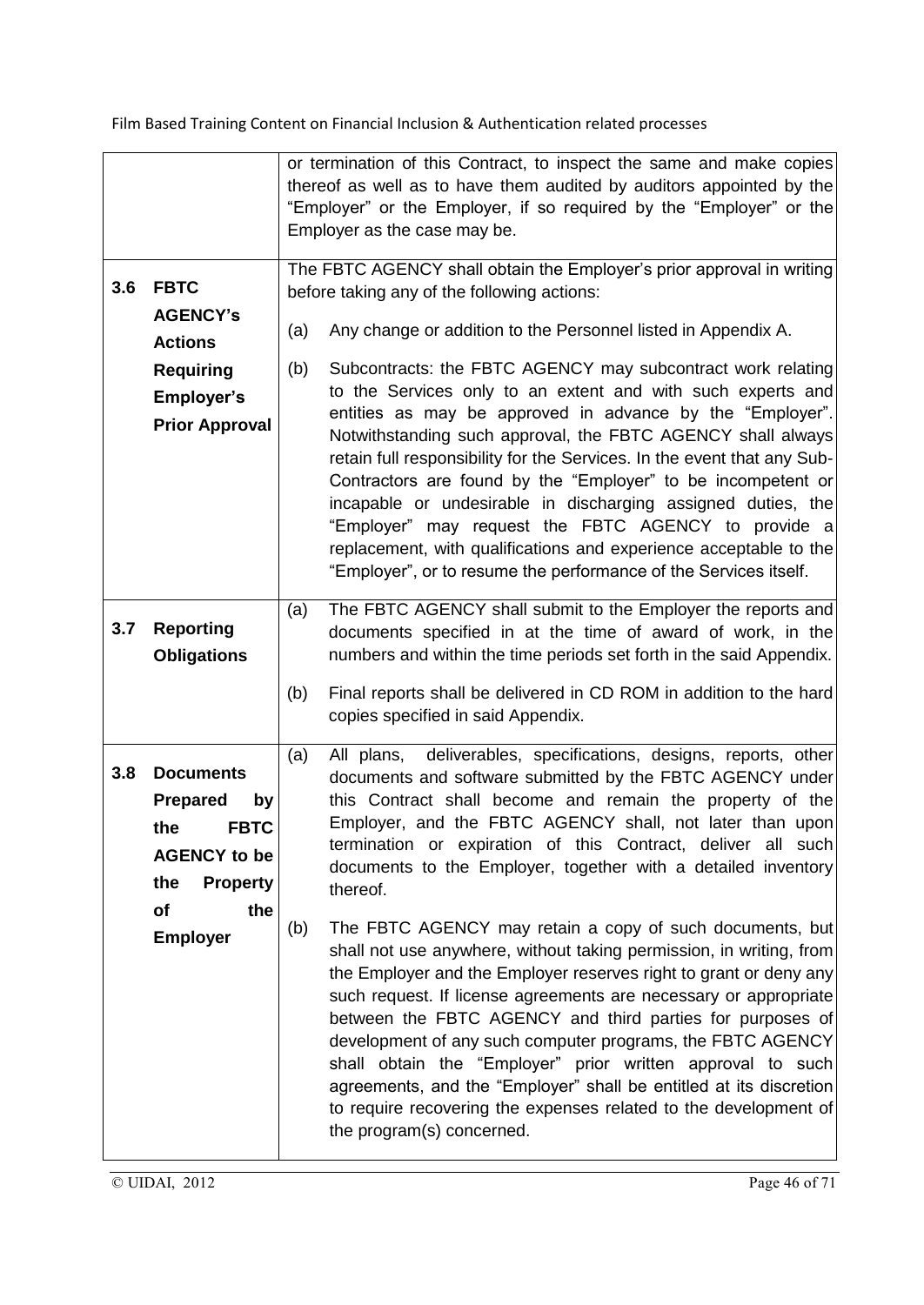| 3.9  | Equipment,<br><b>Vehicles</b> and<br><b>Materials</b><br><b>Furnished</b><br>by<br>the<br>"Employer" | Equipment, vehicles and materials made available to the FBTC<br>AGENCY by the "Employer", or purchased by the FBTC AGENCY<br>wholly or partly with funds provided by the "Employer", shall be the<br>property of the "Employer" and shall be marked accordingly. Upon<br>termination or expiration of this Contract, the FBTC AGENCY shall<br>make available to the "Employer" an inventory of such equipment,<br>vehicles and materials and shall dispose of such equipment and<br>materials in accordance with the "Employer"s instructions. While in<br>possession of such equipment, vehicles and materials, the FBTC<br>AGENCY, unless otherwise instructed by the "Employer" in writing, shall<br>insure them at the expense of the "Employer" in an amount equal to<br>their full replacement value. |
|------|------------------------------------------------------------------------------------------------------|-------------------------------------------------------------------------------------------------------------------------------------------------------------------------------------------------------------------------------------------------------------------------------------------------------------------------------------------------------------------------------------------------------------------------------------------------------------------------------------------------------------------------------------------------------------------------------------------------------------------------------------------------------------------------------------------------------------------------------------------------------------------------------------------------------------|
| 3.10 | <b>Equipment</b><br>and Materials<br><b>Provided</b><br>by<br><b>FBTC</b><br>the<br><b>AGENCY</b>    | Equipment or materials brought into the Government's country by the<br>FBTC AGENCY and the Personnel and used either for the Project or<br>personal use shall remain the property of the FBTC AGENCY or the<br>Personnel concerned, as applicable.                                                                                                                                                                                                                                                                                                                                                                                                                                                                                                                                                          |

## **4. FBTC AGENCY'S PERSONNEL**

| 4.1 | <b>General</b>                         | The FBTC AGENCY shall employ and provide such qualified and<br>experienced Personnel and Sub-Contractors as are required to carry<br>out the Services.                                                                                                                                                                                                                                                                                                                                                                             |
|-----|----------------------------------------|------------------------------------------------------------------------------------------------------------------------------------------------------------------------------------------------------------------------------------------------------------------------------------------------------------------------------------------------------------------------------------------------------------------------------------------------------------------------------------------------------------------------------------|
|     | <b>4.2 Description</b><br>of Personnel | The title, agreed job description, minimum qualification and<br>(a)<br>estimated period of engagement in the carrying out of the<br>Services of each of the FBTC AGENCY's Key Personnel are as<br>per the FBTC AGENCY's proposal and are described in<br>Appendix A. If any of the Key Personnel has already been<br>approved by the "Employer", his/her name is listed as well.                                                                                                                                                   |
|     |                                        | If required to comply with the provisions of Clause GC 3.1.1<br>(b)<br>hereof, adjustments with respect to the estimated periods of<br>engagement of Key Personnel set forth in Appendix A may<br>be made by the FBTC AGENCY by written notice to the<br>"Employer", provided (i) that such adjustments shall not alter the<br>originally estimated period of engagement of any individual by<br>more than 10% or one week, whichever is larger, and (ii) that the<br>aggregate of such adjustments shall not cause payments under |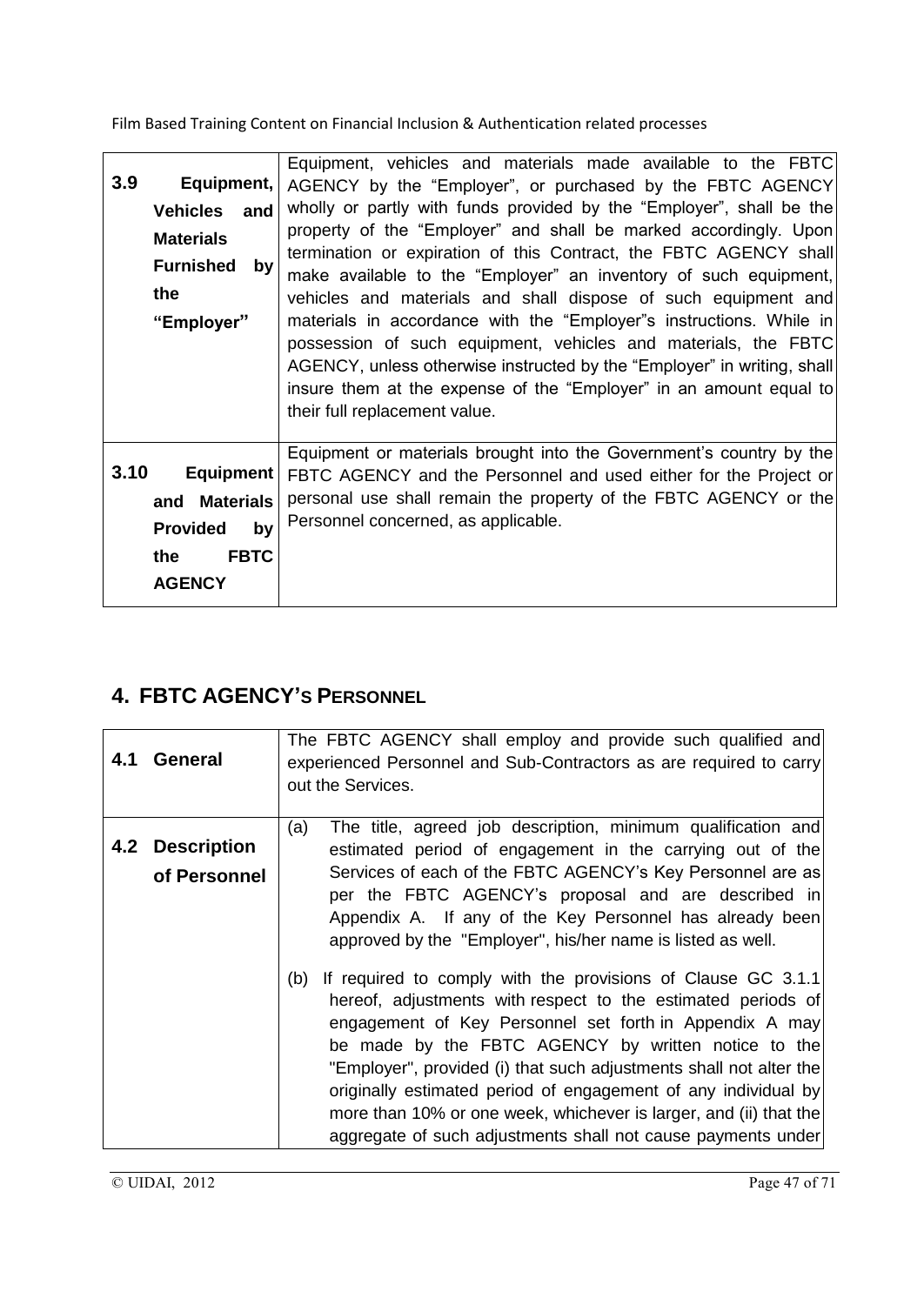|     |                                                         | this Contract to exceed the ceilings set forth in Clause GC 6.1(b)<br>of this Contract. Any other such adjustments shall only be made<br>with the "Employer"'s written approval.<br>If additional work is required beyond the scope of the Services<br>(c)<br>specified in Appendix A, the estimated periods of engagement<br>of Key Personnel set forth in Appendix A may be increased<br>by agreement in writing between the "Employer" and the FBTC<br>AGENCY. In case where payments under this Contract exceed<br>the ceilings set forth in Clause GC 6.1(b) of this Contract, this will<br>be explicitly mentioned in the agreement. |
|-----|---------------------------------------------------------|--------------------------------------------------------------------------------------------------------------------------------------------------------------------------------------------------------------------------------------------------------------------------------------------------------------------------------------------------------------------------------------------------------------------------------------------------------------------------------------------------------------------------------------------------------------------------------------------------------------------------------------------|
| 4.3 | <b>Approval</b><br><b>of</b><br><b>Personnel</b>        | The Key Personnel and Sub-Contractors listed by title as well as by<br>name in Appendix A are hereby approved by the "Employer". In<br>respect of other Personnel which the FBTC AGENCY proposes to<br>use in the carrying out of the Services, the FBTC AGENCY shall<br>submit to the "Employer" for review and approval a copy of their<br>Curricula Vitae (CVs). If the "Employer" does not object in writing<br>(stating the reasons for the objection) within twenty-one (21) days from<br>the date of receipt of such CVs, such Personnel shall be<br>deemed to have been approved by the "Employer".                                |
| 4.4 | Removal<br>and/or<br><b>Replacement</b><br>of Personnel | Except as the Employer may otherwise agree, no changes shall<br>(a)<br>be made in the Key Personnel. If, for any reason beyond the<br>reasonable control of the FBTC AGENCY, such as retirement,<br>death, medical incapacity, among others, it becomes necessary<br>to replace any of the Key Personnel, the FBTC AGENCY shall<br>provide as a replacement a person of equivalent or better<br>qualifications.                                                                                                                                                                                                                            |
|     |                                                         | If the Employer finds that any of the Personnel have (i)<br>(b)<br>committed serious misconduct or have been charged with having<br>committed a criminal action, or (ii) have reasonable cause to be<br>dissatisfied with the performance of any of the Personnel, then<br>the FBTC AGENCY shall, at the Employer's written request<br>specifying the grounds thereof, provide as a replacement a<br>person with qualifications and experience acceptable to the<br>Employer.                                                                                                                                                              |
|     |                                                         | Any of the Personnel provided as a replacement under Clauses<br>(c)<br>(a) and (b) above, as well as any reimbursable expenditures<br>(including expenditures due to the number of eligible<br>dependents) the FBTC AGENCY may wish to claim as a result<br>of such replacement, shall be subject to the prior written<br>approval by the "Employer". The rate of remuneration applicable<br>to a replacement person will be the rate of remuneration paid to                                                                                                                                                                              |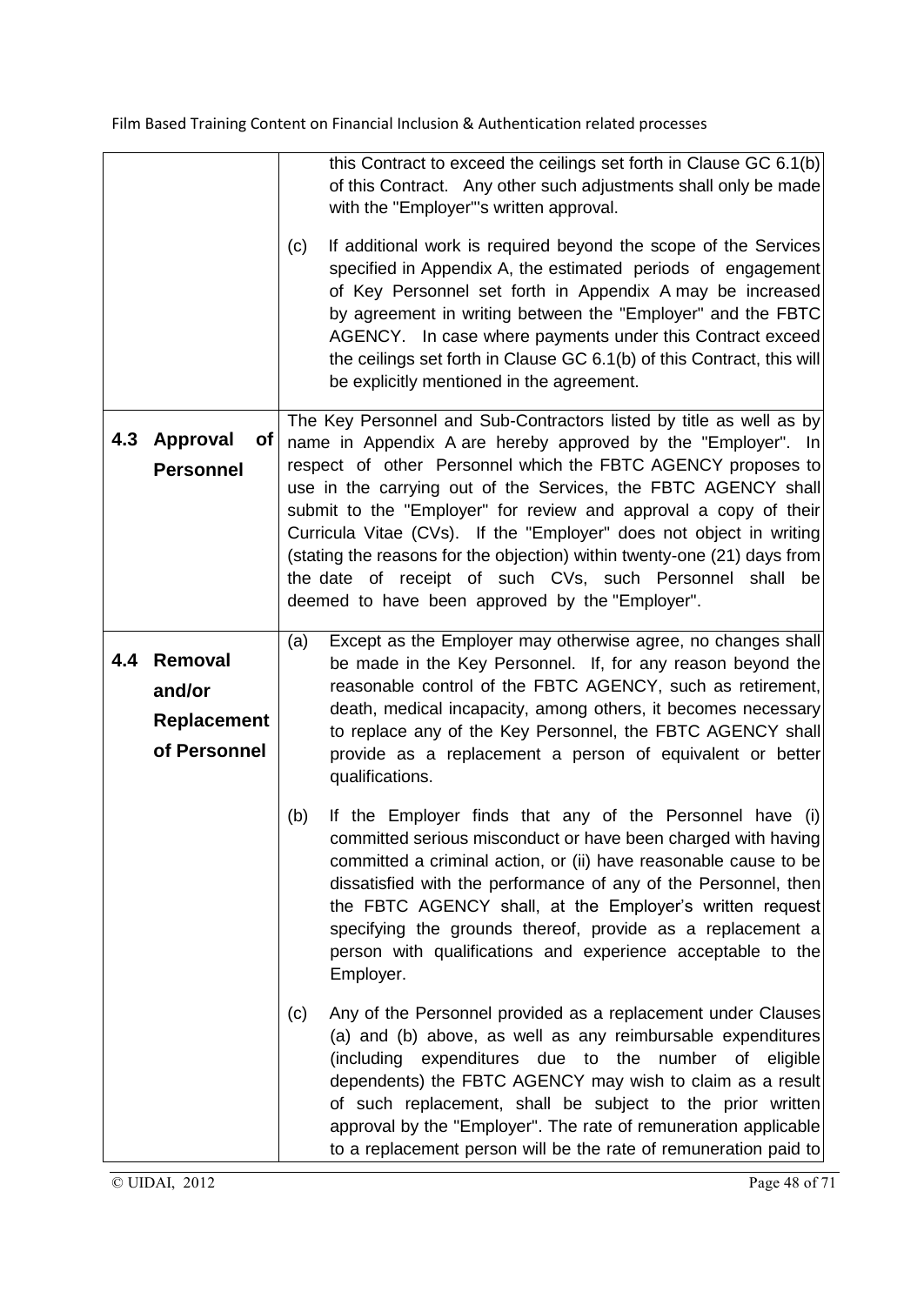|     |                                                     | the replacement person. Also (i) the FBTC AGENCY shall<br>bear all additional travel and other costs arising out of or<br>incidental to any removal and/or replacement, and (ii) the<br>remuneration to be paid for any of the Personnel provided as a<br>replacement shall not exceed the remuneration which would<br>have been payable to the Personnel replaced. |
|-----|-----------------------------------------------------|---------------------------------------------------------------------------------------------------------------------------------------------------------------------------------------------------------------------------------------------------------------------------------------------------------------------------------------------------------------------|
| 4.5 | <b>Resident</b><br><b>Project</b><br><b>Manager</b> | If required by the SC, the FBTC AGENCY shall ensure that at all times<br>during the FBTC AGENCY's performance of the Services a resident<br>project manager, acceptable to the "Employer", shall take charge of<br>the performance of such Services.                                                                                                                |

## **5. OBLIGATIONS OF THE EMPLOYER**

|     |                       | Unless otherwise specified in the SC, the "Employer" shall use its best     |
|-----|-----------------------|-----------------------------------------------------------------------------|
| 5.1 | <b>Assistance</b>     | efforts to ensure that the Government shall:                                |
|     |                       |                                                                             |
|     | and                   | Provide the FBTC AGENCY, Sub-Contractors and Personnel<br>(a)               |
|     | <b>Exemptions</b>     | with work permits and such other documents as shall be                      |
|     |                       | necessary to enable the FBTC AGENCY, Sub-Contractors or                     |
|     |                       | Personnel to perform the Services.                                          |
|     |                       |                                                                             |
|     |                       | (b)<br>Arrange for the Foreign Personnel to be provided promptly with all   |
|     |                       | necessary entry and exit visas, residence permits, exchange                 |
|     |                       | permits and any other documents required for their stay in India.           |
|     |                       |                                                                             |
|     |                       | Issue to officials, agents and representatives of the Government all<br>(c) |
|     |                       | such instructions as may be necessary or appropriate for the                |
|     |                       | prompt and effective implementation of the Services.                        |
|     |                       | Provide to the FBTC AGENCY, Sub-Contractors and Personnel<br>(d)            |
|     |                       | any such other assistance as may be specified in the SC.                    |
|     |                       |                                                                             |
|     |                       | date of this Contract, there is any change in the<br>lf.<br>after the       |
| 5.2 | Change<br>in I        | Applicable Laws of India with respect to taxes and duties, which are        |
|     | the                   | directly payable by the FBTC AGENCY for providing the services              |
|     |                       | i.e. service tax or any such applicable tax from time to time, which        |
|     | <b>Applicable</b>     | increases or decreases the cost incurred by the FBTC AGENCY in              |
|     | Law<br><b>Related</b> | performing the Services, then the remuneration and reimbursable             |
|     | to Taxes and          | expenses otherwise payable to the FBTC AGENCY under this Contract           |
|     | <b>Duties</b>         | shall be increased or decreased accordingly by agreement between the        |
|     |                       | Parties hereto, and corresponding adjustments shall be made to              |
|     |                       | the ceiling amounts specified in Clause GC 6.1(b).                          |
|     |                       |                                                                             |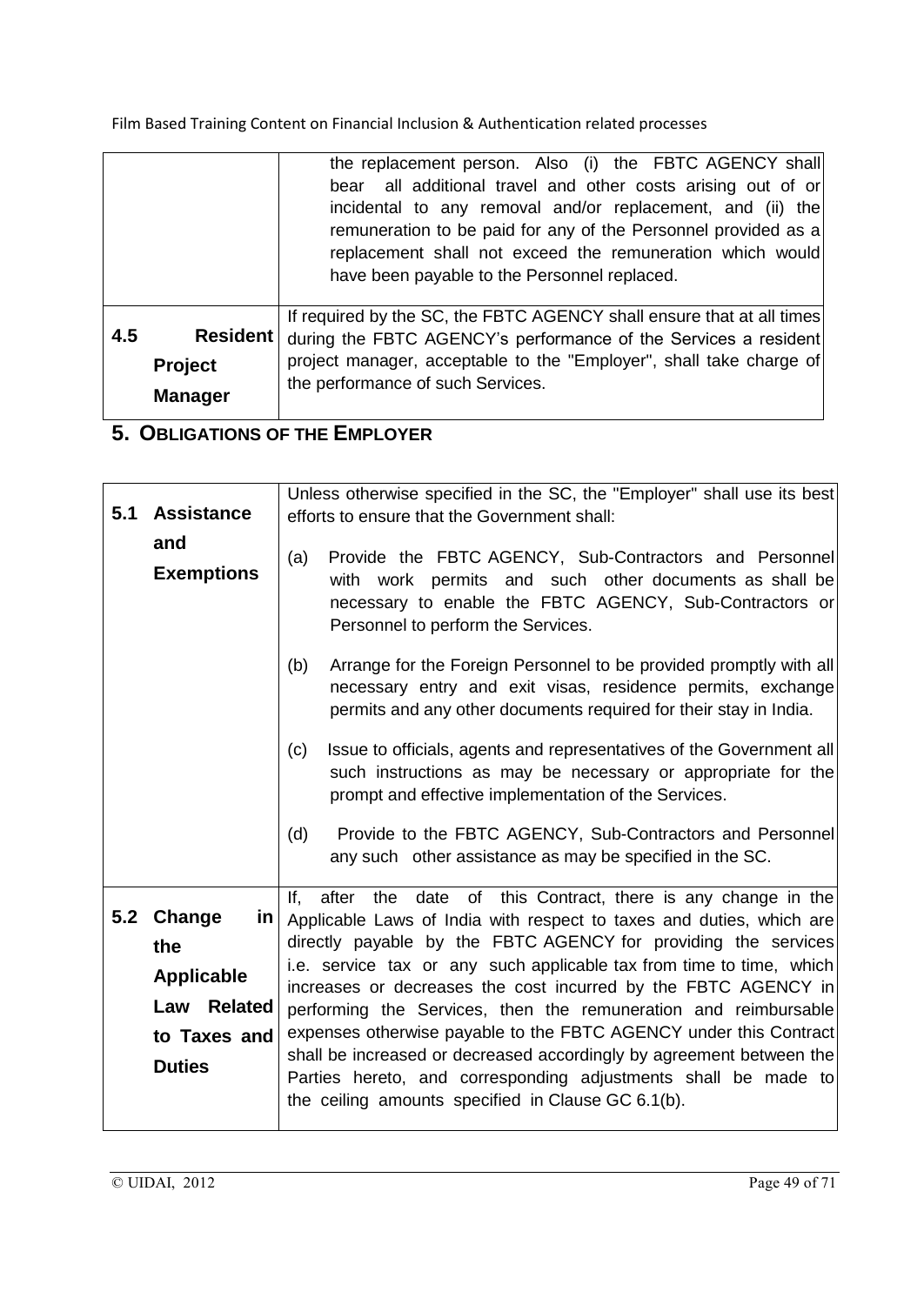| 5.3 | Services,<br><b>Facilities and</b><br><b>Property</b><br><b>of</b><br>the<br>"Employer" | The "Employer" shall make available to the FBTC AGENCY<br>(a)<br>and its Personnel, for the purposes of the Services and free<br>of any charge, the services, facilities and property described in<br>Appendix D at the times and in the manner specified in said<br>Appendix D.<br>(b)<br>In case that such services, facilities and property shall not be<br>made available to the FBTC AGENCY as and when specified in<br>Appendix D, the Parties shall agree on any time extension that it<br>may be appropriate to grant to the FBTC AGENCY for the<br>performance of the Services. |
|-----|-----------------------------------------------------------------------------------------|------------------------------------------------------------------------------------------------------------------------------------------------------------------------------------------------------------------------------------------------------------------------------------------------------------------------------------------------------------------------------------------------------------------------------------------------------------------------------------------------------------------------------------------------------------------------------------------|
| 5.4 | <b>Payment</b>                                                                          | In consideration of the Services performed by FBTC AGENCY<br>under this Contract, the "Employer" shall make to the FBTC<br>AGENCY such payments and in such manner as is provided by<br>Clause GC 6 of this Contract, for film based training content<br>development services requested by the Employer.                                                                                                                                                                                                                                                                                 |
| 5.5 | Counterpart<br><b>Personnel</b>                                                         | lf<br>necessary, the "Employer" shall make available<br>to the<br>FBTC AGENCY free of charge such professional and support<br>counterpart personnel, to be nominated by the "Employer" with the<br>FBTC AGENCY's advice, if specified in Appendix D.                                                                                                                                                                                                                                                                                                                                     |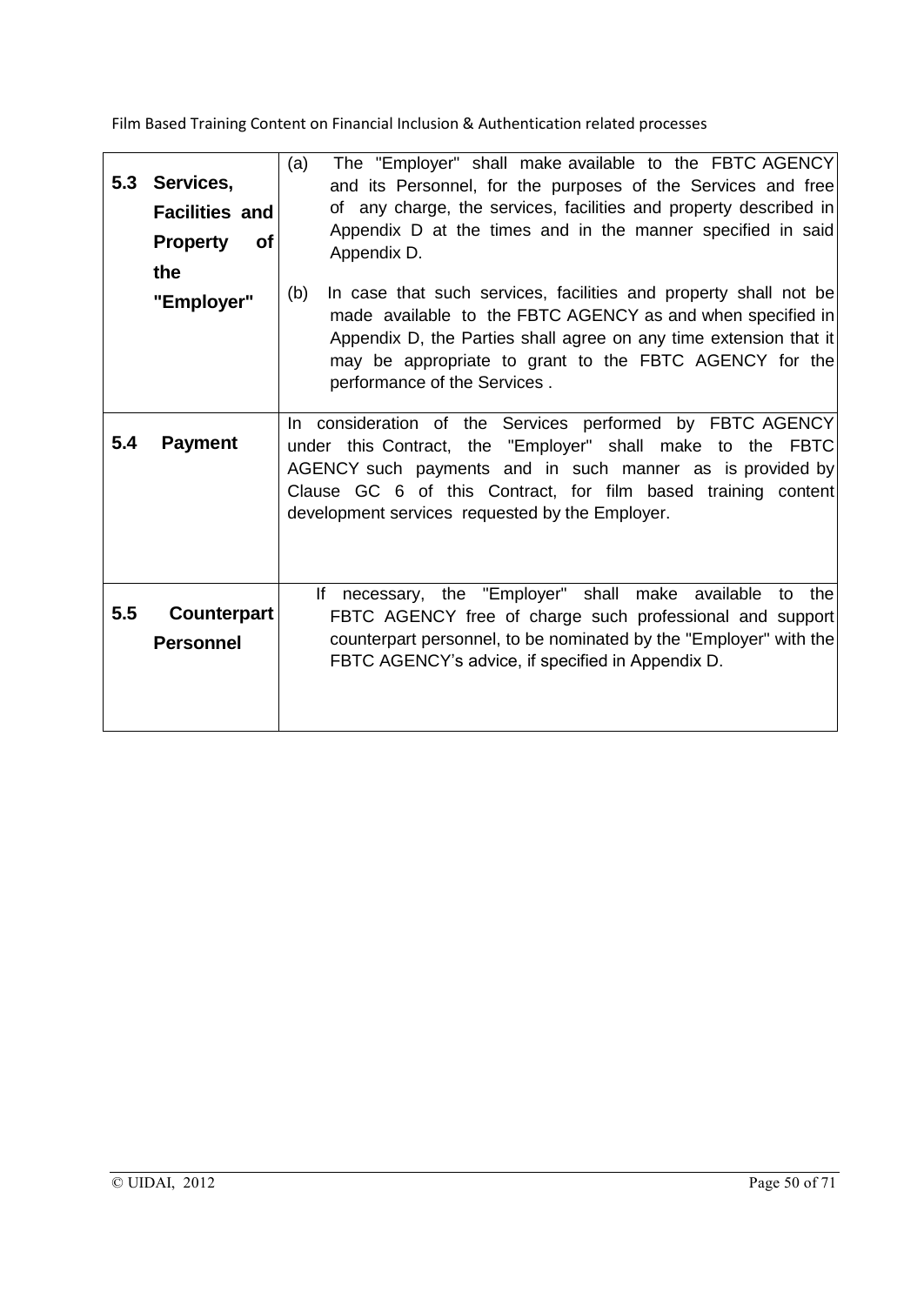## **6. PAYMENTS TO THE FBTC AGENCY**

|     |                                                | The total cost of the Services shall be as specified in<br>(a)                                                                                                                                                                                                                                                                                                                                                                                                                                                                              |
|-----|------------------------------------------------|---------------------------------------------------------------------------------------------------------------------------------------------------------------------------------------------------------------------------------------------------------------------------------------------------------------------------------------------------------------------------------------------------------------------------------------------------------------------------------------------------------------------------------------------|
| 6.1 | <b>Total Cost of</b>                           | Annexure C.                                                                                                                                                                                                                                                                                                                                                                                                                                                                                                                                 |
|     | <b>Services</b>                                | Except as may be otherwise agreed under Clause GC 2.6<br>(b)<br>subject to Clause GC 6.1(c), payments under this<br>and<br>Contract shall not exceed the rates specified in Appendix-C.                                                                                                                                                                                                                                                                                                                                                     |
|     |                                                | Notwithstanding Clause GC 6.1(b) hereof, if pursuant to any of<br>(c)<br>the Clauses GC 4.2 (c) or 5.2 hereof, the Parties shall agree<br>that additional payments shall be made to the FBTC AGENCY<br>in order to cover any necessary additional expenditures not<br>envisaged in the cost estimates referred to in Clause GC<br>6.1(a) above, the ceiling or ceilings, as the case may be, set<br>forth in Clause GC 6.1(b) above shall be increased by the<br>amount or amounts, as the case may be, of any such<br>additional payments. |
| 6.2 | <b>Currency</b><br><b>of</b><br><b>Payment</b> | All payments shall be made in Indian Rupees.                                                                                                                                                                                                                                                                                                                                                                                                                                                                                                |
|     |                                                | The payments in respect of the Services shall be made as follows:                                                                                                                                                                                                                                                                                                                                                                                                                                                                           |
| 6.3 | <b>Terms</b><br><b>of</b><br><b>Payment</b>    | The FBTC AGENCY shall submit the invoice for payment when<br>(a)<br>the payment is due as per the agreed terms after each audit<br>report is submitted and approved by UIDAI. The payment shall<br>be released as per the work related milestones achieved and<br>as per SC 6.3                                                                                                                                                                                                                                                             |
|     |                                                | Once a milestone is completed, the FBTC AGENCY shall<br>(b)<br>the<br>deliverables<br>submit<br>requisite<br>as specified in this<br>Contract. The Employer shall release the requisite payment<br>upon acceptance of the deliverables. However, the Employer<br>shall not fail to intimate acceptance of the deliverables or<br>its objections thereto, within 30 days of receipt of it, failing<br>which the FBTC AGENCY shall be paid as per GC 6.                                                                                       |
|     |                                                | For the purpose of payment under Clause 6.3 (b) above,<br>(c)<br>acceptance means; acceptance of the deliverables by the<br>Employer after submission by the FBTC AGENCY and the<br>FBTC AGENCY has made presentation to the Employer, if so<br>required by the Employer.                                                                                                                                                                                                                                                                   |
|     |                                                | If the deliverables submitted by the FBTC AGENCY are not<br>(e)                                                                                                                                                                                                                                                                                                                                                                                                                                                                             |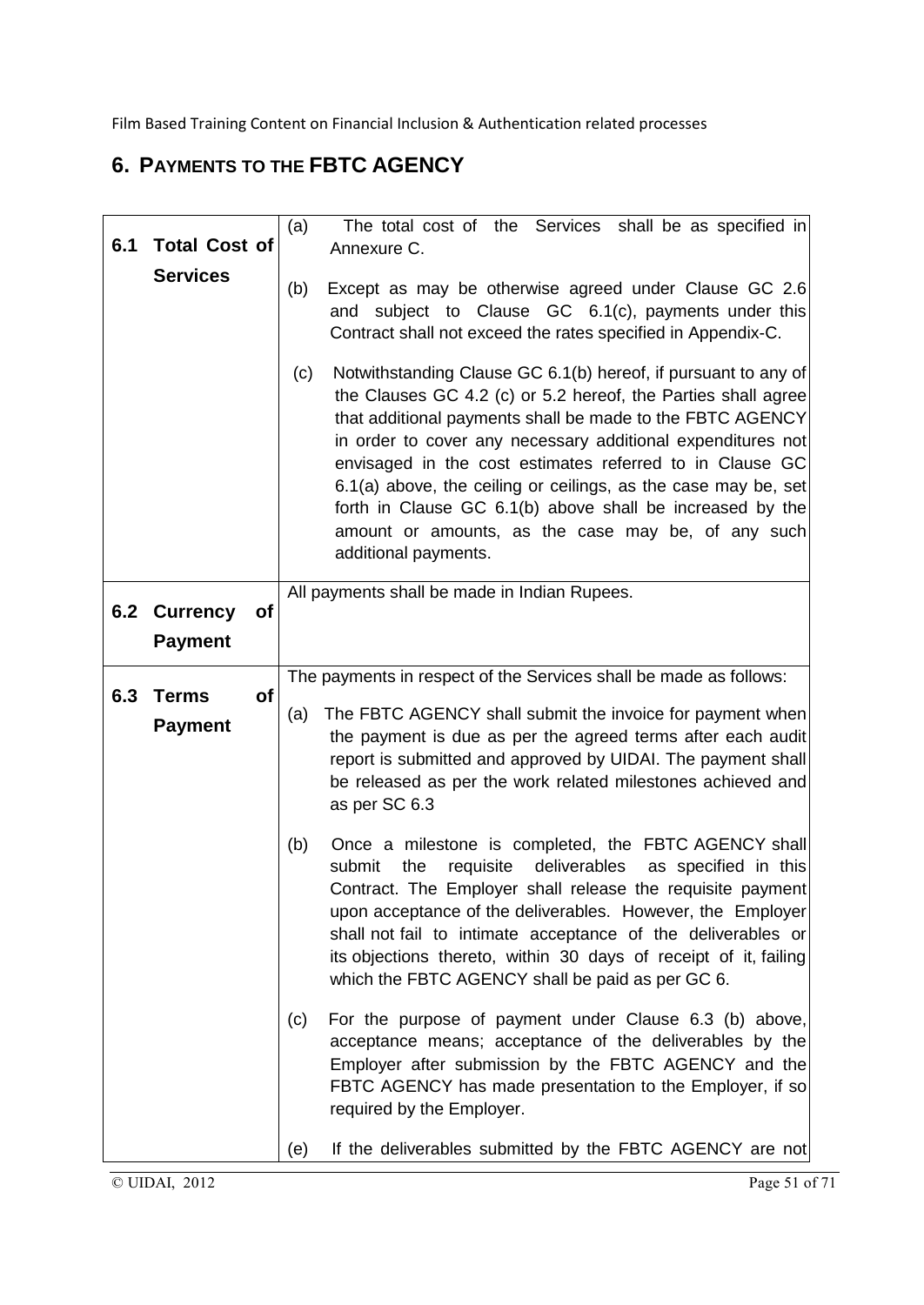|     | acceptable to the Employer, reasons for such non-acceptance<br>should be recorded in writing; the Employer shall not release<br>the payment due to the FBTC AGENCY. This is without<br>prejudicing the Employer's right to levy any liquidated<br>damages under clause 9. In such case, the payment will<br>be released to the FBTC AGENCY only after it re-submits<br>the deliverable and which is accepted by the Employer.                                                                                                   |
|-----|---------------------------------------------------------------------------------------------------------------------------------------------------------------------------------------------------------------------------------------------------------------------------------------------------------------------------------------------------------------------------------------------------------------------------------------------------------------------------------------------------------------------------------|
| (f) | All payments under this Contract shall be made to the accounts<br>of the FBTC AGENCY specified in the SC.                                                                                                                                                                                                                                                                                                                                                                                                                       |
| (g) | With the exception of the final payment under (c) above,<br>payments do not constitute acceptance of the Services<br>the<br>FBTC AGENCY of<br>relieve<br>any obligations<br>nor<br>hereunder, unless the acceptance has been communicated<br>by the Employer to the FBTC AGENCY in writing and the<br>FBTC AGENCY has made necessary changes as per the<br>comments / suggestions of the Employer communicated to the<br>FBTC AGENCY.                                                                                           |
| (h) | In case of early termination of the contract, the payment<br>shall be made to the FBTC AGENCY as mentioned here<br>with:                                                                                                                                                                                                                                                                                                                                                                                                        |
|     | Assessment should be made about work done from the<br>(i)<br>previous milestone, for which the payment is made or to be<br>made till the date of the termination. The FBTC AGENCY shall<br>provide the details of persons reasonably worked during<br>this period with supporting documents. Based on such<br>details, the remuneration shall be calculated based on the<br>man day rate as specified.                                                                                                                          |
|     | (ii) A reasonable assessment of the reimbursable and<br>miscellaneous expenses shall be made based on details<br>furnished<br>by the FBTC AGENCY in this regard with<br>supporting documents and based on the assessment of the<br>work done and the respective rates as provided. Wherever<br>such an assessment is difficult, the rates should be arrived at<br>by calculating the amount on pro-rata basis. The total amount<br>payable shall be the amount calculated as per (i) and (ii)<br>above plus any applicable tax. |

## **7. GOOD FAITH**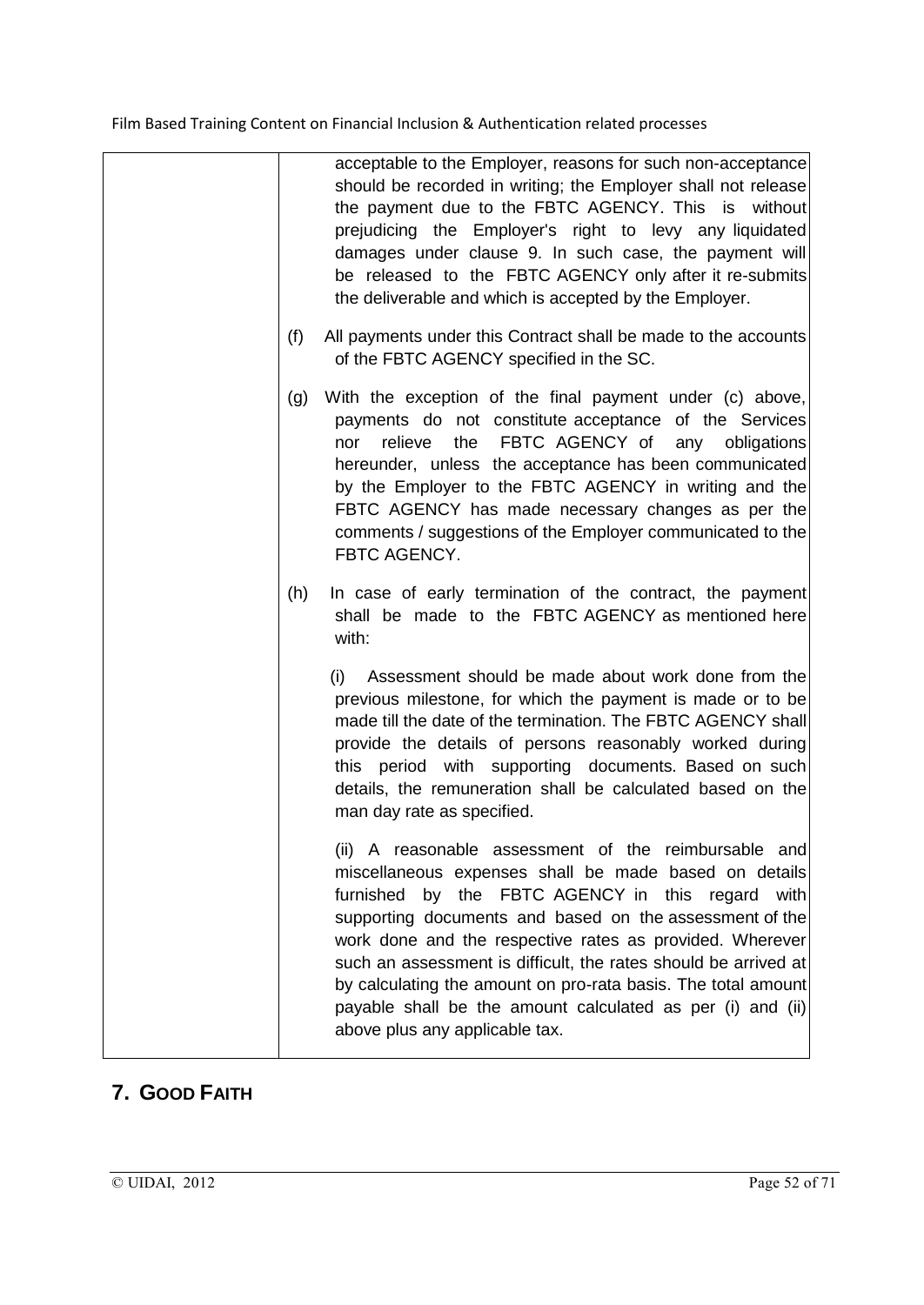| 7.1 | <b>Good Faith</b>                      | The Parties undertake to act in good faith with respect to each other's<br>rights under this Contract and to adopt all reasonable measures to<br>ensure the realization of the objectives of this Contract.                                                                                                                                                                                                                                                                                                                                                                                                                                                                                                                                                       |
|-----|----------------------------------------|-------------------------------------------------------------------------------------------------------------------------------------------------------------------------------------------------------------------------------------------------------------------------------------------------------------------------------------------------------------------------------------------------------------------------------------------------------------------------------------------------------------------------------------------------------------------------------------------------------------------------------------------------------------------------------------------------------------------------------------------------------------------|
| 7.2 | <b>Operation</b><br>of<br>the Contract | The Parties recognize that it is impractical in this Contract to provide for<br>every contingency which may arise during the life of the Contract, and<br>the Parties hereby agree that it is their intention that this Contract<br>shall operate fairly as between them, and without detriment to the<br>interest of either of them, and that, if during the term of this Contract<br>either Party believes that this Contract is operating unfairly, the Parties<br>will use their best efforts to agree on such action as may be necessary<br>to remove the cause or causes of such unfairness, but no failure to<br>agree on any action pursuant to this Clause shall give rise to a dispute<br>subject to arbitration in accordance with Clause GC 8 hereof. |

## **8. SETTLEMENT OF DISPUTES**

| 8.1 | <b>Amicable</b><br><b>Settlement</b> | Performance of the contract is governed by the terms & conditions of<br>the contract, in case of dispute arises between the parties regarding<br>any matter under the contract, either Party of the contract may send<br>a written Notice of Dispute to the other party. The Party receiving<br>the Notice of Dispute will consider the Notice and respond to it in<br>writing within 30 days after receipt. If that party fails to respond within<br>30 days, or the dispute cannot be amicably settled within 60 days<br>following the response of that party, clause GC 8.2 shall become<br>applicable.                                                                                                                                                                                                                                                                                                                    |
|-----|--------------------------------------|-------------------------------------------------------------------------------------------------------------------------------------------------------------------------------------------------------------------------------------------------------------------------------------------------------------------------------------------------------------------------------------------------------------------------------------------------------------------------------------------------------------------------------------------------------------------------------------------------------------------------------------------------------------------------------------------------------------------------------------------------------------------------------------------------------------------------------------------------------------------------------------------------------------------------------|
| 8.2 | <b>Arbitration</b>                   | 8.2.1 Any questions, disputes or difference of any kind whatsoever<br>arising out of or relating to the contract except as to matters, the<br>decision to which is specifically provided under this contract, shall<br>be referred by the parties within 30 days from occurrence of<br>difference or dispute to the sole Arbitrator who shall be nominated<br>by DG & MD of UIDAI . In the event of such an Arbitrator to whom<br>the matter is originally referred, is transferred or vacates his office<br>by resignation or otherwise refuses to act or is incapable of acting<br>for any reasons whatsoever, DG&MD of UIDAI shall appoint<br>another person to act as an Arbitrator in his place in accordance<br>with the terms of this contract. Such persons shall be entitled to<br>proceed from the stage at which it was left by his predecessor (b)<br>Arbitration proceedings shall be held in India at the place |
|     | © UIDAI, 2012                        | Page 53 of 71                                                                                                                                                                                                                                                                                                                                                                                                                                                                                                                                                                                                                                                                                                                                                                                                                                                                                                                 |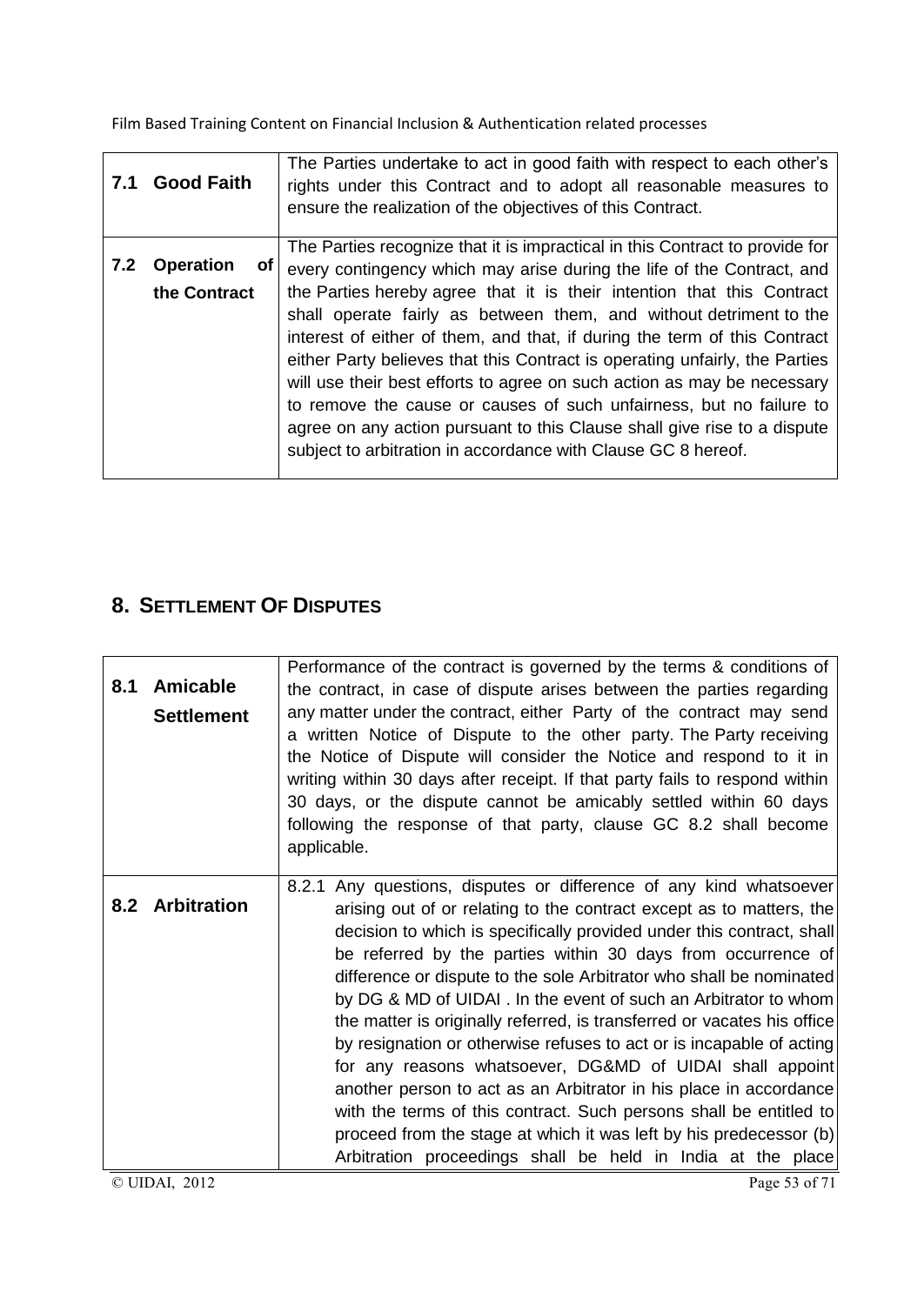| indicated in SC and the language of the arbitration proceedings<br>and that of all documents and communications between the<br>parties shall be English.                                                                                                                                                                                                                                                       |
|----------------------------------------------------------------------------------------------------------------------------------------------------------------------------------------------------------------------------------------------------------------------------------------------------------------------------------------------------------------------------------------------------------------|
| 8.2.2 There shall be no objection to any such appointment that the<br>Arbitrator appointed is an officer of the UIDAI or that he had to deal with<br>the matter to which this contract relates or that in the course of his duty<br>as such officer he had expressed views on any of the matters in dispute<br>or difference. No person other than the DG&MD of UIDAI or his<br>nominee can act as Arbitrator. |
| 8.2.3 The award of the Arbitrator shall be final and binding on the<br>parties of this agreement                                                                                                                                                                                                                                                                                                               |
| 8.2.4 Subject to the above, the provisions of Arbitration and Conciliation<br>Act, 1996 and of all the rules there under and all the statutory<br>modifications thereof shall govern such arbitration proceedings and<br>shall be deemed to apply to and be incorporated in this contract.                                                                                                                     |
| 8.2.5 The venue of the arbitration proceedings shall be the HQ office of<br>UIDAI, New Delhi or such other place in Delhi as the arbitrator may<br>decide.                                                                                                                                                                                                                                                     |
|                                                                                                                                                                                                                                                                                                                                                                                                                |

## **9. LIQUIDATED DAMAGES**

| 9.1 | Liquidity<br><b>Damages</b>        | The parties hereby agree that due to negligence of act of any party, if<br>the other party suffers losses, damages the quantification of which<br>may be difficult, and hence the amount specified hereunder shall<br>be construed as reasonable estimate of the damages and both the<br>parties agree to pay such liquidated damages, as defined hereunder as<br>per the provisions of this Contract. |
|-----|------------------------------------|--------------------------------------------------------------------------------------------------------------------------------------------------------------------------------------------------------------------------------------------------------------------------------------------------------------------------------------------------------------------------------------------------------|
| 9.2 | Liquidity<br><b>Damages</b>        | The amount of liquidated damages for a particular deliverable under<br>this Contract, for a delay in submission of less than 30 days, shall not<br>exceed 1 % of the proportionate value of the portion of that deliverable<br>which is deemed incomplete by the Employer as specified in Appendix<br>C.                                                                                               |
| 9.3 | <b>Liquidity</b><br><b>Damages</b> | The l<br>liquidated<br>shall<br>be<br>applicable<br>following<br>damages<br>under<br>circumstances:<br>(a) If a particular deliverables is not submitted as per schedule                                                                                                                                                                                                                               |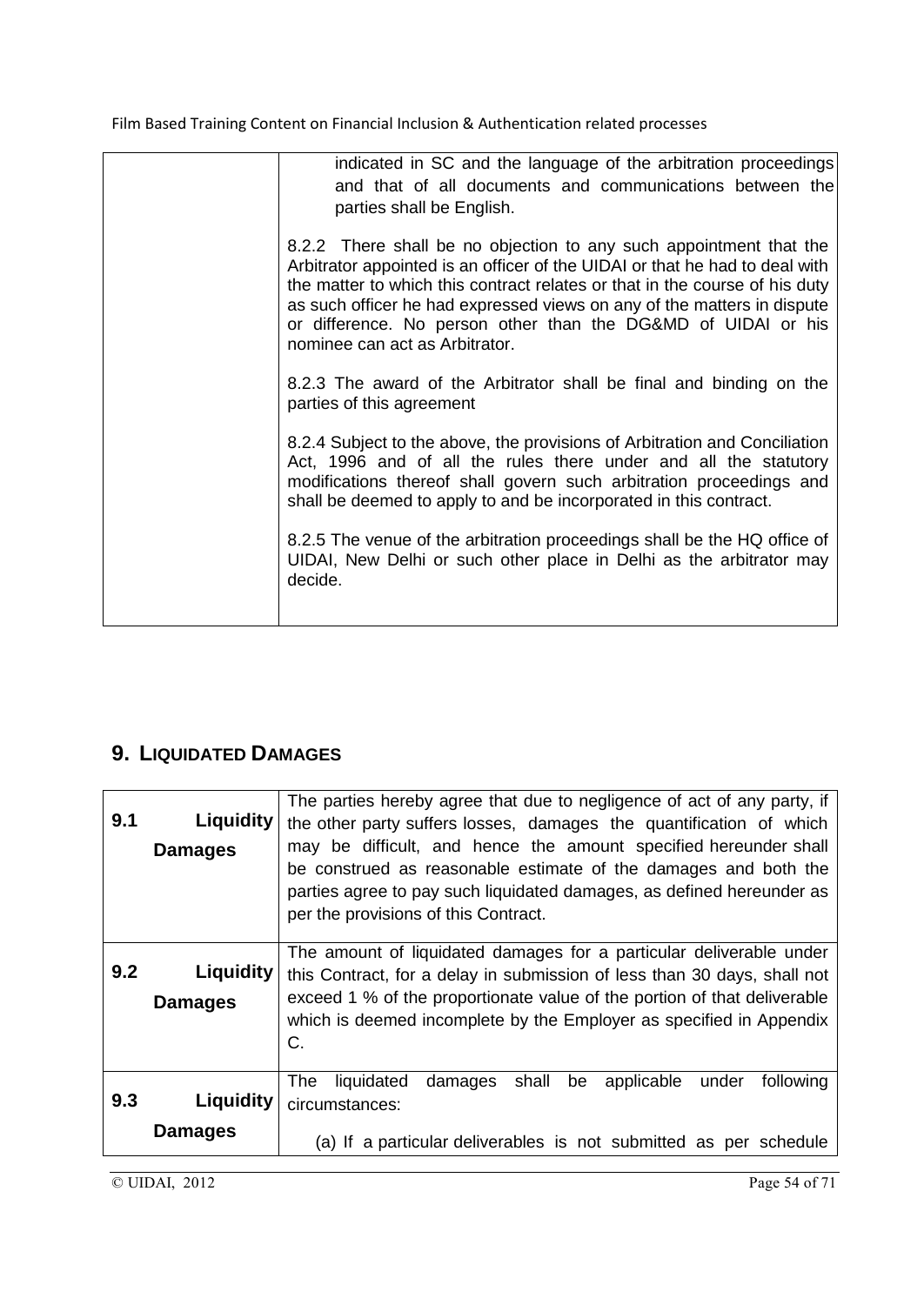## **10. MISCELLANEOUS PROVISIONS**

| 10.1<br><b>Miscellaneou</b> | (i)                                                                                                                                                                                                                                                                                                                                             | "Nothing contained in this Contract shall be construed as<br>establishing or creating between the Parities, a relationship<br>of master and servant or principal and agent.                                                                                                                       |  |  |  |  |  |  |
|-----------------------------|-------------------------------------------------------------------------------------------------------------------------------------------------------------------------------------------------------------------------------------------------------------------------------------------------------------------------------------------------|---------------------------------------------------------------------------------------------------------------------------------------------------------------------------------------------------------------------------------------------------------------------------------------------------|--|--|--|--|--|--|
| s Provisions                | (ii)                                                                                                                                                                                                                                                                                                                                            | Any failure or delay on part of any Party to exercise right or<br>power under this Contract shall not operate as waiver<br>thereof.                                                                                                                                                               |  |  |  |  |  |  |
|                             | (iii)                                                                                                                                                                                                                                                                                                                                           | The Contractor/ FBTC AGENCY shall notify the Employer/<br>the Government of India of any material<br>change<br>in.<br>their status, in particular, where such change would<br>impact on performance of obligations under this Contract.                                                           |  |  |  |  |  |  |
|                             | member/constituent<br>the<br>Contractor/ FBTC<br>(iv)<br>of<br>Each<br>AGENCY, in case of a Consortium, shall be jointly<br>liable<br>and<br>responsible<br>severally<br>to<br>for<br>the Employer/Government<br>obligations<br>towards<br>of works/services including that of<br>performance<br>Associates/Sub Contractors under the Contract. |                                                                                                                                                                                                                                                                                                   |  |  |  |  |  |  |
|                             | (v)                                                                                                                                                                                                                                                                                                                                             | Contractor/ FBTC AGENCY shall<br>all<br>times<br>The<br>at<br>indemnified<br>the<br>indemnify<br>and<br>keep<br>Employer/Government of India against all claims/damages<br>etc. for any infringement of any Intellectual Property Rights<br>(IPR) while providing its services under the Project. |  |  |  |  |  |  |
|                             | (vi)                                                                                                                                                                                                                                                                                                                                            | Contractor/ FBTC AGENCY shall<br>The<br>all<br>at<br>times<br>keep<br>indemnified<br>the<br>indemnify<br>and<br>Employer/Government of India against any claims<br>in<br>respect of any damages or compensation payable in<br>consequences of any accident or injury sustained<br>or              |  |  |  |  |  |  |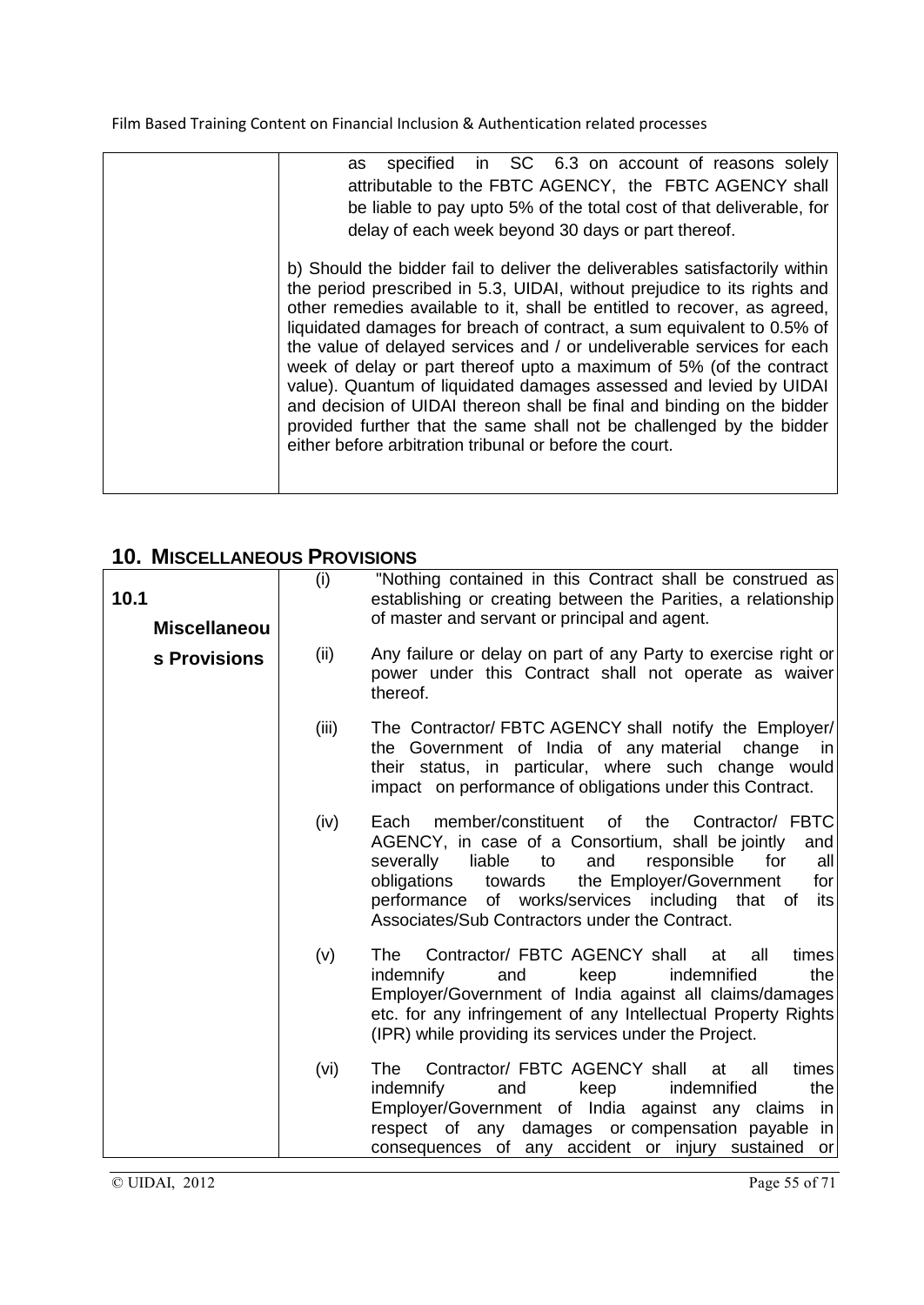|        | by its (the Contractor's/ FBTC AGENCY's)<br>suffered<br>employees or agents or by any other third Party resulting<br>any action, omission or operation<br>by<br>from<br>or<br>conducted by or on behalf of the Contractor/FBTC<br>AGENCY.                                                                                                                                              |
|--------|----------------------------------------------------------------------------------------------------------------------------------------------------------------------------------------------------------------------------------------------------------------------------------------------------------------------------------------------------------------------------------------|
| (vii)  | Contractor/ FBTC AGENCY shall at all<br>times<br>The<br>the<br>keep indemnified<br>indemnify<br>and<br>Employer/Government of India against any and all<br>claims by Employees, Workman, Contractors, sub-<br>contractors, suppliers, agent(s), employed engaged or<br>otherwise working for the Contractor, in respect of wages,<br>salaries, remuneration, compensation or the like. |
| (viii) | All claims regarding indemnity shall survive the termination or<br>expiry of the Contract.                                                                                                                                                                                                                                                                                             |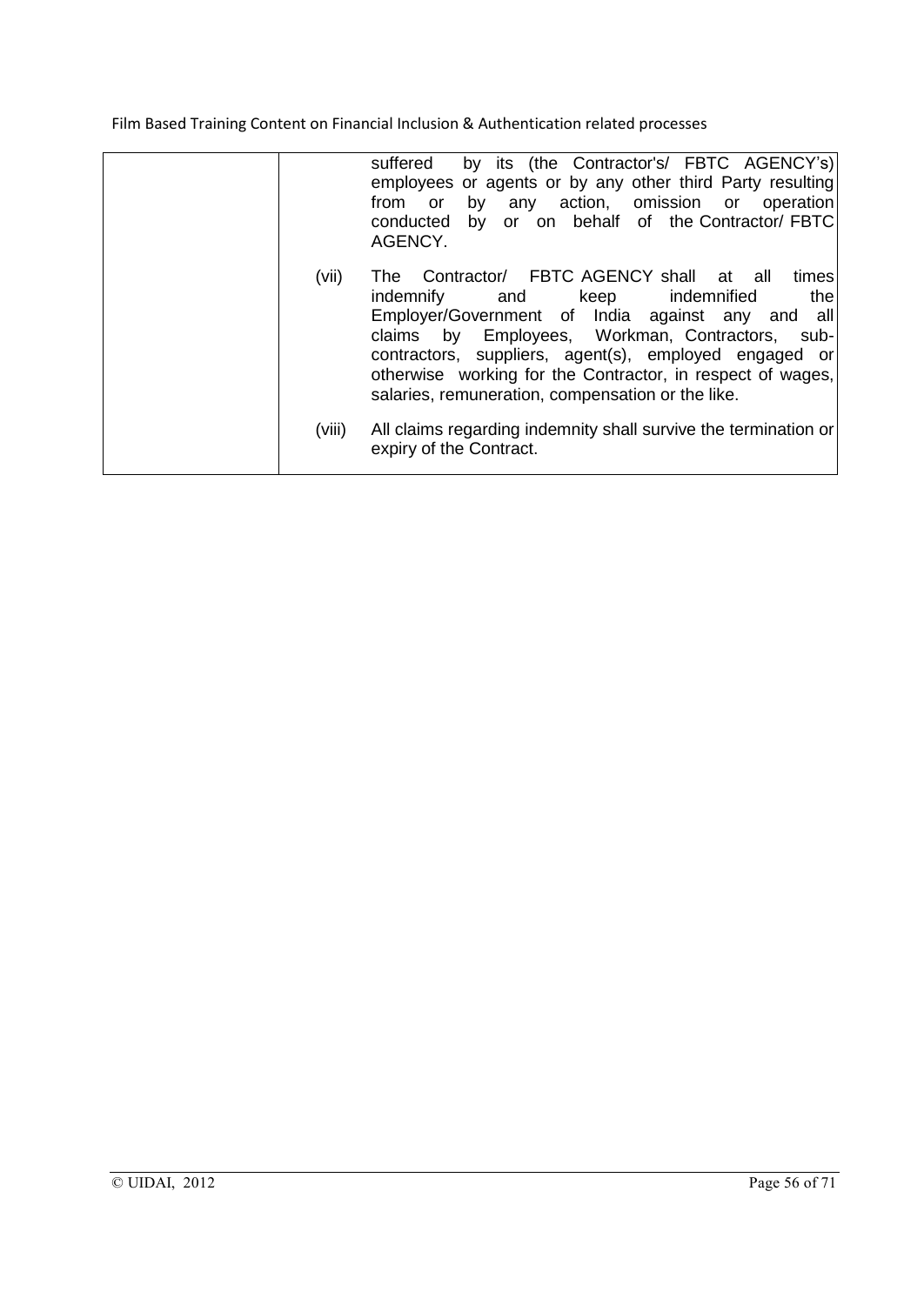## **Special Conditions of Contract**

(Clauses in brackets { } are optional; all notes should be deleted in final text)

| <b>Reference</b><br>of<br>GC<br>Clause and<br>applicable<br><b>SC Clause</b> |                                                                                                                                                                                                                                                                       | Amendments of, and Supplements to, Clauses in<br>the<br><b>General Conditions of Contract</b>                                                                                                                                  |  |  |  |  |  |  |  |
|------------------------------------------------------------------------------|-----------------------------------------------------------------------------------------------------------------------------------------------------------------------------------------------------------------------------------------------------------------------|--------------------------------------------------------------------------------------------------------------------------------------------------------------------------------------------------------------------------------|--|--|--|--|--|--|--|
| 1.1                                                                          | The addresses are:                                                                                                                                                                                                                                                    |                                                                                                                                                                                                                                |  |  |  |  |  |  |  |
|                                                                              | Employer:<br>Shri Shrish Kumar,<br>Asstt. Director General (ADG),<br>Address: Unique Identification Authority of India (UIDAI),<br>Planning Commission, Govt. of India (Gol),<br>Ist Floor, Tower I, Jeevan Bharati Building,<br>Connaught Circus, New Delhi - 110001 |                                                                                                                                                                                                                                |  |  |  |  |  |  |  |
|                                                                              |                                                                                                                                                                                                                                                                       | Facsimile: 011-23752679                                                                                                                                                                                                        |  |  |  |  |  |  |  |
|                                                                              | E-mail:                                                                                                                                                                                                                                                               | fbtc@uidai.gov.in                                                                                                                                                                                                              |  |  |  |  |  |  |  |
|                                                                              |                                                                                                                                                                                                                                                                       |                                                                                                                                                                                                                                |  |  |  |  |  |  |  |
|                                                                              | Attention:                                                                                                                                                                                                                                                            |                                                                                                                                                                                                                                |  |  |  |  |  |  |  |
|                                                                              | Facsimile:                                                                                                                                                                                                                                                            |                                                                                                                                                                                                                                |  |  |  |  |  |  |  |
|                                                                              | E-mail:                                                                                                                                                                                                                                                               |                                                                                                                                                                                                                                |  |  |  |  |  |  |  |
| 1.2                                                                          |                                                                                                                                                                                                                                                                       | The Authorized Representatives are:                                                                                                                                                                                            |  |  |  |  |  |  |  |
|                                                                              | For the Employer: Name of Officer                                                                                                                                                                                                                                     |                                                                                                                                                                                                                                |  |  |  |  |  |  |  |
|                                                                              |                                                                                                                                                                                                                                                                       | For the FBTC AGENCY: Next Assembly a series of the series of the series of the series of the series of the series of the series of the series of the series of the series of the series of the series of the series of the ser |  |  |  |  |  |  |  |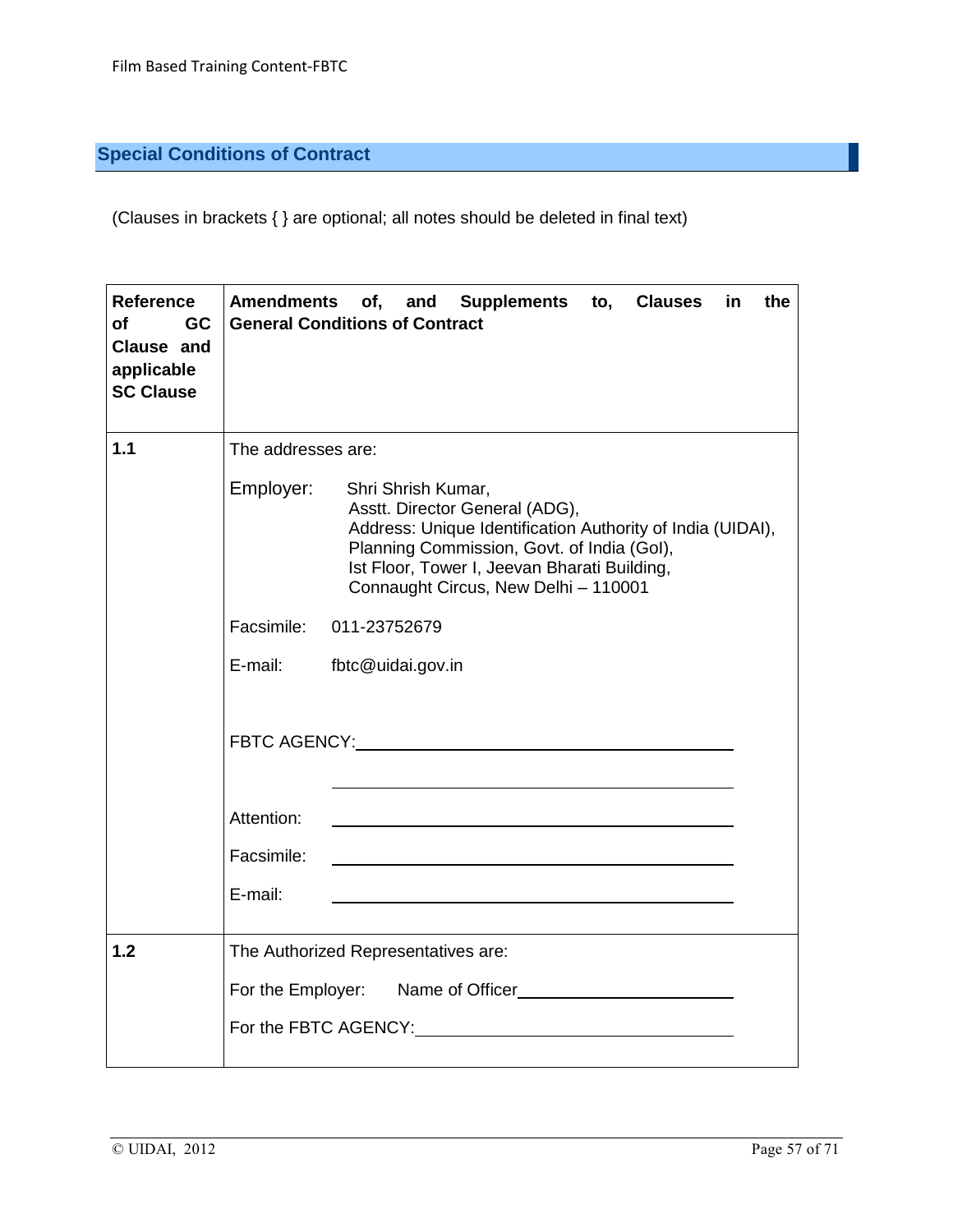| 1.3 | The date for the commencement of Services: Within 07 days from award<br>of work to the FBTC AGENCY by UIDAI |
|-----|-------------------------------------------------------------------------------------------------------------|
| 1.4 | The validity of the contract shall be 1 year or such other period as the<br>parties may agree in writing.   |

#### **2.1 Project Milestones**

AGENCY shall submit the deliverables as per scope of work given in section 5.1.1and 5.1.2 and timelines not to be exceeded beyond the timelines given below. These timelines include all UIDAI acceptances to deliverables.

| <b>Project Milestones</b> |                                                                                                                                                                |            |  |  |  |  |  |
|---------------------------|----------------------------------------------------------------------------------------------------------------------------------------------------------------|------------|--|--|--|--|--|
|                           | Date of Letter of Intent/Work order acceptance by consultant.                                                                                                  | 01/02/2013 |  |  |  |  |  |
| 2                         | Inception report detailing on the plan for the assignment, 06/02/2013<br>methodology, team structures, stakeholders to be consulted and<br>activity timelines. |            |  |  |  |  |  |
| 3                         | Deliverables under Phase I, as per section 5.1.1                                                                                                               | 22/02/2013 |  |  |  |  |  |
| 4                         | Deliverables under Phase II as per section 5.1.2                                                                                                               | 28/02/2013 |  |  |  |  |  |

#### **2.2 Acceptance of Deliverables**

UIDAI shall accept the deliverables only if they confirm to the scope, specifications laid down in this RFP and are of desired quality. Deliverables of the AGENCY will be considered to have been formally accepted only if UIDAI communicates so in writing. It will be the responsibility of the AGENCY to revise the deliverables with in one week of communication without extending the total duration of project, based on the feedback and comments given by UIDAI teams. All face-to-face consultation meetings shall take place UIDAI office in New Delhi.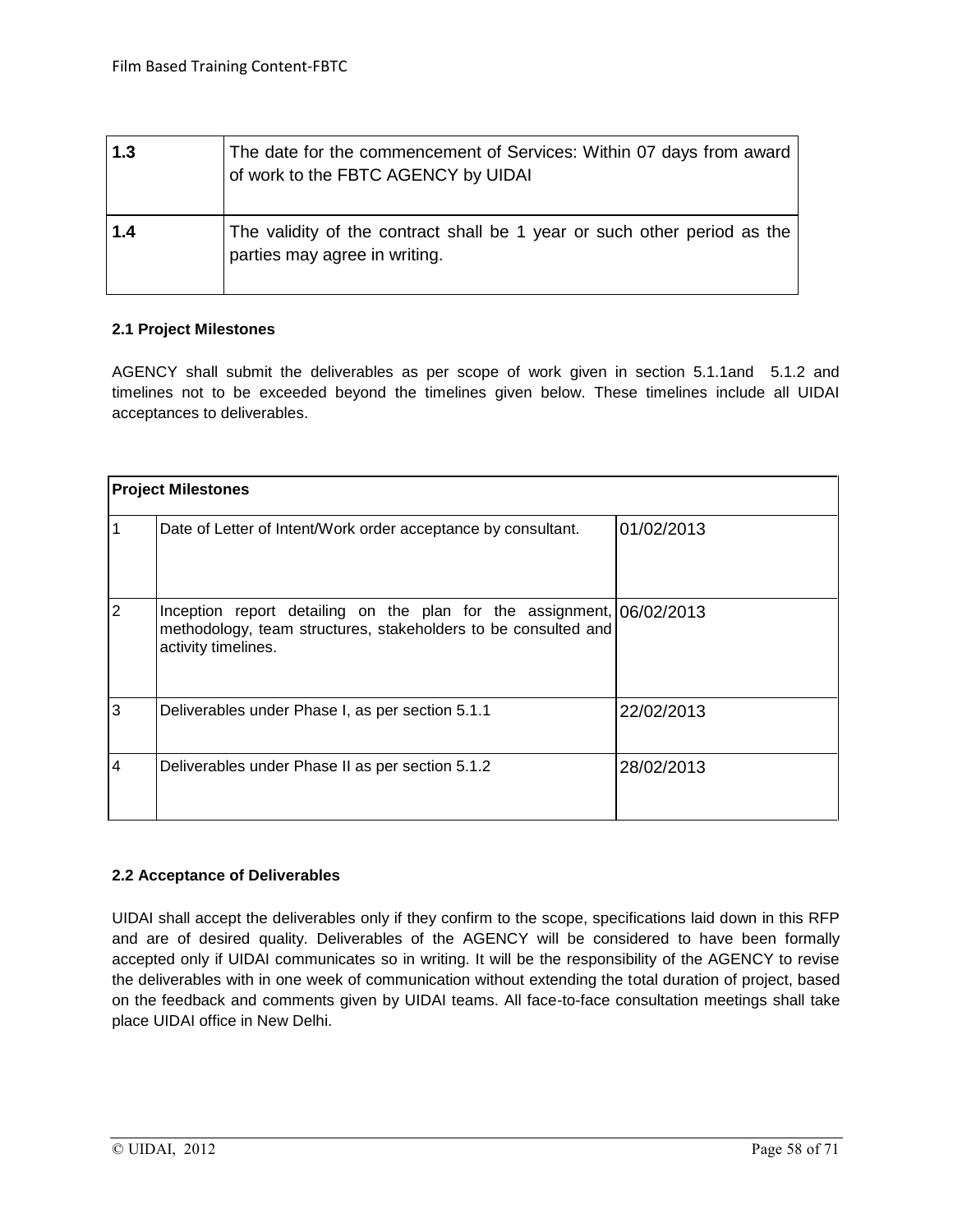#### **2.3. Terms of Payment**

The fees shall be payable to the successful bidder, linked to deliverables and timelines listed in Phase I, II & II and acceptance of deliverables as per section 5 above, as per the following terms:

|   | Installment No   Payment Term                                        | % of Payable Payment |
|---|----------------------------------------------------------------------|----------------------|
|   | Deliverables under Phase I, as per section 5.1.2 of 50%<br>the RFP   |                      |
| 2 | Deliverables under Phase II, as per section 5.1.3 of 40%<br>the RFP  |                      |
| 3 | Deliverables under Phase III, as per section 5.1.4 of 10%<br>the RFP |                      |

Binding signature of Employer Signed by \_\_\_\_\_\_\_\_\_\_\_\_\_\_\_\_\_\_\_\_\_\_\_\_\_\_\_\_\_\_\_\_\_\_\_\_\_

(for and on behalf of the President of India)

Binding signature of Contractor Signed by \_\_\_\_\_\_\_\_\_\_\_\_\_\_\_\_\_\_\_\_\_\_\_\_\_\_\_\_\_\_\_\_\_\_\_\_

(for and on behalf of \_\_\_\_\_\_\_\_\_\_\_\_\_\_\_\_\_\_ duly authorized vide Resolution

No\_\_\_\_\_\_\_\_\_\_\_\_ dated \_\_\_\_\_\_\_\_\_\_\_ of the Board of Directors of \_\_\_\_\_\_\_\_\_\_\_)

In the presence of

(Witnesses)

1.

2.

 $\overline{Q}$  UIDAI, 2012 Page 59 of 71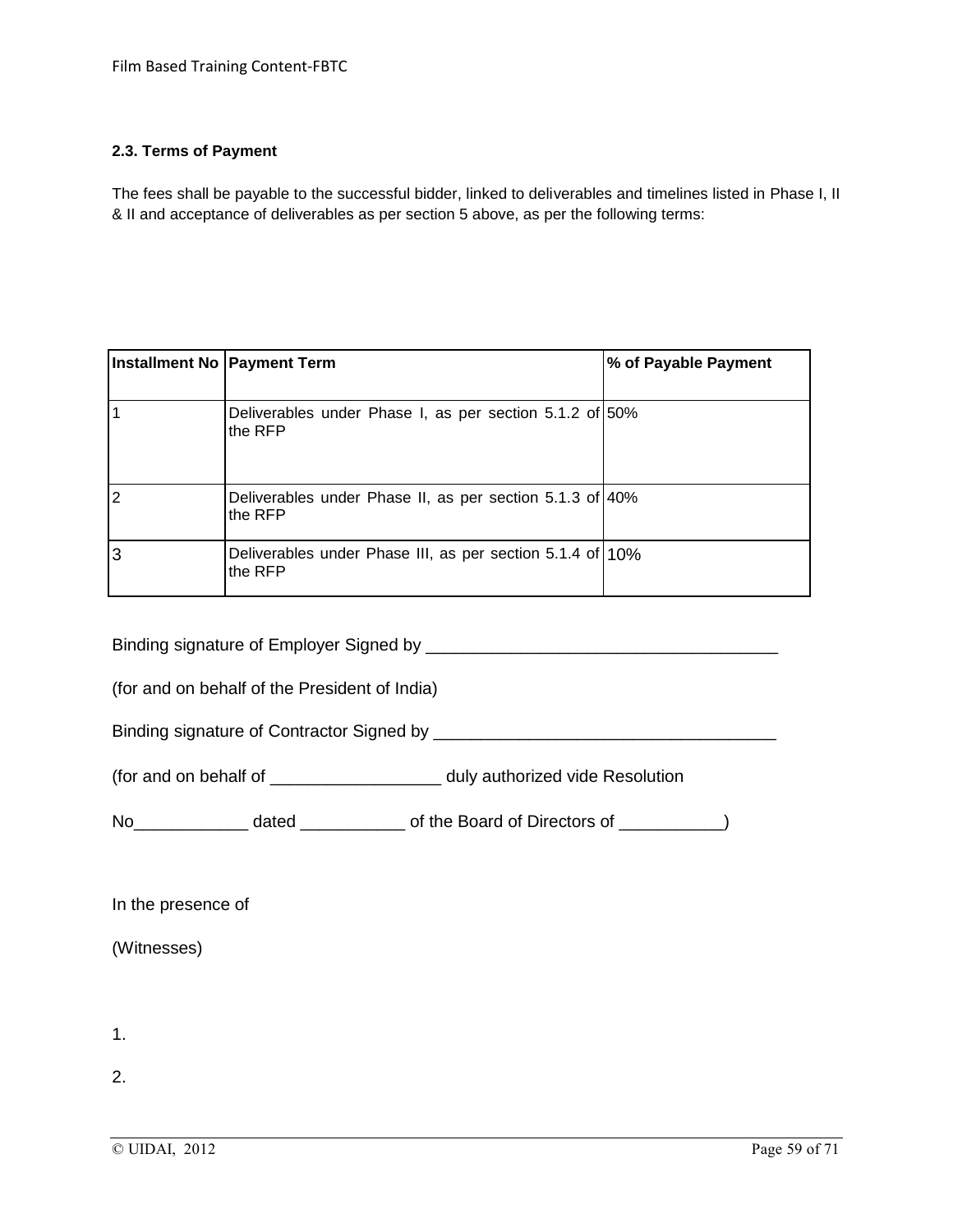## **Annexure**

## **ANNEXURE - A**

### **DESCRIPTION OF SERVICES**

*[Give Note: This Appendix will include the final Terms of Reference worked out by the "Employer" and the FBTC AGENCY during technical negotiations, dates for completion of various tasks, place of performance for different tasks/activities, personnel specific tasks/activities/outcome to be reviewed, tested and approved by "Employer", etc.]*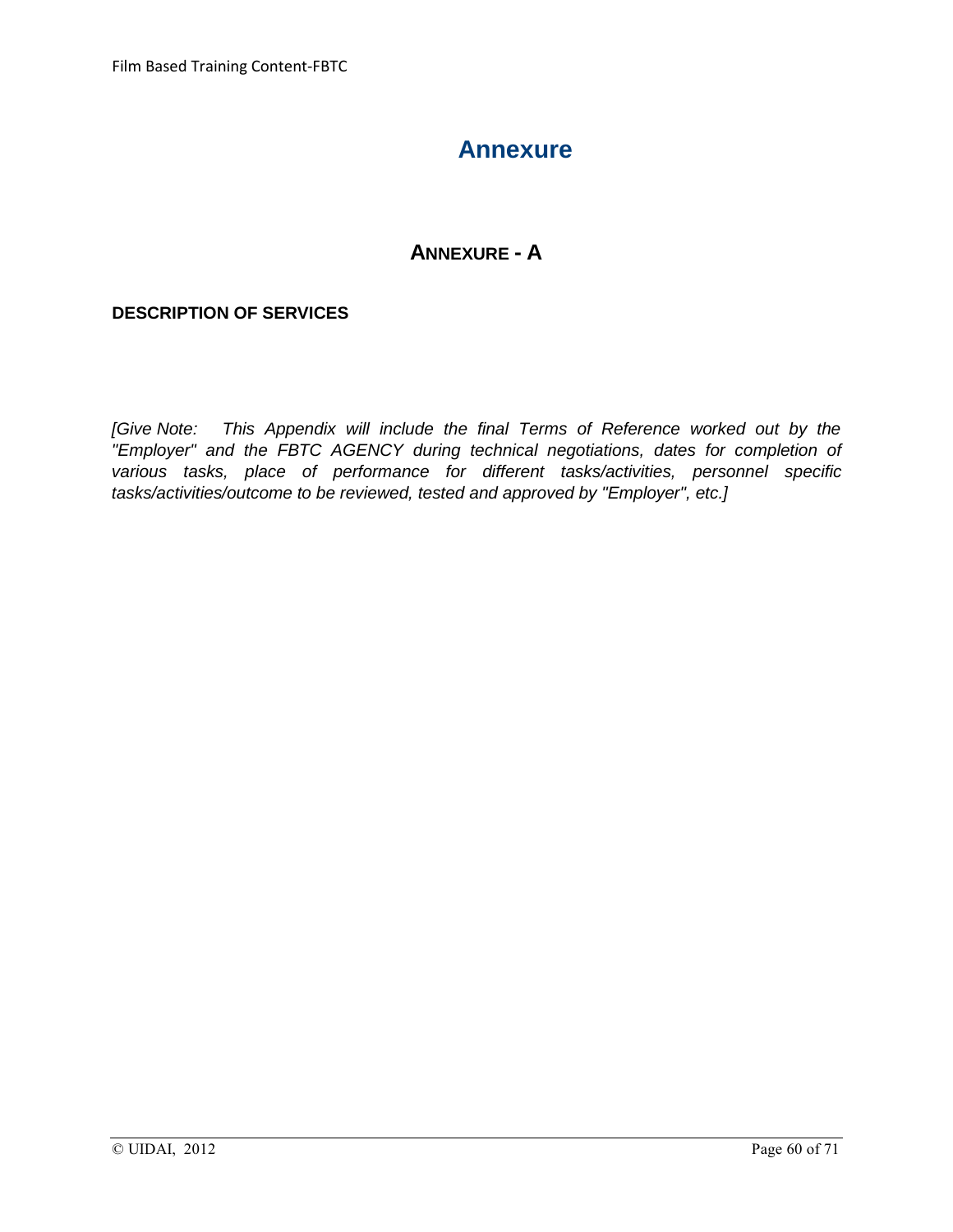## **ANNEXURE - B**

### **REPORTING REQUIREMENTS**

*[List format, frequency and contents of reports; persons to receive them; dates of submission, number of copies, etc. If no reports are to be submitted, state here "Not applicable".]*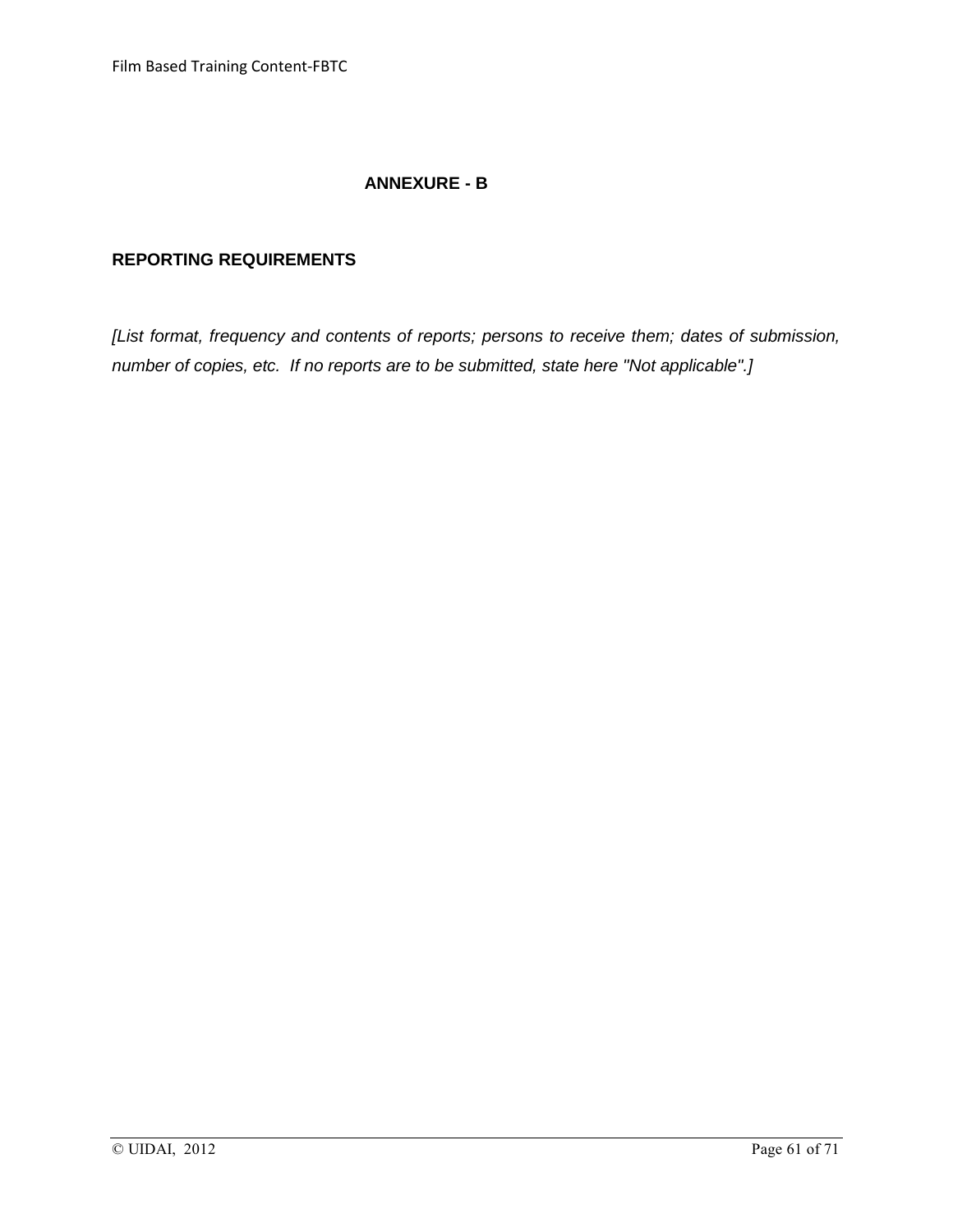### **Annexure- C**

#### **Total Cost of services**

*(Include here the rates quoted in the financial proposal or the negotiated rates, whichever is applicable)*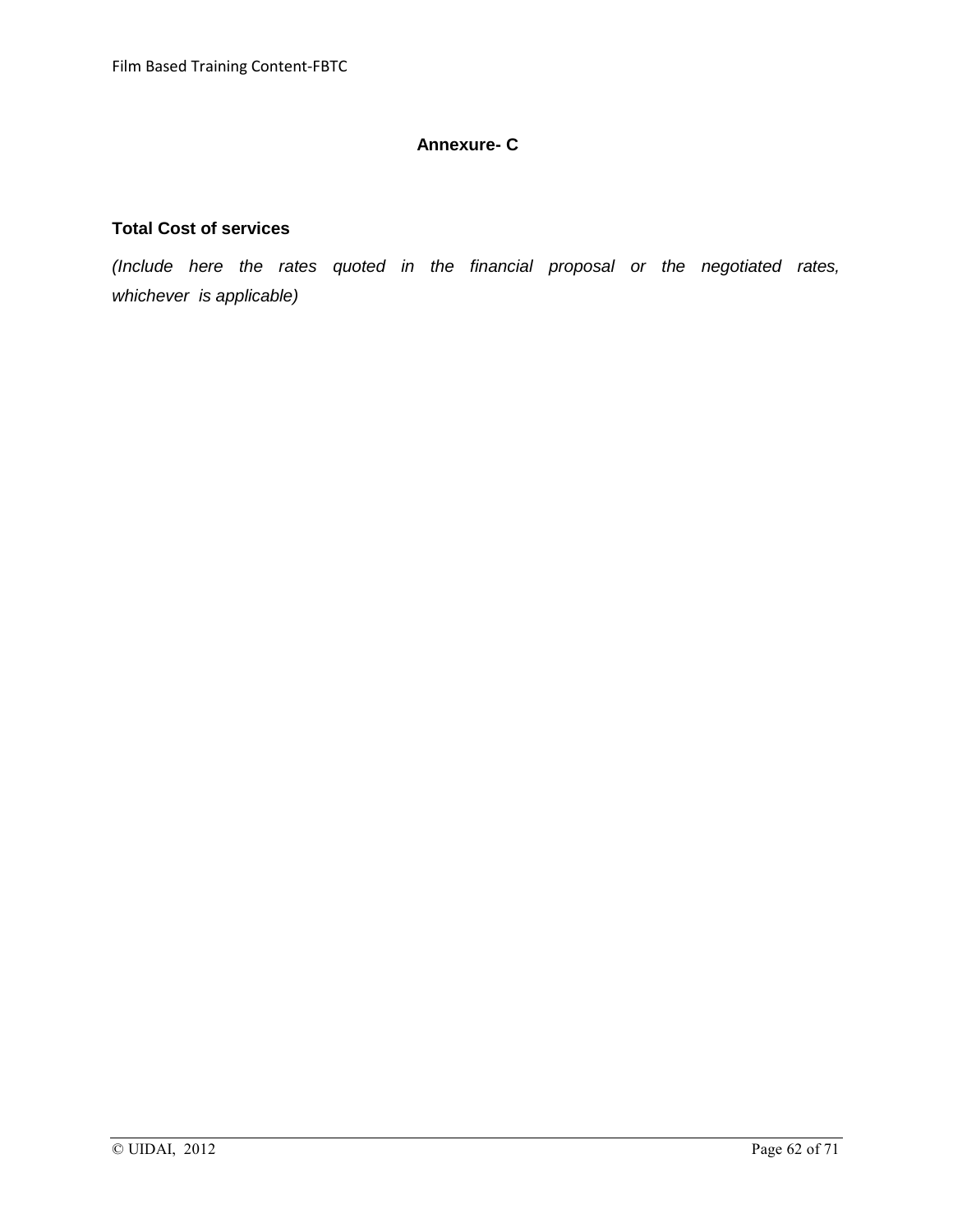### **Annexure - D**

## **DUTIES OF THE "EMPLOYER"**

*(Include here the list of Services, facilities and property to be made available to the FBTC AGENCY by the "Employer").*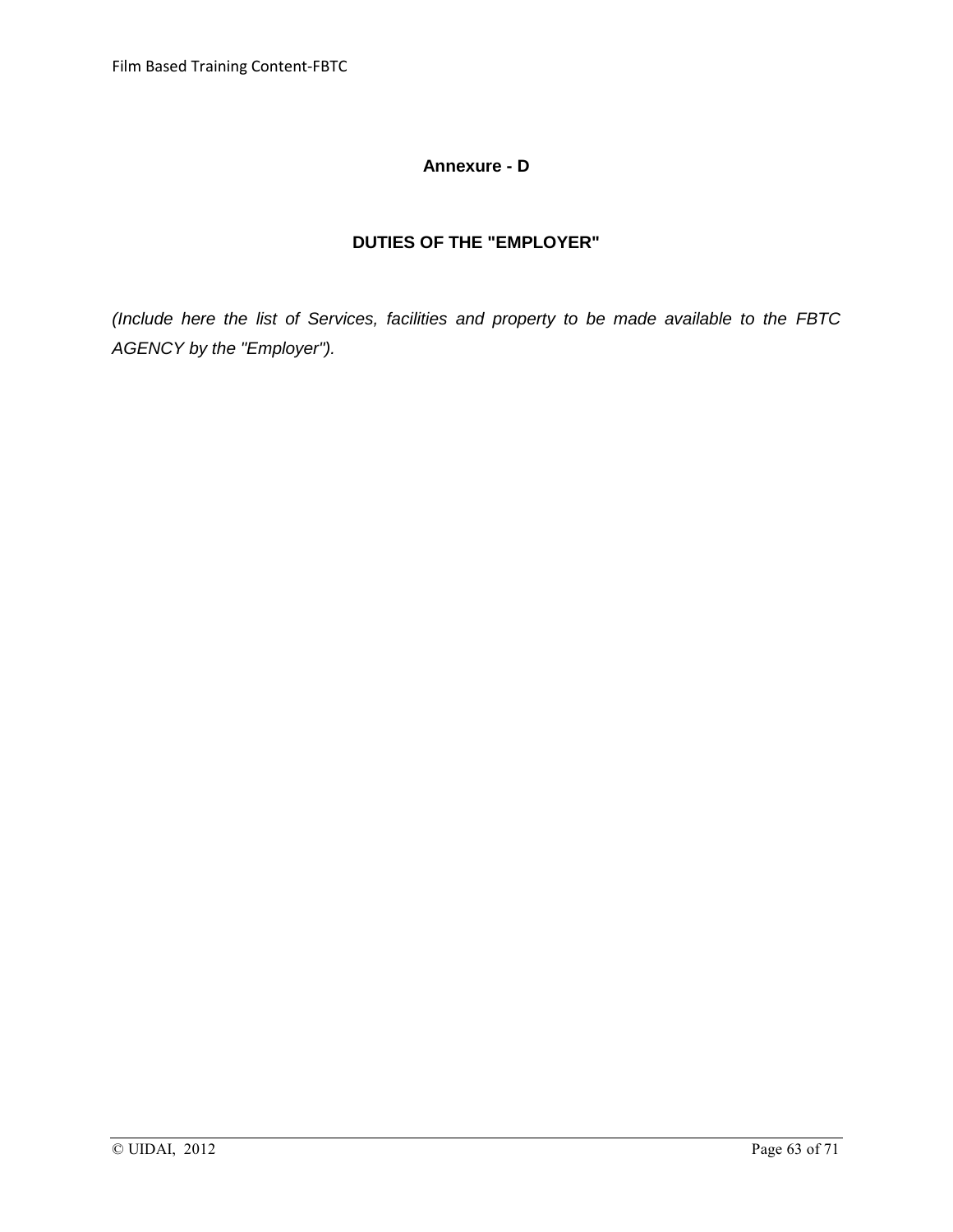**Annexure-E**

|  |  |  | <b>Format of Bank Guarantee</b> |
|--|--|--|---------------------------------|
|--|--|--|---------------------------------|

\_\_\_\_\_\_\_\_\_\_\_\_\_\_\_\_\_\_\_\_\_\_\_\_\_\_\_\_\_\_\_\_\_\_

\_\_\_\_\_\_\_\_\_\_\_\_\_\_\_\_\_\_\_\_\_\_\_\_\_\_\_\_\_\_\_\_\_\_

\_\_\_\_\_\_\_\_\_\_\_\_\_\_\_\_\_\_\_\_\_\_\_\_\_\_\_\_\_\_\_\_\_\_

\_\_\_\_\_\_\_\_\_\_\_\_\_\_\_\_\_\_\_\_\_\_\_\_\_\_\_\_\_\_\_\_\_\_

Dear Sirs,

Guarantee No.\_\_\_\_\_\_\_\_\_\_\_\_\_\_\_\_\_\_\_\_\_\_\_\_\_\_\_\_\_\_\_\_\_\_\_\_

Amount of Guarantee\_\_\_\_\_\_\_\_\_\_\_\_\_\_\_\_\_\_\_\_\_\_\_\_\_\_\_\_\_\_

Guarantee cover from \_\_\_\_\_\_\_\_\_\_\_\_\_\_\_\_\_\_\_\_\_\_\_\_\_\_\_\_\_

Last date for lodgment of claim\_\_\_\_\_\_\_\_\_\_\_\_\_\_\_\_\_\_\_\_\_\_

|  | Office at  and amongst other places, a Branch                                            |  |  |  |  |  |
|--|------------------------------------------------------------------------------------------|--|--|--|--|--|
|  |                                                                                          |  |  |  |  |  |
|  | (hereinafter referred to as 'the Bank') in favour of ___________________________         |  |  |  |  |  |
|  | (hereinafter referred to as 'the Beneficiary ') for an amount not exceeding              |  |  |  |  |  |
|  |                                                                                          |  |  |  |  |  |
|  | <u>___________________________</u> ) at the request of _________________________________ |  |  |  |  |  |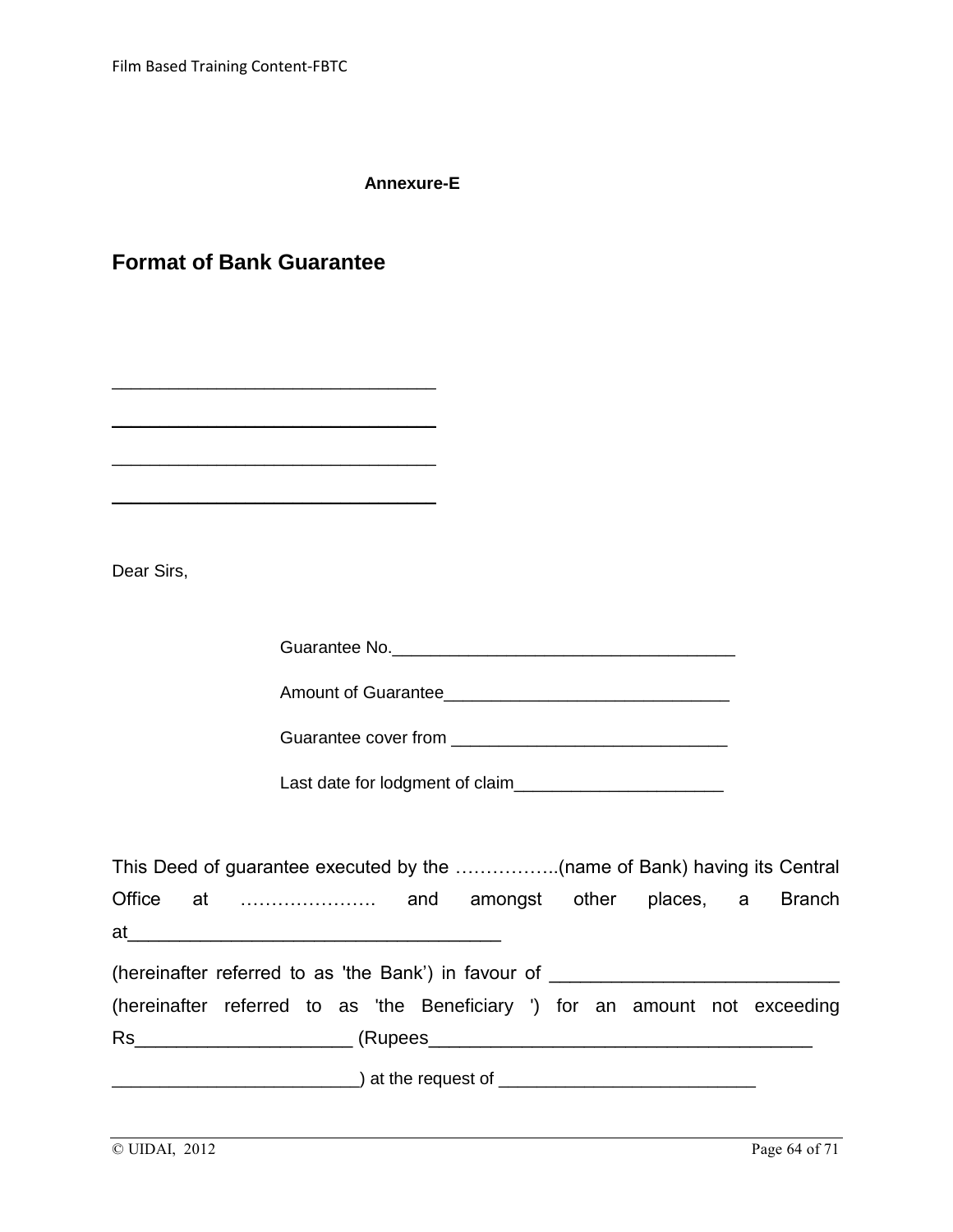(hereinafter referred to as 'the Contractor/s').

This Guarantee is issued subject to the condition that the liability of the Bank under this Guarantee is limited to a maximum of Rs. \_\_\_\_\_\_\_\_\_\_\_\_\_\_\_\_\_\_\_\_\_\_\_\_\_\_\_\_\_ (Rupees\_\_\_\_\_\_\_\_\_\_\_\_\_\_\_\_\_\_\_\_\_\_\_\_\_\_\_\_\_\_\_\_\_\_\_\_\_\_\_\_\_\_\_\_\_\_\_\_\_\_\_\_\_\_\_\_\_\_\_\_) and the Guarantee shall remain in full force up to \_\_\_\_\_\_\_\_\_\_\_\_\_\_\_\_\_\_\_\_\_(Date of expiry) and cannot be invoked otherwise than by a written demand or claim under this Guarantee served on the Bank on or before the \_\_\_\_\_\_\_\_\_\_\_\_\_\_\_\_\_\_\_\_\_\_\_\_\_\_\_\_\_\_\_\_(last date of the claim)

### **BANK GUARANTEE**

To

Assistant Director General (ADG),

Unique Identification Authority of India (UIDAI),

Planning Commission, Govt. of India (GoI),

3rd Floor, Tower II, Jeevan Bharati Building,

Connaught Circus, New Delhi – 110001

Dear Sir,

BANK GUARANTEE

#### WHEREAS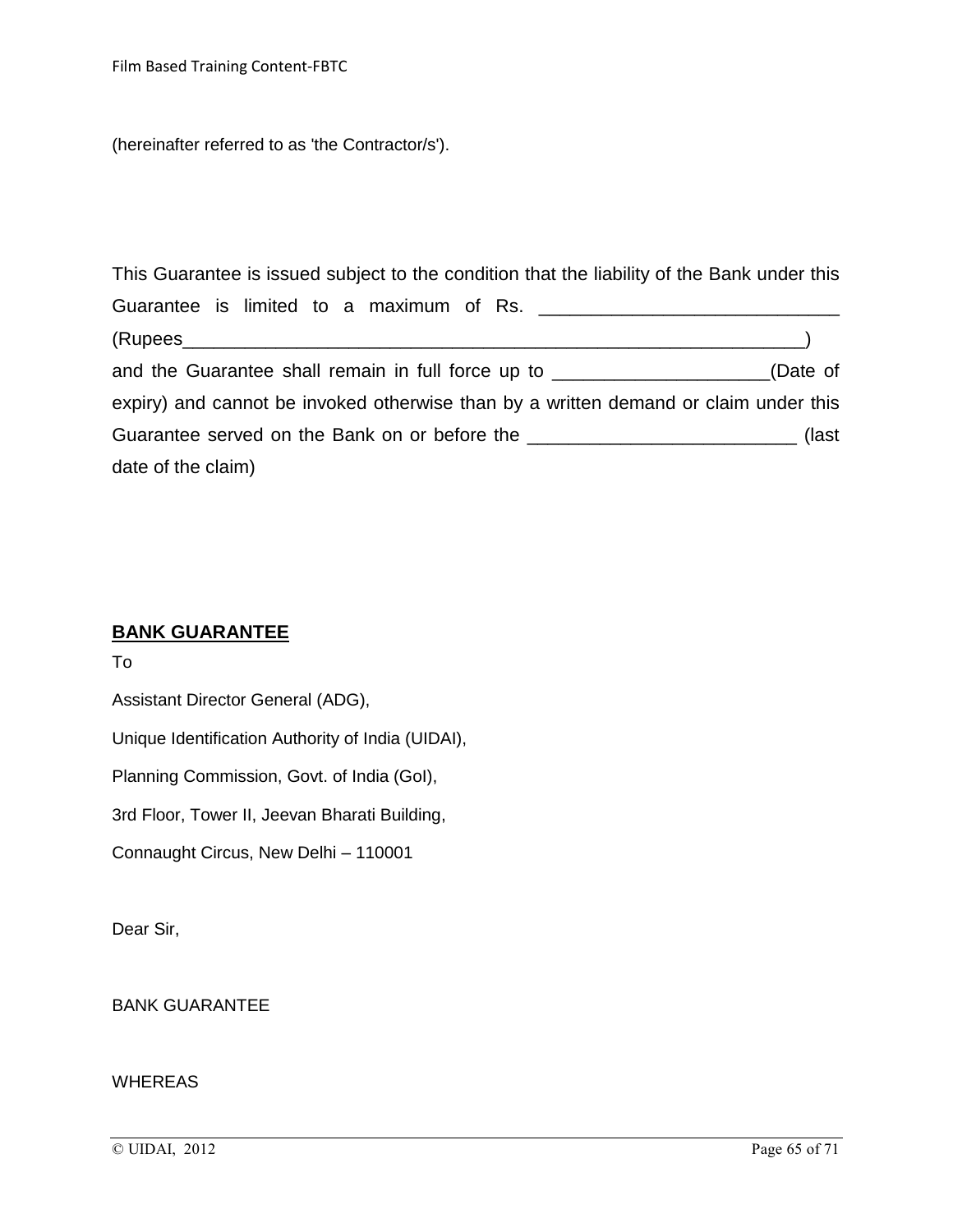…………….(Company name), a ………… company registered under the Companies Act, 1956 having its registered and corporate office at ……………….., hereinafter referred to as "our constituent", Which expression, unless excluded or repugnant to the context or meaning thereof, includes its successors and assigns), agreed to enter into a Contract dated **dated Example 2** (Herein after, referred to as "contract") with Unique Identification Authority of India, Govt. of India as detailed in the said contract.

We are aware of the fact that as per the terms of the Contract, …………….(Company name) is required to furnish an unconditional and irrevocable Bank Guarantee in your favour for an amount INR ………. (in words) and guarantee the due by our constituent as per the Contract and do hereby agree and undertake to pay any and all amount due and payable under this bank guarantee, as security against breach / default of the said Contract by our Constituent. In Consideration of the fact that our constituent is our valued customer and the fact that he has entered into the said Contract with you, we (Name and Branch of Bank) have agreed to issue this Bank Guarantee.

Therefore, we (Name and Branch of Bank) hereby unconditionally and irrevocably guarantee you as under:

In the event of our constituent committing any breach/default of the said Contract, and which has not been rectified by him, we hereby agree to pay you forthwith on demand such sum/s not exceeding the sum of INR ……………. (Amount in words) without any demur.

Notwithstanding anything to the contrary, as contained in the said Contract, we agree that your decision as to whether our constituent has made any such default(s) / breach(es),as aforesaid and the amount or amounts to which you are entitled by reasons thereof, subject to the terms and conditions of the said Contract, will be binding on us and we shall not be entitled to ask you to establish your claim or claims under this Bank Guarantee, but will pay the same forthwith on your demand without any protest or demur.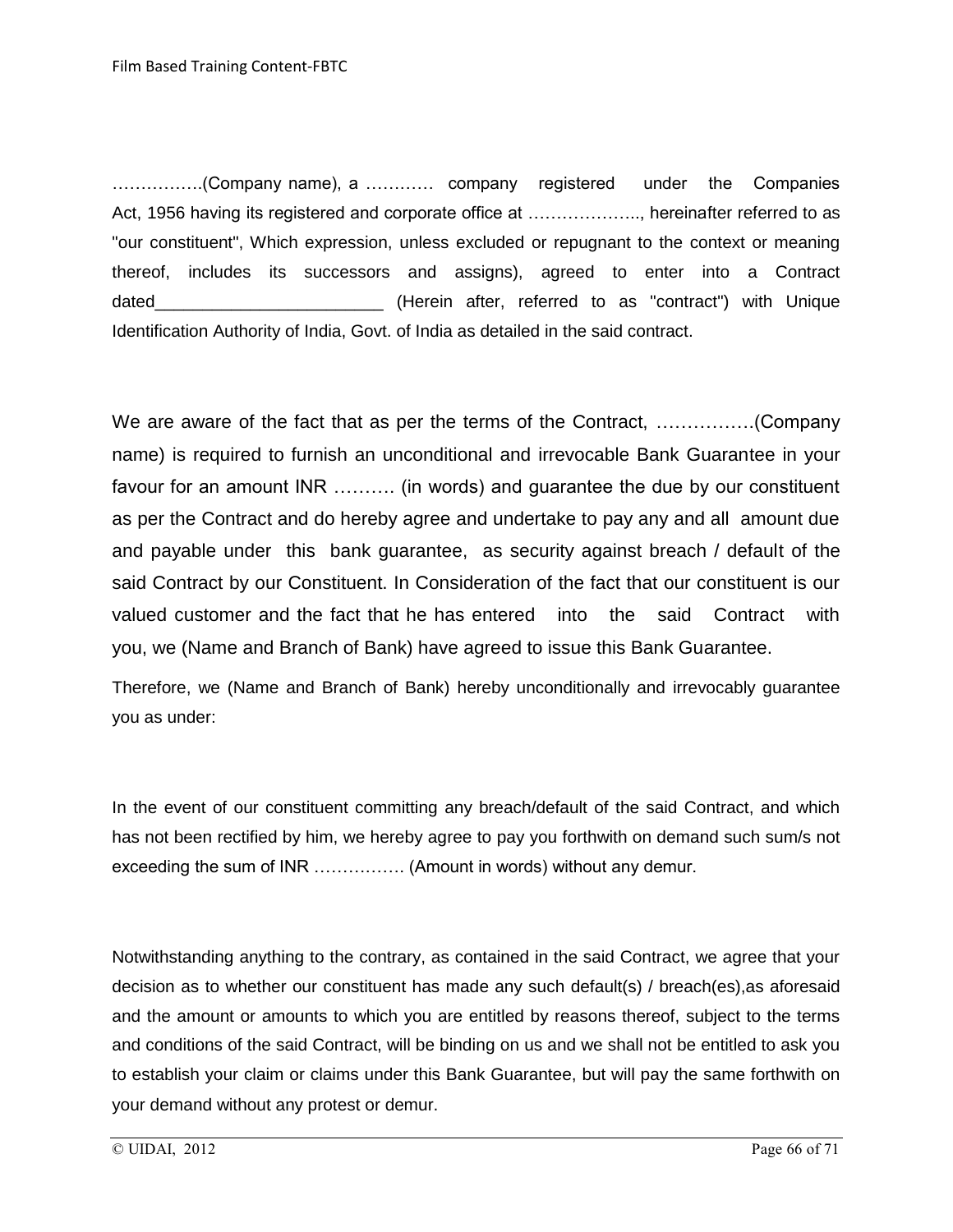This Bank Guarantee shall continue and hold good till date subject to the terms and conditions in the said Contract.

We bind ourselves to pay the above said amount at any point of time commencing from the date of the said Contract to date\_\_\_\_\_\_\_\_\_\_\_\_\_\_\_\_\_ as per said Contract.

We further agree that the termination of the said Agreement, for reasons solely attributable to our constituent, virtually empowers you to demand for the payment of the above said amount under this guarantee and we would honor the same without demur.

We hereby expressly waive all our rights:

(i) Requiring beneficiary to pursue legal remedies against …………….(Company name) for notice of acceptance hereof any action taken or omitted in reliance hereon, of any defaults under the Contract and any resentment, demand, protest or any notice of any kind.

We the Guarantor, as primary obligor and not merely Surety or Guarantor of collection, do hereby irrevocably and unconditionally give our guarantee and undertake to pay any amount you may claim (by one or more claims) up to but not exceeding the amount mentioned aforesaid during the period from and including the date of issue of this guarantee through the period.

We specifically confirm that no proof of any amount due to you under the Contract is required to be provided to us in connection with any demand by you for payment under this guarantee other than your written demand.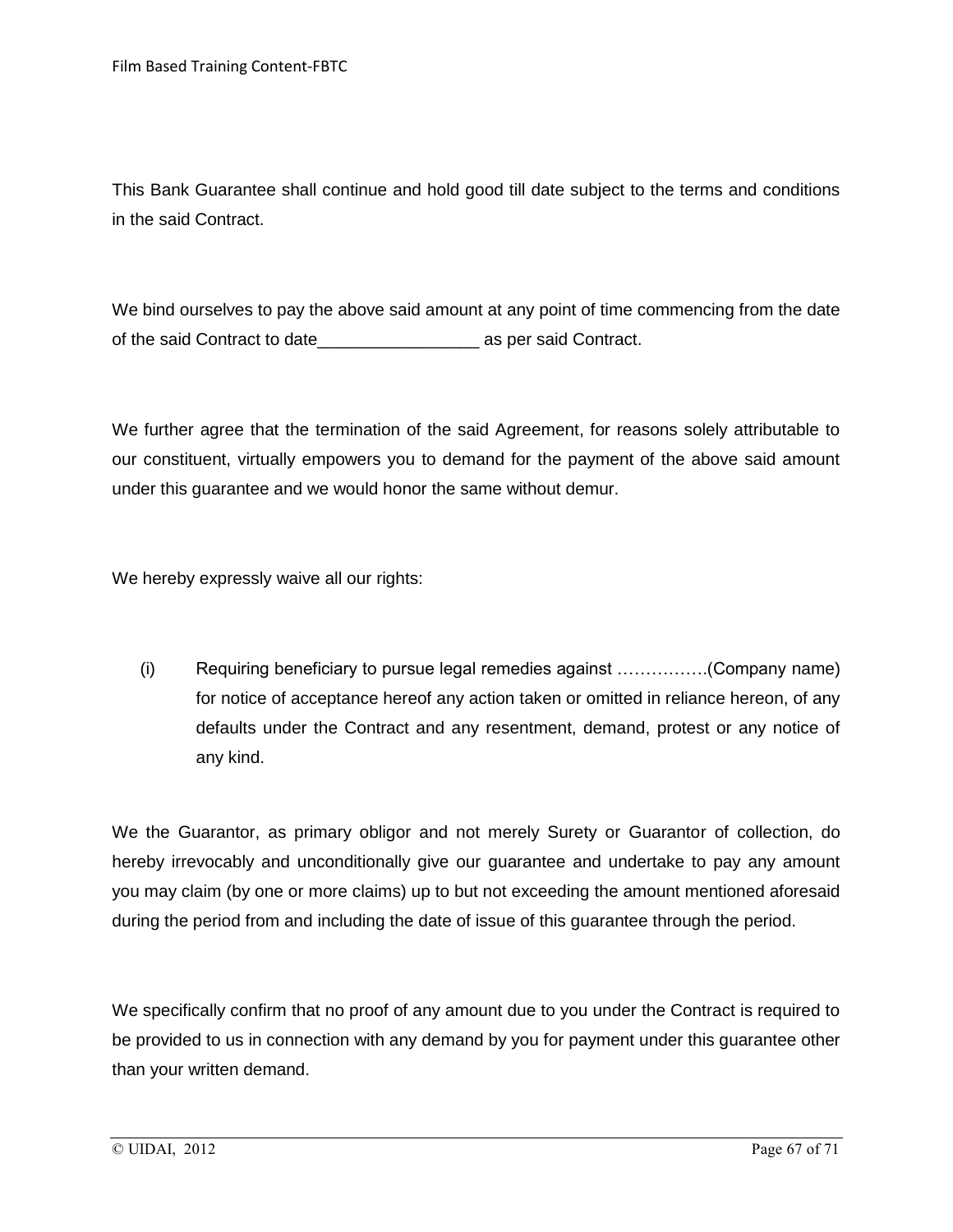Any notice by way of demand or otherwise hereunder may be sent by special courier, telex, fax, registered post or other electronic media to our address, as a aforesaid and if sent by post, it shall be deemed lo have been given to us after the expiry of 48 hours when the same has been posted.

If it is necessary to extend this guarantee on account of any reason whatsoever, we undertake to extend the period of this guarantee on the request of our constituent under intimation to you.

This Bank Guarantee shall not be affected by any change in the constitution of our constituent nor shall it be affected by any change in our constitution or by any amalgamation or absorption thereof or therewith or reconstruction or winding up, but will ensure to the benefit of you and be available to and be enforceable by you during the period from and including the date of issue of this guarantee through the period.

Notwithstanding anything contained herein above, our liability under this Bank Guarantee is restricted to INR …………(Amount in words) and shall continue to exist, subject to the terms and conditions contained herein, unless a written claim is lodged on us on or before the aforesaid date of expiry of this guarantee.

We hereby confirm that we have the Power/s to issue this Guarantee in your favour under the Memorandum and Articles of Association/Constitution of our bank and the undersigned is/are the recipient of authority by express delegation of power/s and has/have full power/s to execute this guarantee under the power of Attorney issued by the bank in your favour.

We further agree that the exercise of any of your rights against our constituent to enforce or forbear to enforce or any other indulgence or facility, extended to our constituent to carry out the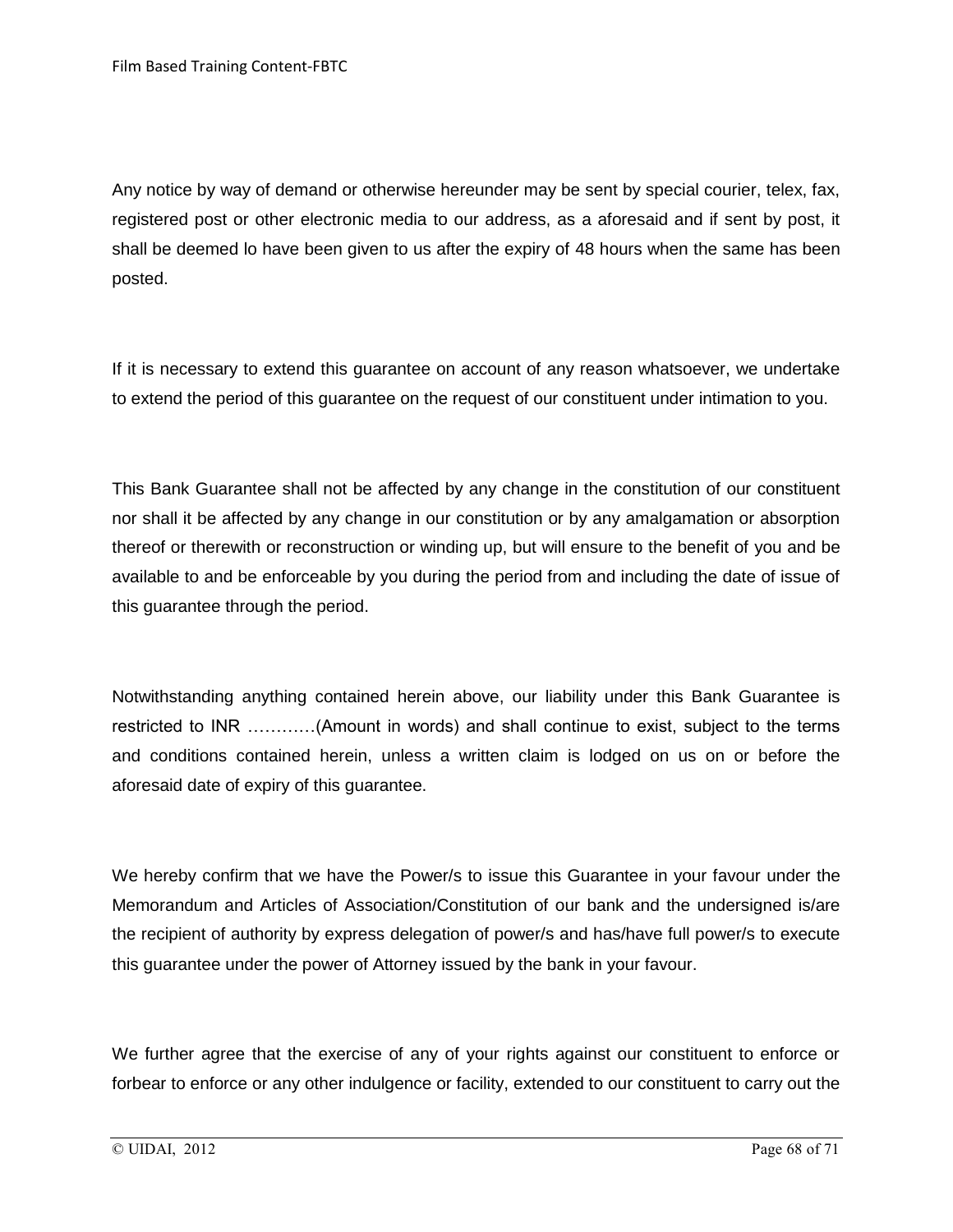contractual obligations as per the said Contract, would not release our liability under this guarantee and that your right against us shall remain in full force and effect, Notwithstanding any arrangement that may be entered into between you and our Constituent, during the entire currency of this guarantee.

Any payment made hereunder shall be free and clear of and without deduction for or on account of taxes, levies, imports, charges, duties, fees, deductions or withholding of any nature imposts.

*This Bank Guarantee must be returned to the bank upon its expiry. If the bank does not receive the Bank Guarantee within the above-mentioned period, subject to the terms and conditions contained herein, it shall be deemed to be automatically cancelled.*

This guarantee shall be governed by and construed in accordance with the Indian Laws and we hereby submit to the exclusive jurisdiction of courts of Justice in India for the purpose of any suit or action or other proceedings arising out of this guarantee or the subject-matter hereof brought by you may not be enforce in or by such count.

Notwithstanding anything contained herein:

Our liability under this Bank Guarantee shall not exceed INR ………………(Amount in words).

This Bank Guarantee shall be valid only up to *\_\_\_\_\_\_\_\_\_\_\_\_\_\_\_\_\_\_\_\_\_\_\_\_\_*(date)

We are liable to pay the guaranteed amount or part thereof under this Bank Guarantee only and only if we receive a written claim or demand on or before \_\_\_\_\_\_\_\_\_\_\_(date).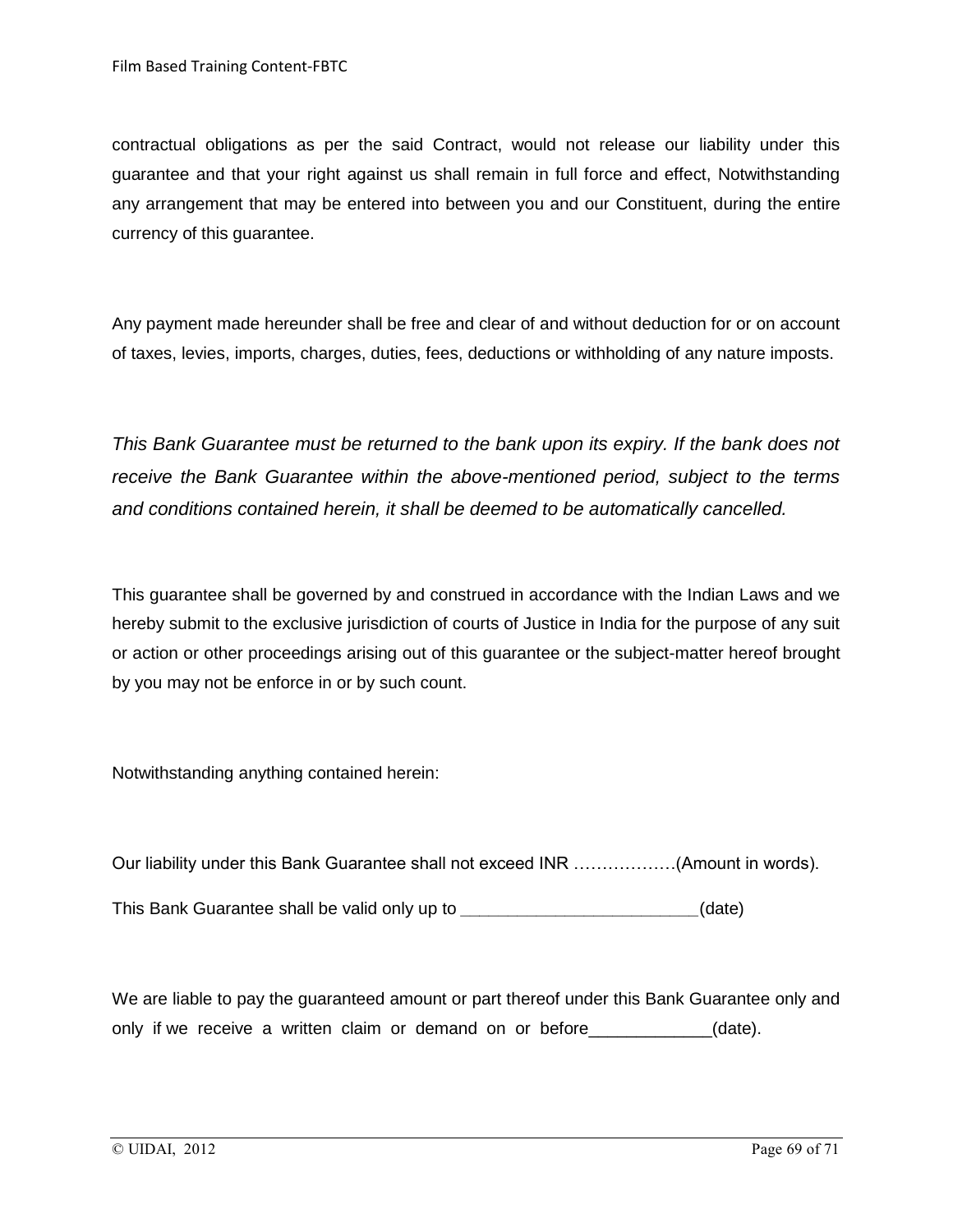| <b>Dated</b> | this | day |  |
|--------------|------|-----|--|
| 13           |      |     |  |